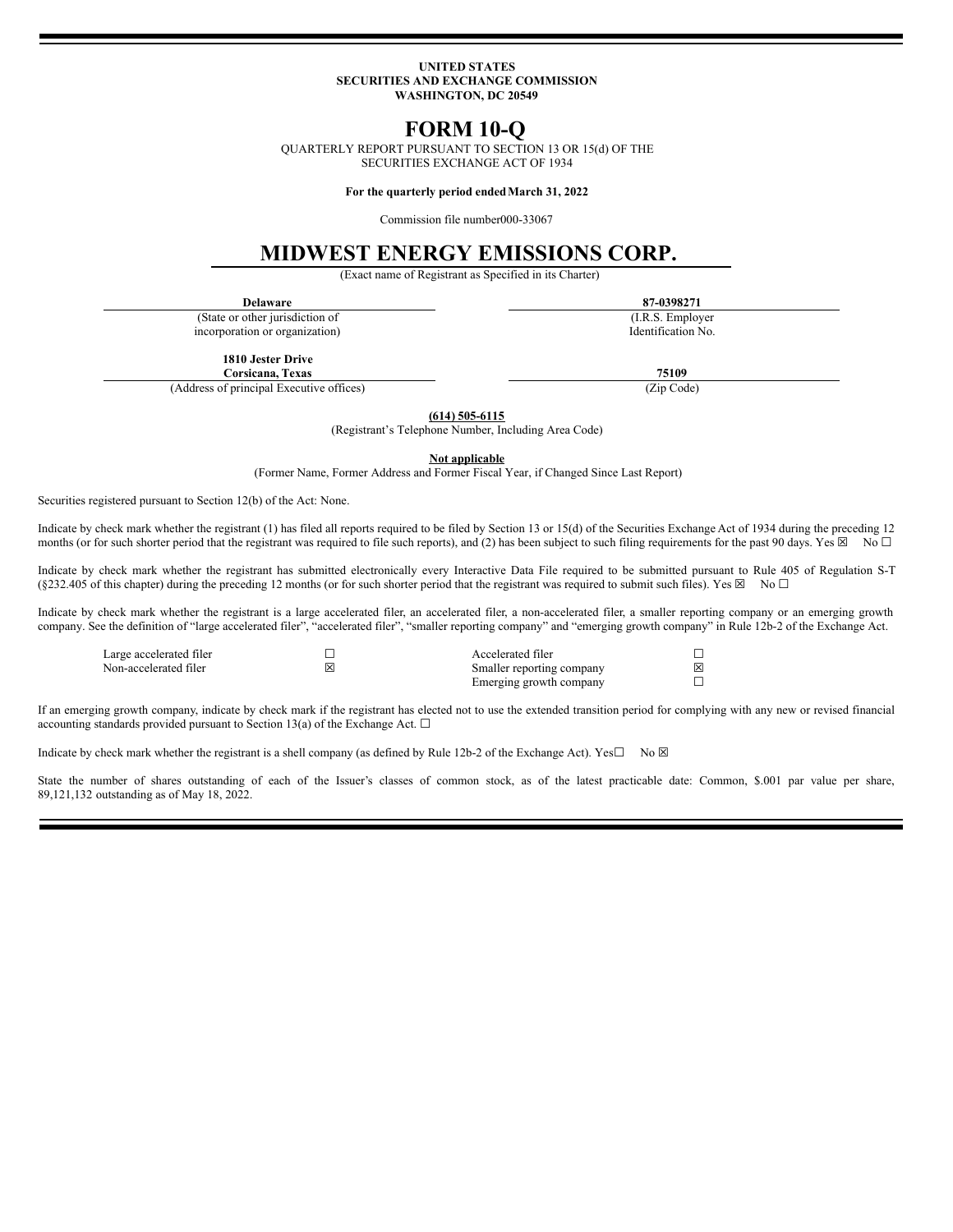# **MIDWEST ENERGY EMISSIONS CORP.**

# <span id="page-1-0"></span>**TABLE OF CONTENTS**

### **PART I ‑ FINANCIAL [INFORMATION](#page-2-0)**

**Page**

| Item 1.           | <b>Condensed Consolidated Financial Statements.</b>                                    | 4  |
|-------------------|----------------------------------------------------------------------------------------|----|
| Item 2.           | Management's Discussion and Analysis of Financial Condition and Results of Operations. |    |
| Item 3.           | <b>Quantitative and Qualitative Disclosures About Market Risk.</b>                     | 10 |
| Item 4.           | <b>Controls and Procedures.</b>                                                        | 11 |
|                   | <b>PART II - OTHER INFORMATION</b>                                                     |    |
| Item $1.$         | Legal Proceedings.                                                                     | 12 |
| Item 1A.          | <b>Risk Factors</b>                                                                    | 12 |
| Item 2.           | Unregistered Sales of Equity Securities and Use of Proceeds.                           | 12 |
| Item 3.           | Default upon Senior Securities.                                                        | 13 |
| Item 4.           | Mine Safety Disclosures.                                                               | 13 |
| Item 5.           | Other Information.                                                                     | 13 |
| Item 6.           | Exhibits.                                                                              | 13 |
|                   |                                                                                        |    |
| <b>SIGNATURES</b> |                                                                                        | 14 |

2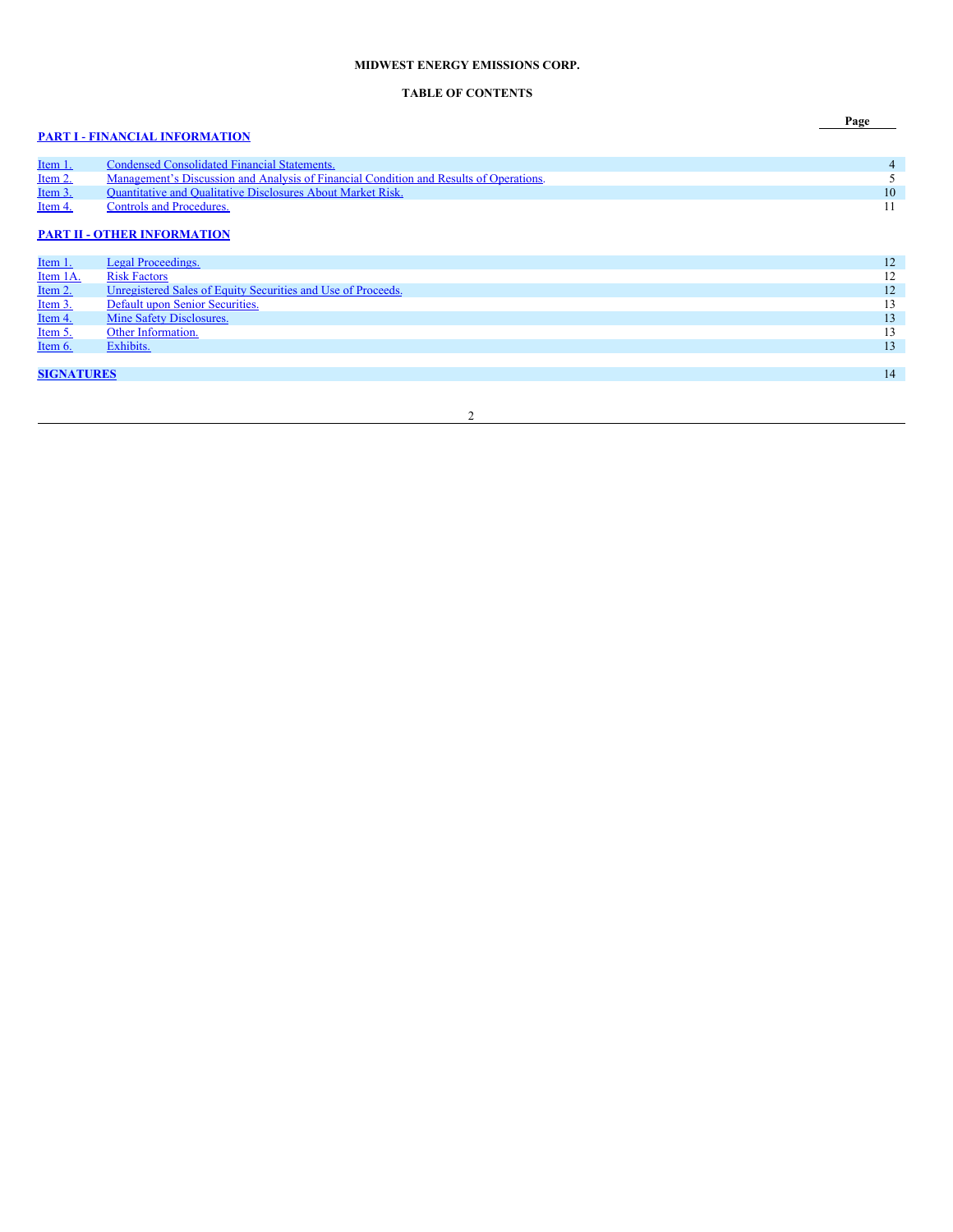#### <span id="page-2-0"></span>**PART I – FINANCIAL INFOMATION**

### **Forward-Looking Statements**

This Quarterly Report on Form 10-Q contains "forward-looking statements," as defined in Section 27A of the Securities Act of 1933, as amended, and Section 21E of the Securities Exchange Act of 1934, as amended, that are made pursuant to the safe harbor provisions of the Private Securities Litigation Reform Act of 1995 and reflect our current expectations regarding our future growth, results of operations, cash flows, performance and business prospects, and opportunities, as well as assumptions made by, and information currently available to, our management. Forward-looking statements are generally identified by using words such as "anticipate," "believe," "plan, "expect," "intend," "will," and similar expressions, but these words are not the exclusive means of identifying forward-looking statements. Forward-looking statements in this report are subject to risks and uncertainties that could cause actual events or results to differ materially from those expressed in or implied by the statements. These statements are based on information currently available to us and are subject to various risks, uncertainties, and other factors, including, but not limited to, those discussed under the caption "Risk Factors" in the Company's 2021 Form 10-K. In addition, matters that may cause actual results to differ materially from those in the forward-looking statements include, among other factors, the gain or loss of a major customer, change in environmental regulations, disruption in supply of materials, capacity factor fluctuations of power plant operations and power demands, a significant change in general economic conditions in any of the regions where our customer utilities might experience significant changes in electric demand, a significant disruption in the supply of coal to our customer units, the loss of key management personnel, availability of capital and any major *litigation regarding the Company.*

Except as expressly required by the federal securities laws, we undertake no obligation to update such factors or to publicly announce the results of any of the forward-looking statements contained herein to reflect future events, developments, or changed circumstances or for any other reason. Investors are cautioned that all forward-looking statements involve risks and uncertainties, including those detailed in the Company's filings and with the Securities and Exchange Commission.

3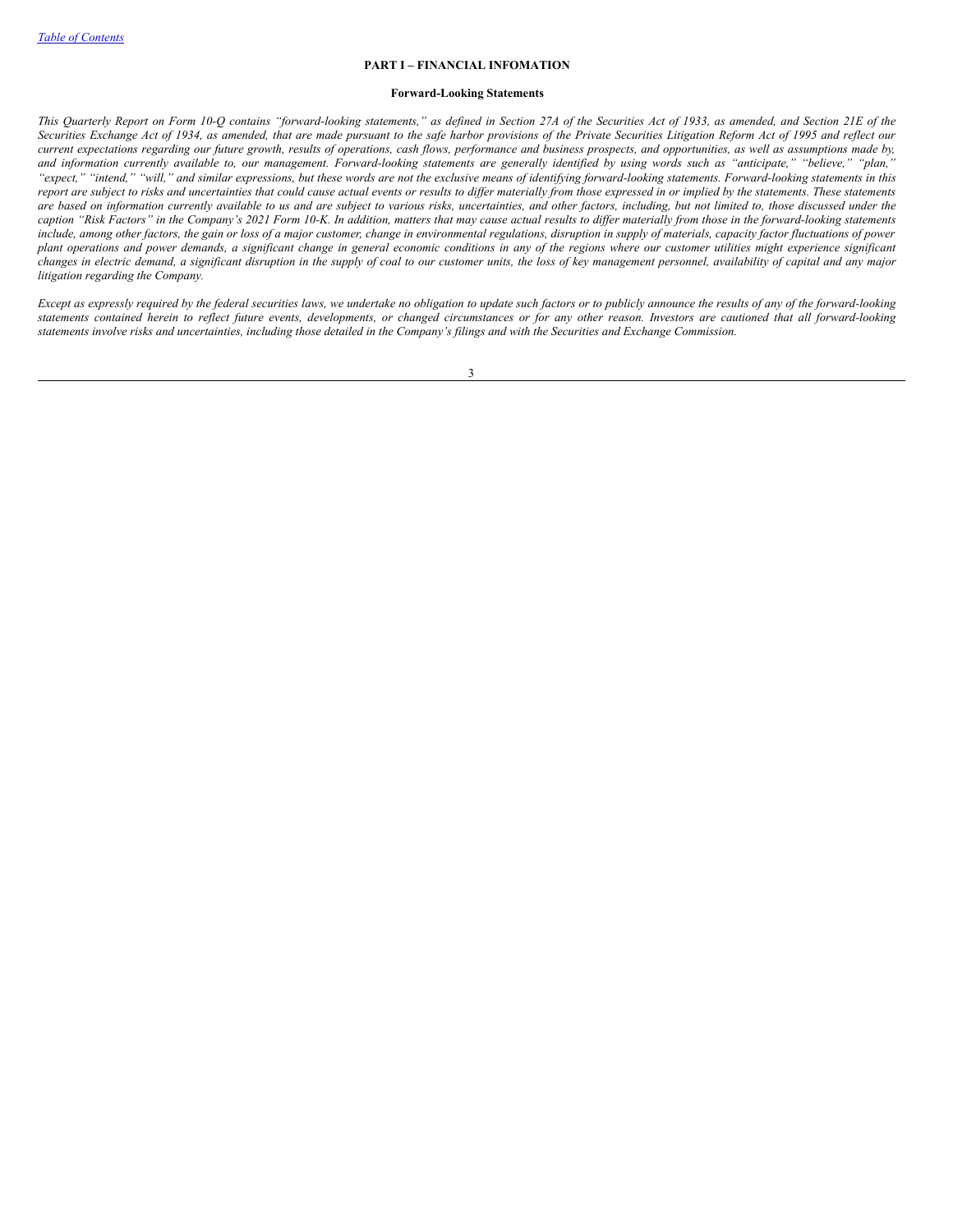<span id="page-3-0"></span>**Item 1. Financial Statements.**

# **MIDWEST ENERGY EMISSIONS CORP. AND SUBSIDIARY**

<span id="page-3-1"></span>Index to Condensed Consolidated Financial Information As of and for the three months ended March 31, 2022

| <b>Condensed Consolidated Unaudited Balance Sheet</b>                |       |
|----------------------------------------------------------------------|-------|
|                                                                      |       |
| <b>Condensed Consolidated Unaudited Statements of Operations</b>     | $F-2$ |
|                                                                      |       |
| Condensed Consolidated Unaudited Statements of Stockholders' Deficit | $F-3$ |
|                                                                      |       |
| <b>Condensed Consolidated Unaudited Statements of Cash Flows</b>     | $F-4$ |
|                                                                      |       |
| Notes to Condensed Consolidated Unaudited Financial Statements       | $F-5$ |
|                                                                      |       |

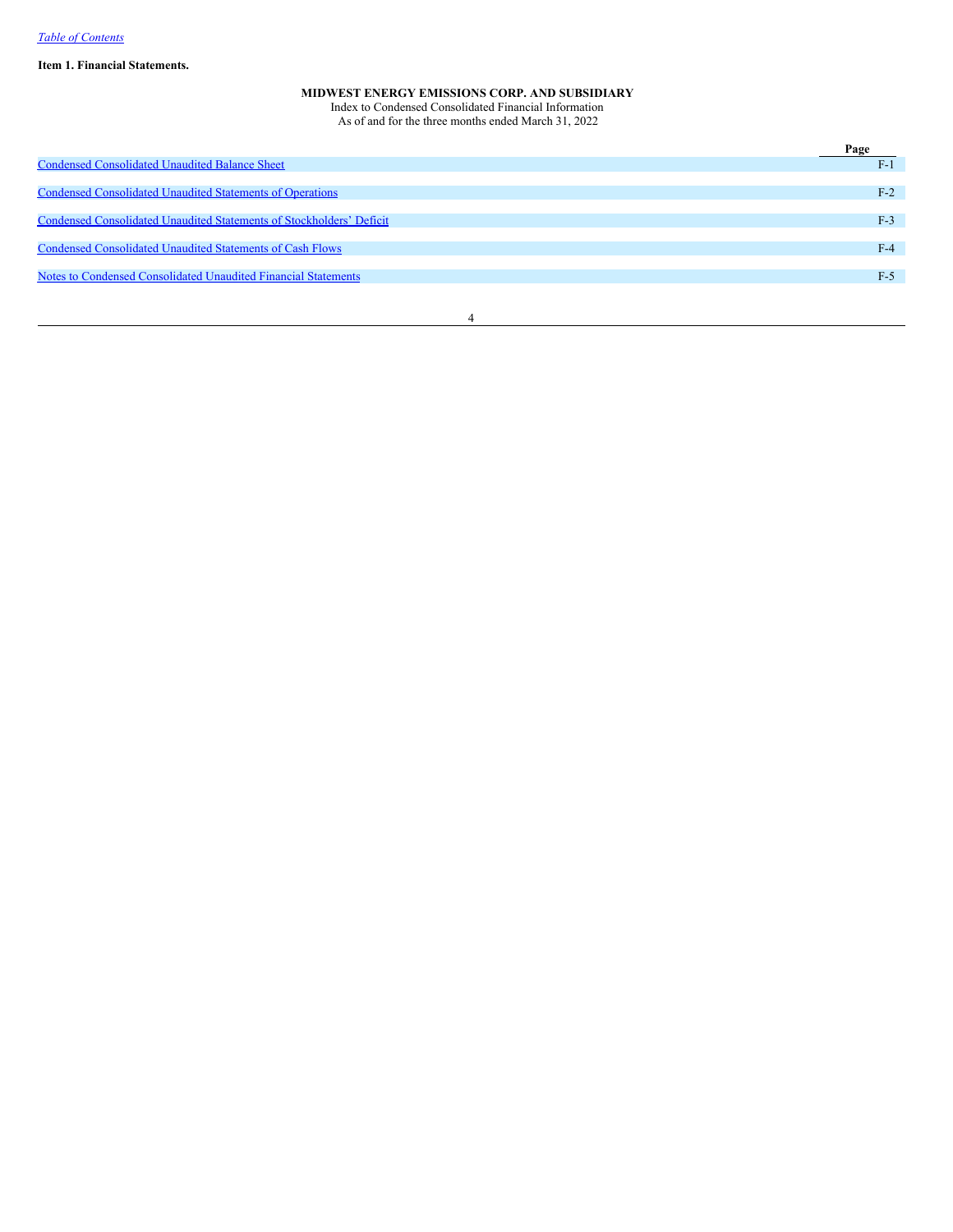# <span id="page-4-0"></span>**MIDWEST ENERGY EMISSIONS CORP. AND SUBSIDIARY CONDENSED CONSOLIDATED BALANCE SHEETS**

|                                                                                                                               | March 31,<br>2022<br>(unaudited) |                |              | December 31,<br>2021 |
|-------------------------------------------------------------------------------------------------------------------------------|----------------------------------|----------------|--------------|----------------------|
| <b>ASSETS</b>                                                                                                                 |                                  |                |              |                      |
| <b>Current assets</b>                                                                                                         |                                  |                |              |                      |
| Cash                                                                                                                          | $\mathbb{S}$                     | 376,695        | $\mathbb{S}$ | 1,388,307            |
| Accounts receivable                                                                                                           |                                  | 1,856,958      |              | 1,015,053            |
| Inventory                                                                                                                     |                                  | 925,066        |              | 1,075,401            |
| Prepaid expenses and other current assets (related party of \$95,500 and \$70,000)                                            |                                  | 269,166        |              | 312,008              |
| <b>Total current assets</b>                                                                                                   |                                  | 3,427,885      |              | 3,790,769            |
| Security deposits                                                                                                             |                                  | 10,175         |              | 10,175               |
| Property and equipment, net                                                                                                   |                                  | 1,820,800      |              | 1,829,544            |
| Right of use asset - operating lease                                                                                          |                                  | 285,401        |              | 390,098              |
| Intellectual property, net                                                                                                    |                                  | 2,063,047      |              | 2,114,197            |
| <b>Total assets</b>                                                                                                           | $\mathbb{S}$                     | 7,607,308      | \$           | 8,134,783            |
| <b>LIABILITIES AND STOCKHOLDERS' DEFICIT</b>                                                                                  |                                  |                |              |                      |
| <b>Current liabilities</b>                                                                                                    |                                  |                |              |                      |
| Accounts payable and accrued expenses (related party of \$206,250 and \$206,554)                                              | $\mathbb{S}$                     | 2.260.357      | $\mathbb{S}$ | 2.267.711            |
| Current portion of equipment notes payable                                                                                    |                                  |                |              | 2.677                |
| Current portion of operating lease liability                                                                                  |                                  | 245,607        |              | 340.207              |
| Customer credits                                                                                                              |                                  | 167,000        |              | 167,000              |
| Accrued salaries                                                                                                              |                                  | 523.326        |              | 562,430              |
| Secured note payable – related party                                                                                          |                                  | 271,686        |              | 271.686              |
| Unsecured note payable, net of discount and issuance costs – related party                                                    |                                  | 12,358,727     |              | 11,871,254           |
| <b>Total current liabilities</b>                                                                                              |                                  | 15,826,703     |              | 15,482,965           |
|                                                                                                                               |                                  |                |              |                      |
| Operating lease liability                                                                                                     |                                  | 43.936         |              | 54.551               |
| Profit share liability – related party                                                                                        |                                  | 2,985,704      |              | 2,836,743            |
| <b>Total liabilities</b>                                                                                                      |                                  | 18,856,343     |              | 18,374,259           |
|                                                                                                                               |                                  |                |              |                      |
| <b>COMMITMENTS AND CONTINGENCIES</b>                                                                                          |                                  |                |              |                      |
| Stockholders' deficit                                                                                                         |                                  |                |              |                      |
| Preferred stock, \$0.001 par value: 2,000,000 shares authorized, no shares issued                                             |                                  |                |              |                      |
| Common stock; \$0.001 par value; 150,000,000 shares authorized; 89,121,132 and 89,115,951 shares issued and outstanding as of |                                  |                |              |                      |
| March 31, 2022 and December 31, 2021, respectively                                                                            |                                  | 89,121         |              | 89.116               |
| Additional paid-in capital                                                                                                    |                                  | 56,926,938     |              | 56,788,321           |
| Accumulated deficit                                                                                                           |                                  | (68, 265, 094) |              | (67, 116, 913)       |
| Total stockholders' deficit                                                                                                   |                                  | (11, 249, 035) |              | (10, 239, 476)       |
|                                                                                                                               |                                  |                |              |                      |
| Total liabilities and stockholders' deficit                                                                                   | S                                | 7,607,308      |              | 8,134,783            |
|                                                                                                                               |                                  |                |              |                      |

*The accompanying notes are an integral part of these condensed consolidated financial statements.*

F-1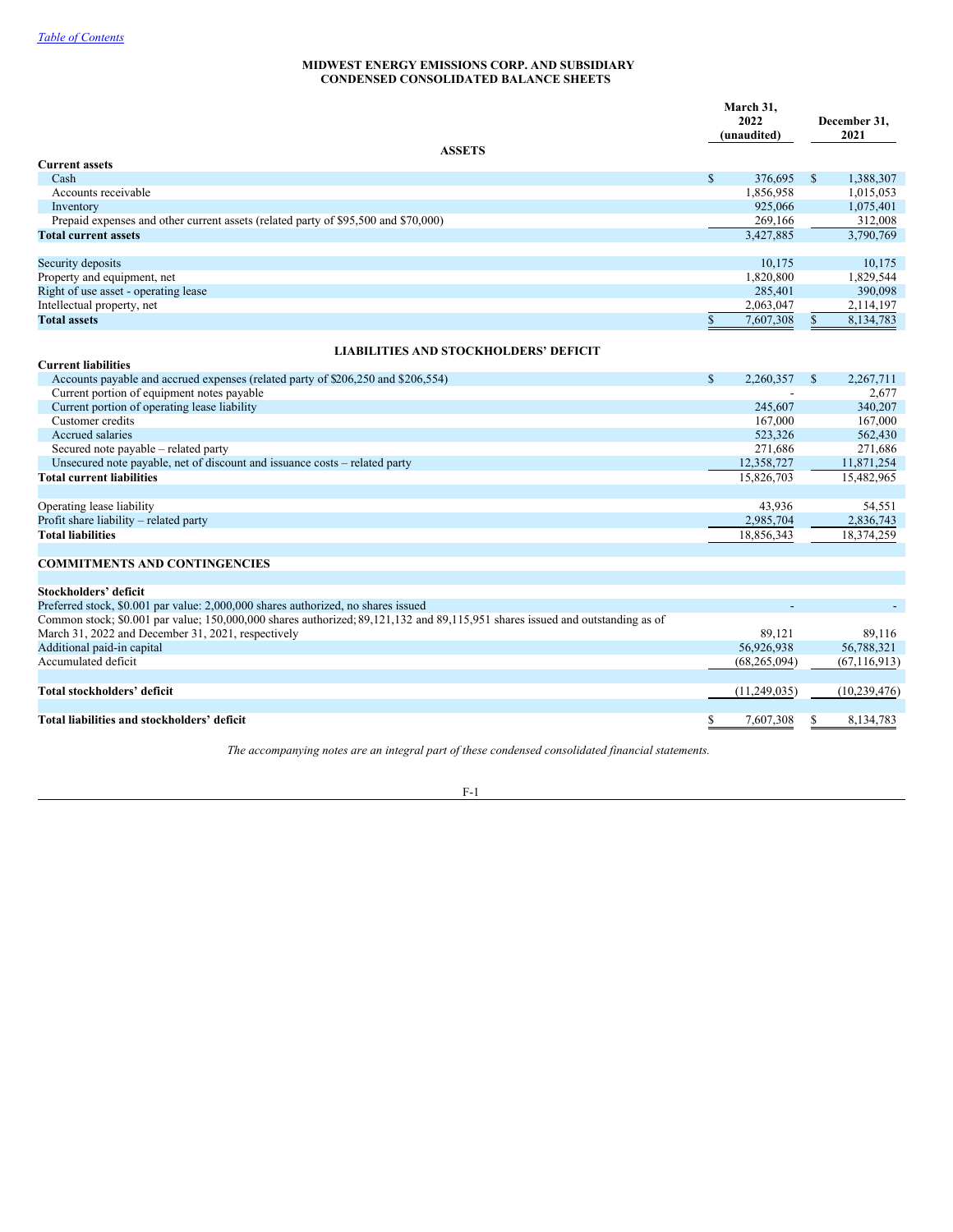### <span id="page-5-0"></span>**MIDWEST ENERGY EMISSIONS CORP. AND SUBSIDIARY CONDENSED CONSOLIDATED STATEMENTS OF OPERATIONS FOR THE THREE MONTHS ENDED MARCH 31, 2022 AND 2021 (UNAUDITED)**

|                                                                                        | For the Three<br><b>Months Ended</b><br>March 31,<br>2022 | For the Three<br><b>Months Ended</b><br>March 31,<br>2021 |  |  |
|----------------------------------------------------------------------------------------|-----------------------------------------------------------|-----------------------------------------------------------|--|--|
| <b>Revenues</b>                                                                        | 3,341,585<br>\$                                           | 3,026,638<br><sup>S</sup>                                 |  |  |
| <b>Costs and expenses:</b>                                                             |                                                           |                                                           |  |  |
| Cost of sales                                                                          | 2,342,031                                                 | 1,490,733                                                 |  |  |
| Selling, general and administrative expenses (related party of \$75,000 and \$100,000) | 1,486,177                                                 | 1,453,225                                                 |  |  |
| Interest expense $&$ letter of credit fees (related party of \$497,661 and \$497,660)  | 498,355                                                   | 675,620                                                   |  |  |
| Loss on change in fair value of profit share                                           | 148,961                                                   | 121,054                                                   |  |  |
| Gain on extinguishment of debt                                                         |                                                           | (299,300)                                                 |  |  |
| <b>Total costs and expenses</b>                                                        | 4,475,524                                                 | 3,441,332                                                 |  |  |
| Loss before provision for income taxes                                                 | (1, 133, 939)                                             | (414, 694)                                                |  |  |
| <b>Provision for income taxes</b>                                                      | (14,242)                                                  | (3,240)                                                   |  |  |
| <b>Net loss</b>                                                                        | (1,148,181)<br>S                                          | (417, 934)<br>Ъ.                                          |  |  |
| Net loss per common share-basic and diluted:                                           | (0.01)<br>S.                                              | (0.01)<br><sup>S</sup>                                    |  |  |
| Weighted average common shares outstanding - basic and diluted                         | 89,119,269                                                | 80,409,603                                                |  |  |

*The accompanying notes are an integral part of these condensed consolidated financial statements.*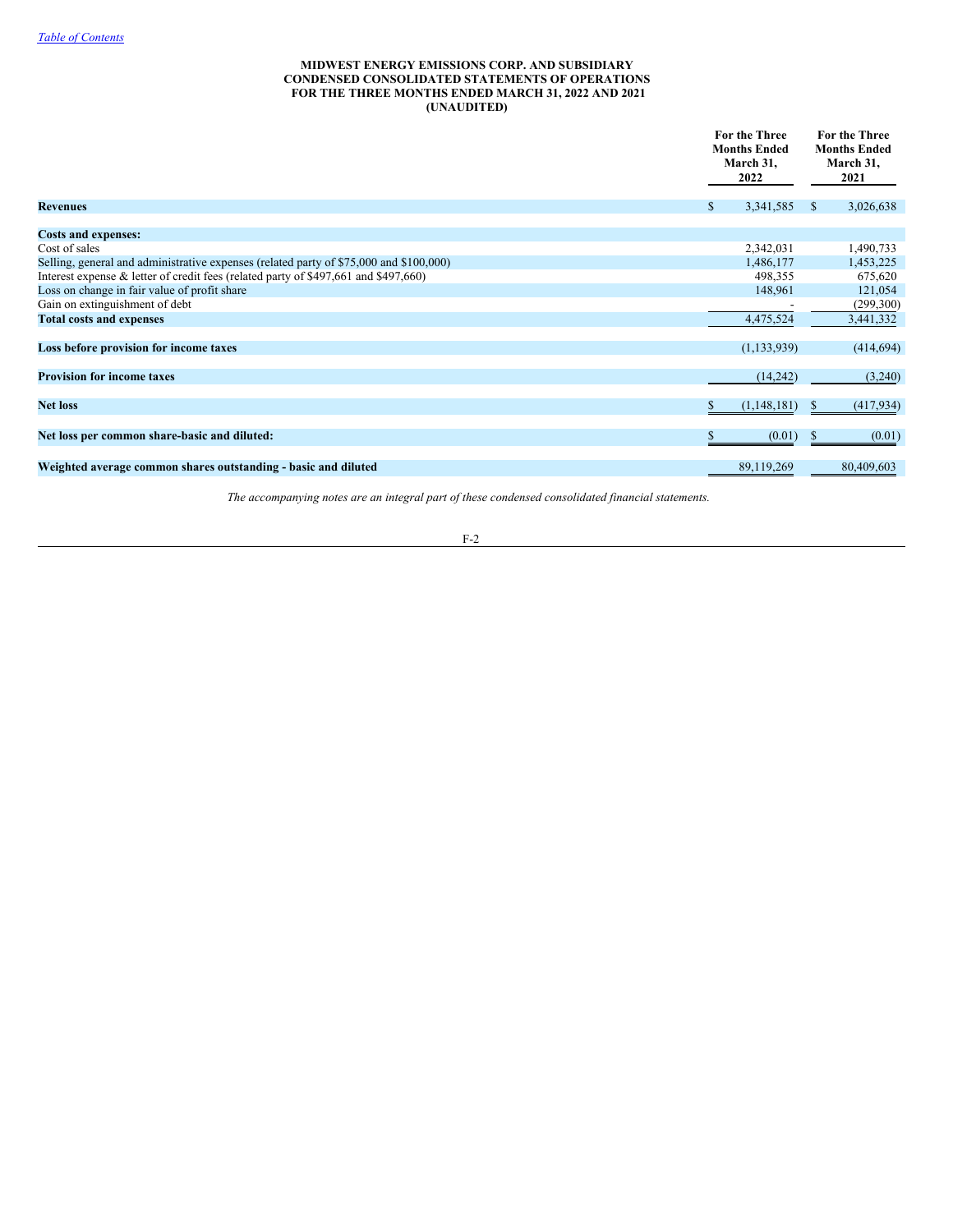### <span id="page-6-0"></span>**MIDWEST ENERGY EMISSIONS CORP. AND SUBSIDIARY CONDENSED CONSOLIDATED STATEMENTS OF STOCKHOLDERS' DEFICIT FOR THE THREE MONTHS ENDED MARCH 31, 2022 AND 2021 (UNAUDITED)**

| Three Months Ended March 31, 2022             |                          |    |           |              |                          |   |                |    |                |
|-----------------------------------------------|--------------------------|----|-----------|--------------|--------------------------|---|----------------|----|----------------|
|                                               |                          |    |           |              | <b>Additional</b>        |   |                |    |                |
|                                               | <b>Common Stock</b>      |    |           |              | Paid-in                  |   | Accumulated    |    |                |
|                                               | <b>Shares</b>            |    | Par Value |              | Capital                  |   | (Deficit)      |    | Total          |
| <b>Balance - January 1, 2022</b>              | 89,115,951               | \$ | 89,116    | <sup>S</sup> | 56,788,321               | S | (67, 116, 913) | -8 | (10, 239, 476) |
| Share based compensation expense              | $\overline{\phantom{0}}$ |    | $\sim$    |              | 138,622                  |   |                |    | 138,622        |
| Stock issued for cashless exercise of options | 5,181                    |    |           |              | (5)                      |   |                |    |                |
| Net loss                                      | $\overline{\phantom{0}}$ |    |           |              | $\overline{\phantom{a}}$ |   | (1,148,181)    |    | (1,148,181)    |
| <b>Balance - March 31, 2022</b>               | 89, 121, 132             |    | 89,121    |              | 56,926,938               |   | (68, 265, 094) |    | (11,249,035)   |
|                                               |                          |    |           |              |                          |   |                |    |                |

### **Three Months Ended March 31, 2021**

|                                                        | <b>Additional</b>        |               |                          |              |                          |             |                          |    |              |
|--------------------------------------------------------|--------------------------|---------------|--------------------------|--------------|--------------------------|-------------|--------------------------|----|--------------|
|                                                        | <b>Common Stock</b>      |               |                          | Paid-in      |                          | Accumulated |                          |    |              |
|                                                        | <b>Shares</b>            |               | Par Value                | Capital      |                          | (Deficit)   |                          |    | Total        |
|                                                        |                          |               |                          |              |                          |             |                          |    |              |
| Balance - January 1, 2021                              | 78,096,326               | <sup>\$</sup> | 78,096                   | <sup>S</sup> | 50,202,478               | S.          | (63, 484, 106)           | S. | (13,203,532) |
|                                                        |                          |               |                          |              |                          |             |                          |    |              |
| Stock issued for interest payable on convertible notes | 494,400                  |               | 494                      |              | 246,706                  |             | $\overline{\phantom{a}}$ |    | 247,200      |
|                                                        |                          |               |                          |              |                          |             |                          |    |              |
| Stock issued for conversion of convertible notes       | 3,700,000                |               | 3,700                    |              | 1,846,300                |             | $\overline{\phantom{a}}$ |    | 1,850,000    |
|                                                        |                          |               |                          |              |                          |             |                          |    |              |
| Stock issued for exercise of warrants                  | 705,166                  |               | 705                      |              | 246,103                  |             | $\overline{\phantom{a}}$ |    | 246,808      |
| Stock issued for cashless exercise of warrants         | 194,690                  |               | 195                      |              | (195)                    |             | $\overline{\phantom{a}}$ |    |              |
|                                                        |                          |               |                          |              |                          |             |                          |    |              |
| Stock issued for services                              | 525,000                  |               | 525                      |              | 643,725                  |             | $\sim$                   |    | 644,250      |
|                                                        |                          |               |                          |              |                          |             |                          |    |              |
| Share based compensation expense                       | $\overline{\phantom{a}}$ |               | $\overline{\phantom{a}}$ |              | 5,878                    |             | $\overline{\phantom{a}}$ |    | 5,878        |
|                                                        |                          |               |                          |              |                          |             |                          |    |              |
| Net loss                                               | $\overline{\phantom{a}}$ |               | -                        |              | $\overline{\phantom{0}}$ |             | (417, 934)               |    | (417, 934)   |
|                                                        |                          |               |                          |              |                          |             |                          |    |              |
| <b>Balance - March 31, 2021</b>                        | 83,715,582               |               | 83,715                   |              | 53,190,995               |             | (63,902,040)             | Ъ. | (10,627,330) |
|                                                        |                          |               |                          |              |                          |             |                          |    |              |

*The accompanying notes are an integral part of these condensed consolidated financial statements.*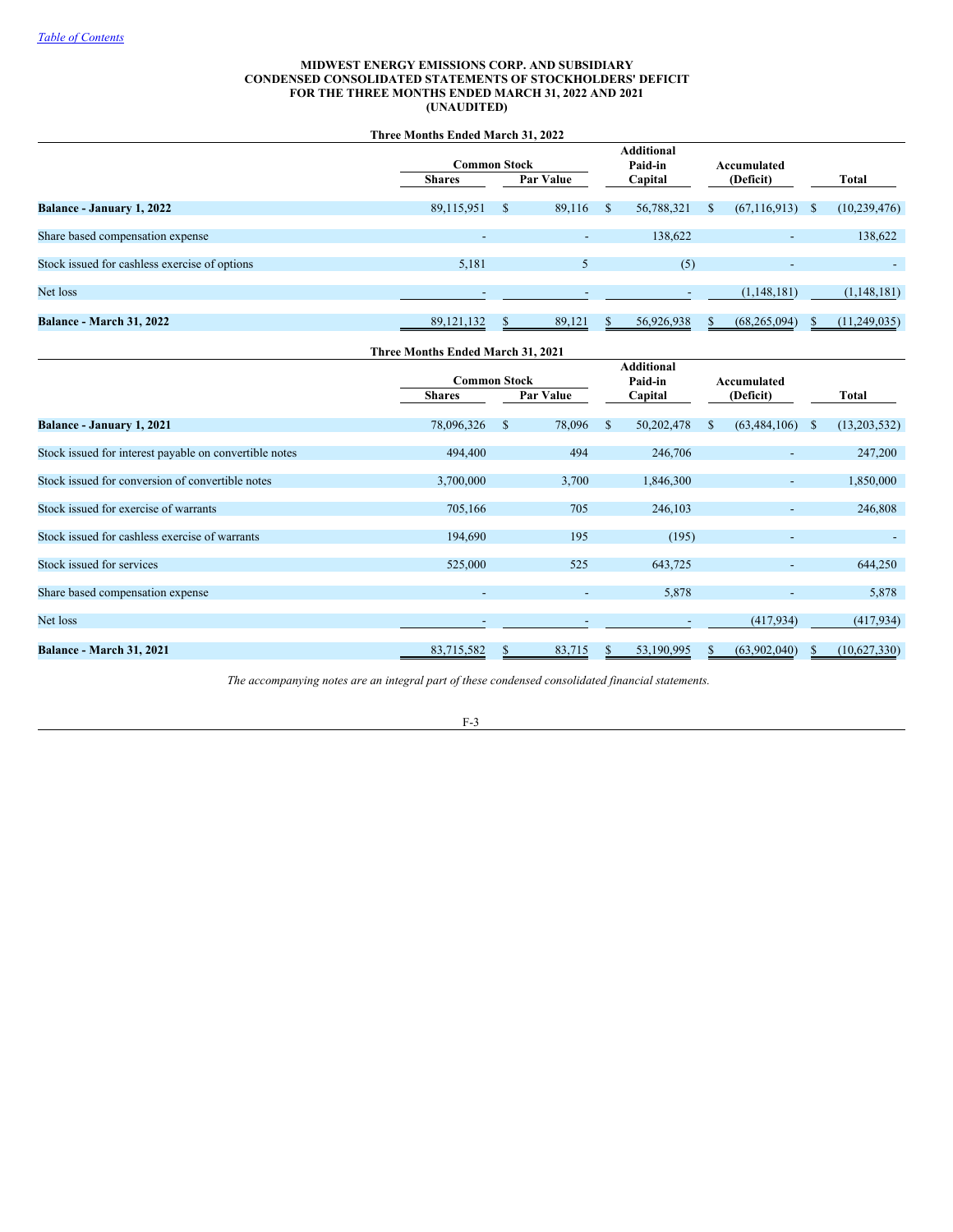### <span id="page-7-0"></span>**MIDWEST ENERGY EMISSIONS CORP. AND SUBSIDIARY CONDENSED CONSOLIDATED STATEMENTS OF CASH FLOWS FOR THE THREE MONTHS ENDED MARCH 31, 2022 AND 2021 (UNAUDITED)**

|                                                                                           | For the Three<br><b>Months Ended</b><br>March 31,<br>2022 | For the Three<br><b>Months Ended</b><br>March 31,<br>2021 |  |  |
|-------------------------------------------------------------------------------------------|-----------------------------------------------------------|-----------------------------------------------------------|--|--|
| <b>Cash flows from operating activities</b>                                               |                                                           |                                                           |  |  |
| Net loss                                                                                  | $(1,148,181)$ \$<br>\$                                    | (417, 934)                                                |  |  |
| Adjustments to reconcile net loss to net cash provided by (used in) operating activities: |                                                           |                                                           |  |  |
| Stock-based compensation – amortization of prepaid services                               | 43,125                                                    | 26,032                                                    |  |  |
| Stock-based compensation expense                                                          | 138,622                                                   | 5,878                                                     |  |  |
| Amortization of discount of notes payable                                                 | 457,401                                                   | 528,558                                                   |  |  |
| Amortization of debt issuance costs                                                       | 30,072                                                    | 30.072                                                    |  |  |
| Amortization of right to use assets – operating lease                                     | 104,697                                                   | 99,567                                                    |  |  |
| Amortization of patent rights                                                             | 51,150                                                    | 51,150                                                    |  |  |
| Depreciation expense                                                                      | 8,744                                                     | 23,804                                                    |  |  |
| Gain on forgiveness of debt                                                               |                                                           | (299, 300)                                                |  |  |
| Loss on change in fair value of profit share                                              | 148,961                                                   | 121,054                                                   |  |  |
| Changes in operating assets and liabilities                                               |                                                           |                                                           |  |  |
| (Increase) Decrease in accounts receivable                                                | (841, 905)                                                | 268,302                                                   |  |  |
| Decrease in inventory                                                                     | 150,335                                                   | 107,693                                                   |  |  |
| (Decrease) Increase in prepaid expenses and other assets                                  | (283)                                                     | 2,937                                                     |  |  |
| (Decrease) Increase in accounts payable and accrued liabilities and accrued salaries      | (46, 458)                                                 | 440,468                                                   |  |  |
| Decrease in operating lease liability                                                     | (105, 215)                                                | (100, 084)                                                |  |  |
| Net cash (used in) provided by operating activities                                       | (1,008,935)                                               | 888.197                                                   |  |  |
| <b>Cash flows from financing activities</b>                                               |                                                           |                                                           |  |  |
| Payments of notes payable                                                                 |                                                           | (34,661)                                                  |  |  |
| Payments of equipment notes payable                                                       | (2,677)                                                   | (8,584)                                                   |  |  |
| Proceeds from exercise of warrants                                                        |                                                           | 246,808                                                   |  |  |
| Proceeds from the issuance of notes payable                                               |                                                           | 299,380                                                   |  |  |
| Net cash (used in) provided by financing activities                                       | (2,677)                                                   | 502,943                                                   |  |  |
| Net (decrease) increase in cash and cash equivalents                                      | (1,011,612)                                               | 1,391,140                                                 |  |  |
| Cash and cash equivalents - beginning of period                                           | 1,388,307                                                 | 591,019                                                   |  |  |
| Cash and cash equivalents - end of period                                                 | \$<br>376,695                                             | 1,982,159<br>\$                                           |  |  |
|                                                                                           |                                                           |                                                           |  |  |
| SUPPLEMENTAL CASH FLOW INFORMATION:                                                       |                                                           |                                                           |  |  |
| Cash paid during the period for:                                                          |                                                           |                                                           |  |  |
| Interest                                                                                  | $rac{S}{S}$                                               | 41,082                                                    |  |  |
| Taxes                                                                                     | 14,242                                                    | $\overline{\$}$<br>3,240                                  |  |  |
| SUPPLEMENTAL DISCLOSURE OF NON-CASH TRANSACTIONS                                          |                                                           |                                                           |  |  |
| Stock issued for conversion of convertible notes                                          | \$                                                        | 1,850,000<br>\$                                           |  |  |
| Stock issued for prepaid services                                                         | $\overline{\mathbb{S}}$<br>$\overline{\phantom{a}}$       | \$<br>644,250                                             |  |  |
| Stock issued for interest payable                                                         | $\mathbb{S}$                                              | \$<br>247,200                                             |  |  |

*The accompanying notes are an integral part of these condensed consolidated financial statements.*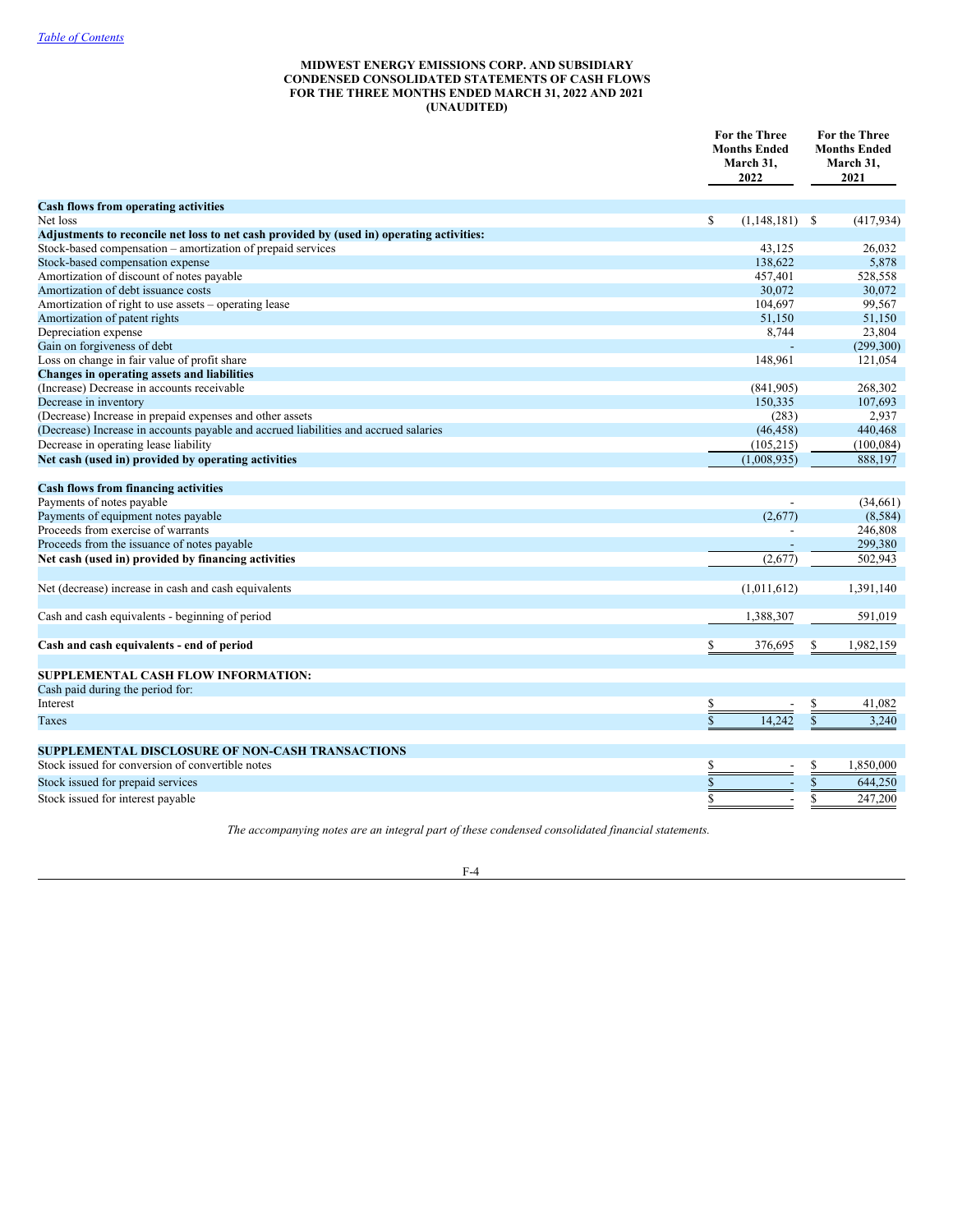### <span id="page-8-0"></span>**MIDWEST ENERGY EMISSIONS CORP. AND SUBSIDIARY NOTES TO CONDENSED CONSOLIDATED FINANCIAL STATEMENTS**

### *Note 1 - Organization*

### *Midwest Energy Emissions Corp.*

Midwest Energy Emissions Corp. (the "Company") is organized under the laws of the State of Delaware with150,000,000 authorized shares of common stock, par value \$0.001 per share and 2,000,000 authorized shares of preferred stock, par value \$0.001 per share.

### *MES, Inc.*

MES, Inc. is incorporated in the State of North Dakota. MES, Inc. is a wholly owned subsidiary of Midwest Energy Emissions Corp. and is engaged in the business of developing and commercializing state of the art control technologies relating to the capture and control of mercury emissions from coal fired boilers in the United States and Canada.

### *Note 2 - Summary of Significant Accounting Policies*

#### *Basis of Presentation*

The accompanying unaudited condensed consolidated financial statements have been prepared in accordance with accounting principles generally accepted in the United States of America ("GAAP") and pursuant to the rules and regulations of Rule 8-03 of Regulation S-X promulgated by the United States Securities and Exchange Commission ("SEC") for interim financial information. Accordingly, these financial statements do not include all of the information and footnotes required for complete financial statements and should be read in conjunction with the audited consolidated financial statements and accompanying notes included in the Company's Annual Report on Form 10-K for the year ended December 31, 2021 filed on April 5, 2022, from which the accompanying condensed consolidated balance sheet dated December 31, 2021 was derived.

In management's opinion, the unaudited condensed consolidated financial statements reflect all adjustments necessary to present fairly the financial position as of March 31, 2022, and results of operations, changes in stockholders' deficit and cash flows for all periods presented. The interim results presented are not necessarily indicative of results that can be expected for a full year.

### *Principles of Consolidation*

The condensed consolidated financial statements include the accounts of Midwest Energy Emissions Corp. and its wholly-owned subsidiary, MES, Inc. Intercompany balances and transactions have been eliminated in consolidation.

### *Use of Estimates*

The preparation of condensed consolidated financial statements in conformity with accounting principles generally accepted in the United States of America requires management to make estimates and assumptions that affect the reported amounts of assets and liabilities, valuation of equity issuances and disclosures of contingent assets and liabilities at the date of the condensed consolidated financial statements and the reported amounts of revenue and expenses during the reporting period. The Company uses estimates in accounting for, among other items, profit share liability, revenue recognition, allowance for doubtful accounts, stock-based compensation, income tax provisions, excess and obsolete inventory reserve and impairment of intellectual property. Actual results could differ from those estimates.

#### *Recoverability of Long-Lived and Intangible Assets*

Long-lived assets and certain identifiable intangibles held and used by the Company are reviewed for impairment whenever events or changes in circumstances indicate that the carrying amount of an asset may not be recoverable. Events relating to recoverability may include significant unfavorable changes in business conditions, recurring losses or a forecasted inability to achieve break-even operating results over an extended period. The Company evaluates the recoverability of long-lived assets based upon forecasted undiscounted cash flows. Should impairment in value be indicated, the carrying value of the long-lived and/or intangible assets would be adjusted, based on estimates of future discounted cash flows. The Company evaluated the recoverability of the carrying value of the Company's property and equipment, right of use asset and intellectual property. No impairment charges were recognized for the three months ended March 31, 2022 and 2021.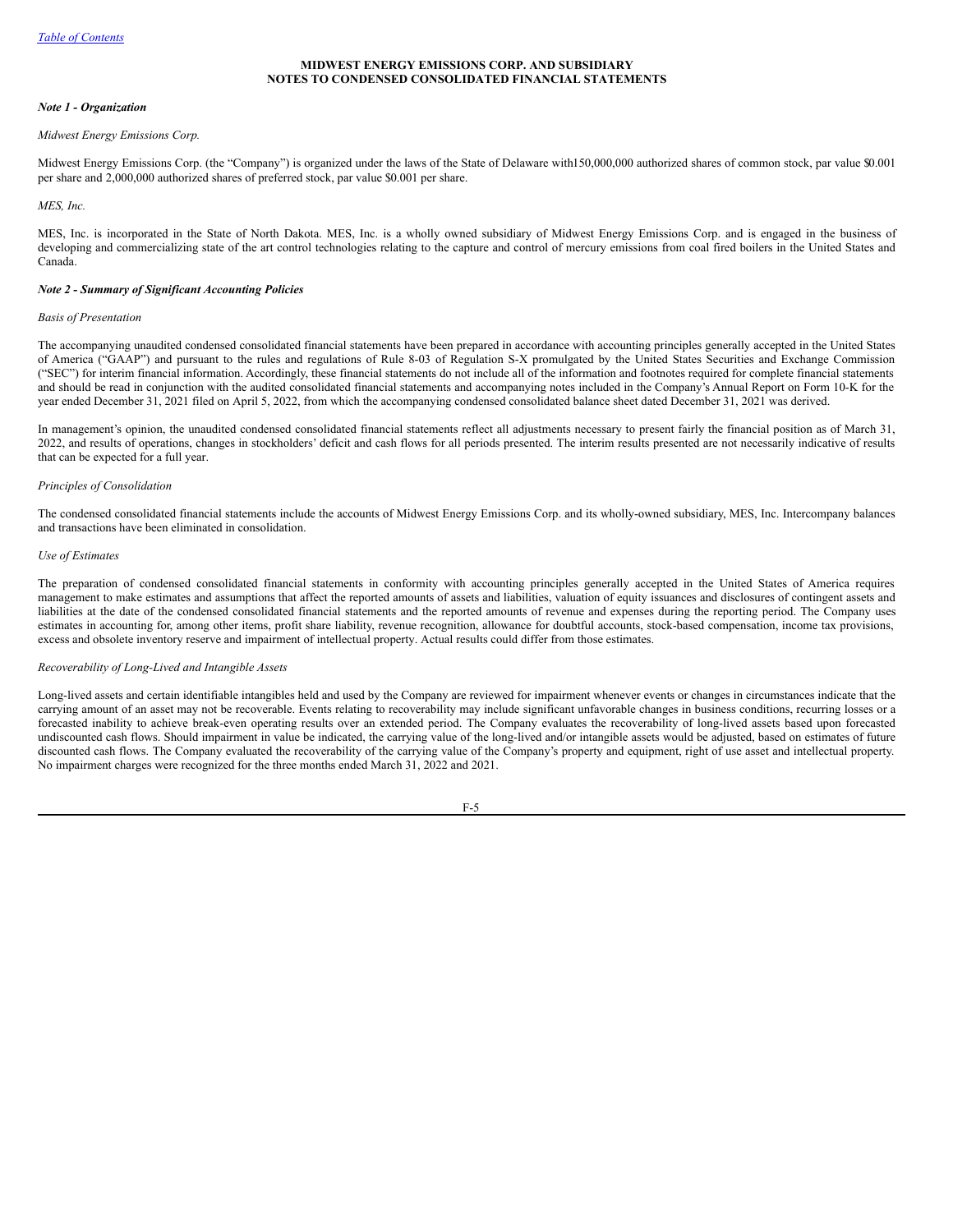*Fair Value of Financial Instruments*

The fair value hierarchy has three levels based on the inputs used to determine fair value, which are as follows:

- ☐ *Level 1* Unadjusted quoted prices available in active markets for the identical assets or liabilities at the measurement date.
- ☐ *Level 2* Unadjusted quoted prices in active markets for similar assets or liabilities, or unadjusted quoted prices for identical or similar assets or liabilities in markets that are not active, or inputs other than quoted prices that are observable for the asset or liability.
- □ *Level* 3 Unobservable inputs that cannot be corroborated by observable market data and reflect the use of significant management judgment. These values are generally determined using pricing models for which the assumptions utilize management's estimates of market participant assumptions.

The fair value hierarchy requires the use of observable market data when available. In instances where the inputs used to measure fair value fall into different levels of the fair value hierarchy, the fair value measurement has been determined based on the lowest level input significant to the fair value measurement in its entirety. The Company's assessment of the significance of a particular item to the fair value measurement in its entirety requires judgment, including the consideration of inputs specific to the asset or liability.

Cash was the only asset measured at fair value on a recurring basis by the Company at March 31, 2022 and December 31, 2021 and is considered to be Level 1.

Financial instruments include cash, accounts receivable, accounts payable, customer credits and short-term debt. The carrying amounts of these financial instruments approximated fair value at March 31, 2022 and December 31, 2021 due to their short-term maturities.

The fair value of the promissory notes payable at March 31, 2022 and December 31, 2021 approximated the carrying amount as the notes were recently issued at interest rates prevailing in the market and interest rates have not significantly changed as of March 31, 2022 and December 31, 2021. The fair value of the promissory notes payable was determined on a Level 2 measurement. Discounts on issued debt, as well as debt issuance costs, are amortized over the term of the individual promissory notes.

The fair value of the profit share liability at March 31, 2022 and December 31, 2021 was calculated using a discounted cash flow model based on estimated future cash payments. The fair value of the profit share liability was determined on a Level 3 measurement. These values are determined using pricing models for which the assumptions utilized management's estimates.

The following tables present the Company's assets and liabilities that are measured at fair value on a recurring basis and are categorized using the fair value hierarchy.

|                                        |              | <b>Fair Value Measurement as of</b> |                          |  |                          |
|----------------------------------------|--------------|-------------------------------------|--------------------------|--|--------------------------|
|                                        | <b>Total</b> | Level 1                             | <b>Level 2</b>           |  | Level 3                  |
| Assets:                                |              |                                     |                          |  |                          |
| Cash                                   | 376,695      | 376,695                             | $\overline{\phantom{a}}$ |  |                          |
| <b>Total Assets</b>                    | 376,695      | 376,695                             |                          |  |                          |
| Liabilities:                           |              |                                     |                          |  |                          |
| Promissory notes                       | 12,630,413   | $\overline{\phantom{a}}$            | 12,630,413               |  | $\overline{\phantom{0}}$ |
| Profit share liability - related party | 2,985,704    | $\overline{\phantom{a}}$            |                          |  | 2,985,704                |
| <b>Total Liabilities</b>               | 15,616,117   | $\overline{\phantom{0}}$            | 12,630,413               |  | 2,985,704                |

|                                        |              | <b>Fair Value Measurement as of</b><br>December 31, 2021 |                          |           |  |  |  |
|----------------------------------------|--------------|----------------------------------------------------------|--------------------------|-----------|--|--|--|
|                                        | <b>Total</b> | <b>Level 1</b>                                           | Level 2                  | Level 3   |  |  |  |
| Assets:                                |              |                                                          |                          |           |  |  |  |
| Cash                                   | 1,388,307    | 1,388,307                                                | $\overline{\phantom{0}}$ |           |  |  |  |
| <b>Total Assets</b>                    | 1,388,307    | 1,388,307                                                | $\sim$                   |           |  |  |  |
| Liabilities:                           |              |                                                          |                          |           |  |  |  |
| Promissory notes                       | 12,145,617   | $\sim$                                                   | 12,145,617               |           |  |  |  |
| Profit share liability – related party | 2,836,743    | $\overline{\phantom{a}}$                                 |                          | 2,836,743 |  |  |  |
| <b>Total Liabilities</b>               | 14,982,360   | $\sim$                                                   | 12,145,617               | 2,836,743 |  |  |  |

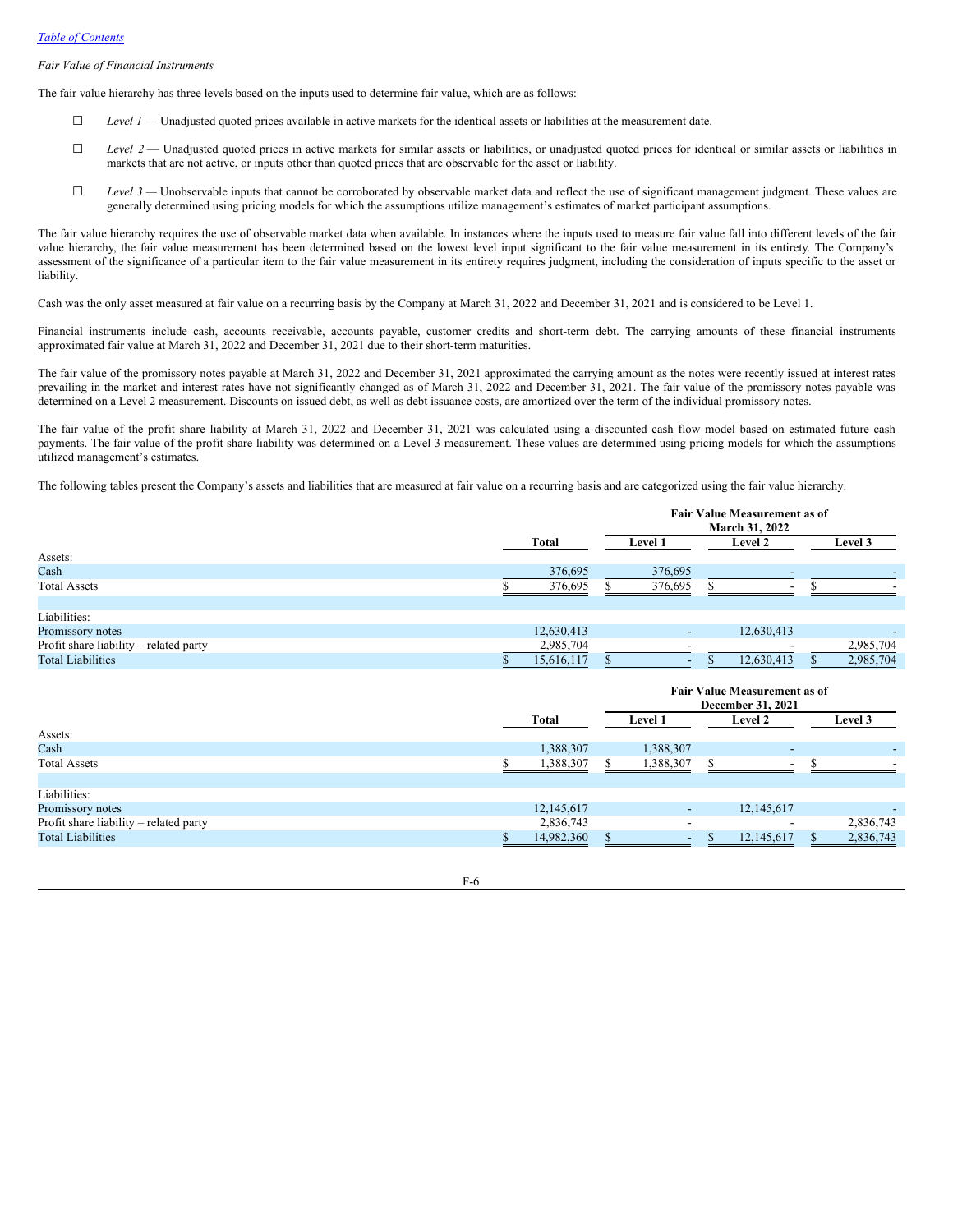### *Foreign Currency Translation*

The Company's functional currency is the United States Dollar (the "U.S. Dollar"). The Company engages in foreign currency denominated transactions with customers that operate in functional currencies other than the U.S. Dollar. Assets and liabilities denominated in foreign currencies are translated into U.S. Dollar amounts at the period-end exchange rates. Sales and purchases and income and expense transactions that are denominated in foreign currencies are translated into U.S. Dollar amounts at the prevailing rates of exchange on the transaction date. Adjustments arising from foreign currency transactions are reflected in the statement of operations. For the three months ended March 31, 2022 and 2021, there were no material foreign exchange gains or losses recognized by the Company in its statements of operations.

### *Revenue Recognition*

The Company records revenue in accordance with ASC 606,*Revenue from Contracts with Customers*. The core principle of the guidance is that an entity should recognize revenue to depict the transfer of promised goods or services to customers in an amount that reflects the consideration to which the entity expects to be entitled in exchange for those goods or services. To achieve that core principle, an entity should apply the following steps:

- Step 1: Identify the contract(s) with a customer.
- Step 2: Identify the performance obligations in the contract.
- Step 3: Determine the transaction price.
- Step 4: Allocate the transaction price to the performance obligations in the contract.
- Step 5: Recognize revenue when (or as) the entity satisfies a performance obligation.

Revenue is recognized when the Company satisfies its performance obligation under the contract by transferring the promised product to its customer that obtains control of the product. A performance obligation is a promise in a contract to transfer a distinct product to a customer. Most of the Company's contracts have a single performance obligation, as the promise to transfer products or services is not separately identifiable from other promises in the contract and, therefore, not distinct.

Revenue is measured as the amount of consideration the Company expects to receive in exchange for transferring products. As such, revenue is recorded net of returns, allowances, customer discounts, and incentives. Sales and other taxes are excluded from revenues. Invoiced shipping and handling costs are included in revenue.

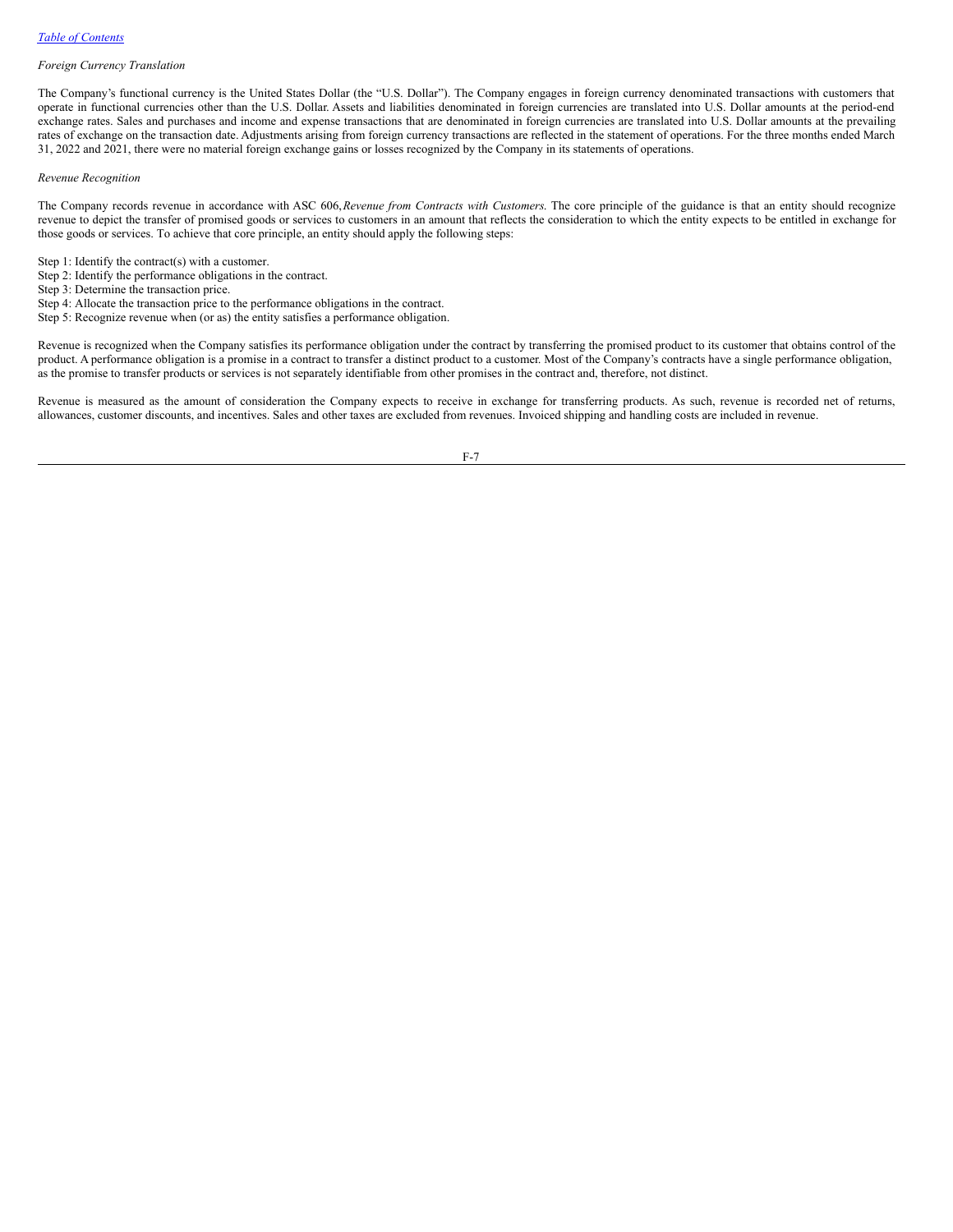### *Disaggregation of Revenue*

The Company generated revenue for the three months ended March 31, 2022 and 2021 by (i) delivering product to its commercial customers, (ii) completing and commissioning equipment projects at commercial customer sites and (iii) performing demonstrations of its technology at customers with the intent of entering into long term supply agreements based on the performance of the Company's products during the demonstrations and (iv) licensing its technology to customers.

Revenue for product sales is recognized at the point of time in which the customer obtains control of the product, at the time title passes to the customer upon shipment or delivery of the product based on the applicable shipping terms.

Revenue for equipment sales is recognized upon commissioning and customer acceptance of the installed equipment per the terms of the purchase contract.

Revenue for demonstrations and consulting services is recognized when performance obligations contained in the contract have been completed, typically the completion of necessary field work and the delivery of any required analysis per the terms of the agreement.

The following table presents sales by operating segment disaggregated based on the type of product and geographic region for the year ended March 31, 2022 and 2021.

|                                     | Three months ended March 31,<br>2022 |  |           |  | Three months ended March 31,<br>2021 |  |           |  |
|-------------------------------------|--------------------------------------|--|-----------|--|--------------------------------------|--|-----------|--|
|                                     | <b>United States</b>                 |  | Total     |  | <b>United States</b>                 |  | Total     |  |
| Product revenue                     | 3,198,303                            |  | 3,198,303 |  | 2,031,101                            |  | 2,031,101 |  |
| License revenue                     | 70.282                               |  | 70.282    |  | 945.547                              |  | 945.547   |  |
| Demonstrations & Consulting revenue | 27,000                               |  | 27,000    |  | 34,310                               |  | 34,310    |  |
| Equipment revenue                   | 46,000                               |  | 46,000    |  | 15.680                               |  | 15,680    |  |
|                                     | 3,341,585                            |  | 3,341,585 |  | 3,026,638                            |  | 3,026,638 |  |

#### *Income Taxes*

The Company follows the asset and liability method of accounting for income taxes under FASB ASC 740,*Income Taxes*. Deferred tax assets and liabilities are recognized for the estimated future tax consequences attributable to differences between the financial statement carrying amounts of existing assets and liabilities and their respective tax bases. Deferred income tax assets and liabilities are measured using enacted tax rates expected to apply to taxable income in the years in which those temporary differences are expected to be recovered or settled. The effect on deferred tax assets and liabilities of a change in tax rates is recognized in income in the period that included the enactment date. Valuation allowances are established, when necessary, to reduce deferred tax assets to the amount expected to be realized.

FASB ASC 740 prescribes a recognition threshold and a measurement attribute for the financial statement recognition and measurement of tax positions taken or expected to be taken in a tax return. For those benefits to be recognized, a tax position must be more likely than not to be sustained upon examination by taxing authorities. There were no unrecognized tax benefits as of March 31, 2022 and December 31, 2021. The Company is currently not aware of any issues under review that could result in significant payments, accruals or material deviation from its position. The Company is subject to income tax examinations by major taxing authorities since inception.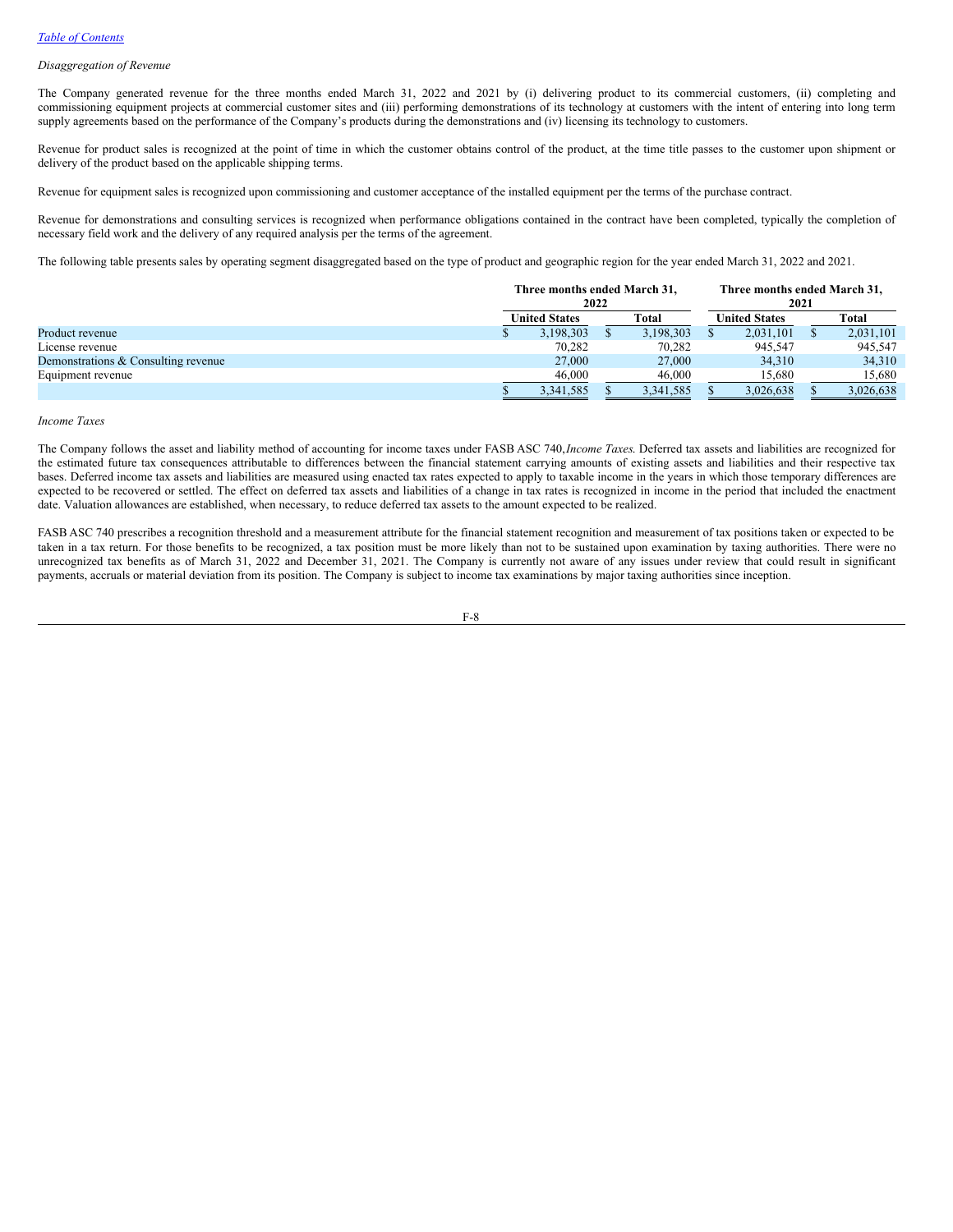### *Table of [Contents](#page-3-1)*

In response to the COVID-19 pandemic, the Coronavirus Aid, Relief and Economic Security Act ("CARES Act") was signed into law in March 2020. The CARES Act lifts certain deduction limitations originally imposed by the Tax Cuts and Jobs Act of 2017 ("2017 Tax Act"). Corporate taxpayers may carryback net operating losses ("NOLs") originating between 2018 and 2020 for up to five years, which was not previously allowed under the 2017 Tax Act. The CARES Act also eliminates the 80% of taxable income limitations by allowing corporate entities to fully utilize NOL carryforwards to offset taxable income in 2018, 2019 or 2020. Taxpayers may generally deduct interest up to the sum of 50% of adjusted taxable income plus business interest income (30% limit under the 2017 Tax Act) for 2019 and 2020. The CARES Act allows taxpayers with alternative minimum tax credits to claim a refund in 2020 for the entire amount of the credits instead of recovering the credits through refunds over a period of years, as originally enacted by the 2017 Tax Act.

In addition, the CARES Act raises the corporate charitable deduction limit to 25% of taxable income and makes qualified improvement property generally eligible for 15-year cost-recovery and 100% bonus depreciation. The enactment of the CARES Act did not result in any material adjustments to our income tax provision.

### *Basic and Diluted Loss Per Common Share*

Basic net loss per common share is computed using the weighted average number of common shares outstanding. Diluted loss per share reflects the potential dilution from common stock equivalents, such as stock issuable pursuant to the exercise of stock options and warrants. There were no dilutive potential common shares as of March 31, 2022 and 2021, because the Company incurred net losses and basic and diluted losses per common share are the same. The following common stock equivalents were excluded from the computation of diluted net loss per share of common stock because they were anti-dilutive. The exercise of these common stock equivalents would dilute earnings per share if the Company becomes profitable in the future.

|                                                                         | March 31.<br>2022 | March 31,<br>2021 |
|-------------------------------------------------------------------------|-------------------|-------------------|
| <b>Stock Options</b>                                                    | 18,158,576        | 16,093,326        |
| Warrants                                                                | 4.285.000         | 4,285,000         |
| Convertible debt                                                        |                   | 5,355,500         |
| Total common stock equivalents excluded from diluted net loss per share | 22,443,576        | 25,733,826        |

#### *Concentration of Credit Risk*

Financial instruments that subject the Company to credit risk consist of cash and equivalents on deposit with financial institutions and accounts receivable. The Company's cash as of March 31, 2022 and December 31, 2021 is maintained at high-quality financial institutions and has not incurred any losses to date.

#### *Customer and Supplier Concentration*

For each of the three months ended March 31, 2022 and 2021,100% of the Company's revenue related to seventeen and fourteen customers, respectively. At March 31, 2022 and December 31, 2021, 100% of the Company's accounts receivable related to fifteen and ten customers, respectively.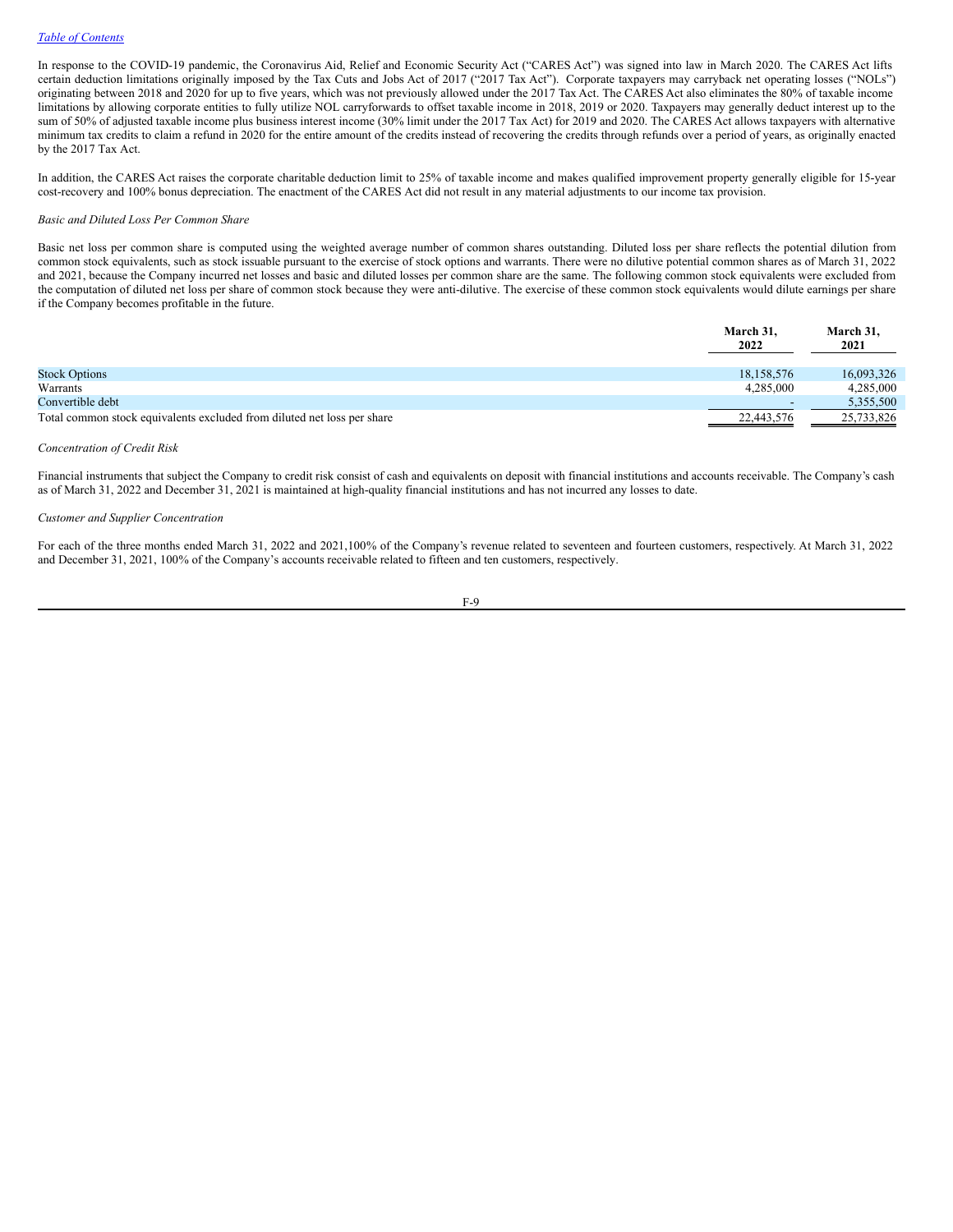For each of the three months ended March 31, 2022 and 2021,65% and 93% of the Company's purchases related to two suppliers, respectively. At March 31, 2022 and December 31, 2021, 57% and 68% of the Company's accounts payable and accrued expenses related to two vendors. The Company believes there are numerous other suppliers that could be substituted should the supplier become unavailable or non-competitive.

#### *Contingencies*

Certain conditions may exist which may result in a loss to the Company, but which will only be resolved when one or more future events occur or fail to occur. The Company's management and its legal counsel assess such contingent liabilities, and such assessment inherently involves an exercise of judgment. In assessing loss contingencies related to legal proceedings that are pending against the Company, or unasserted claims that may result in such proceedings, the Company's legal counsel evaluates the perceived merits of any legal proceedings or unasserted claims as well as the perceived merits of the amount of relief sought or expected to be sought therein.

If the assessment of a contingency indicates that it is probable that a material loss has been incurred and the amount of the liability can be estimated, the estimated liability would be accrued in the Company's consolidated financial statements. If the assessment indicates that a potentially material loss contingency is not probable but is reasonably possible, or is probable but cannot be estimated, the nature of the contingent liability, together with an estimate of the range of possible loss if determinable and material, would be disclosed.

Loss contingencies considered remote are generally not disclosed unless they arise from guarantees, in which case the guarantees would be disclosed.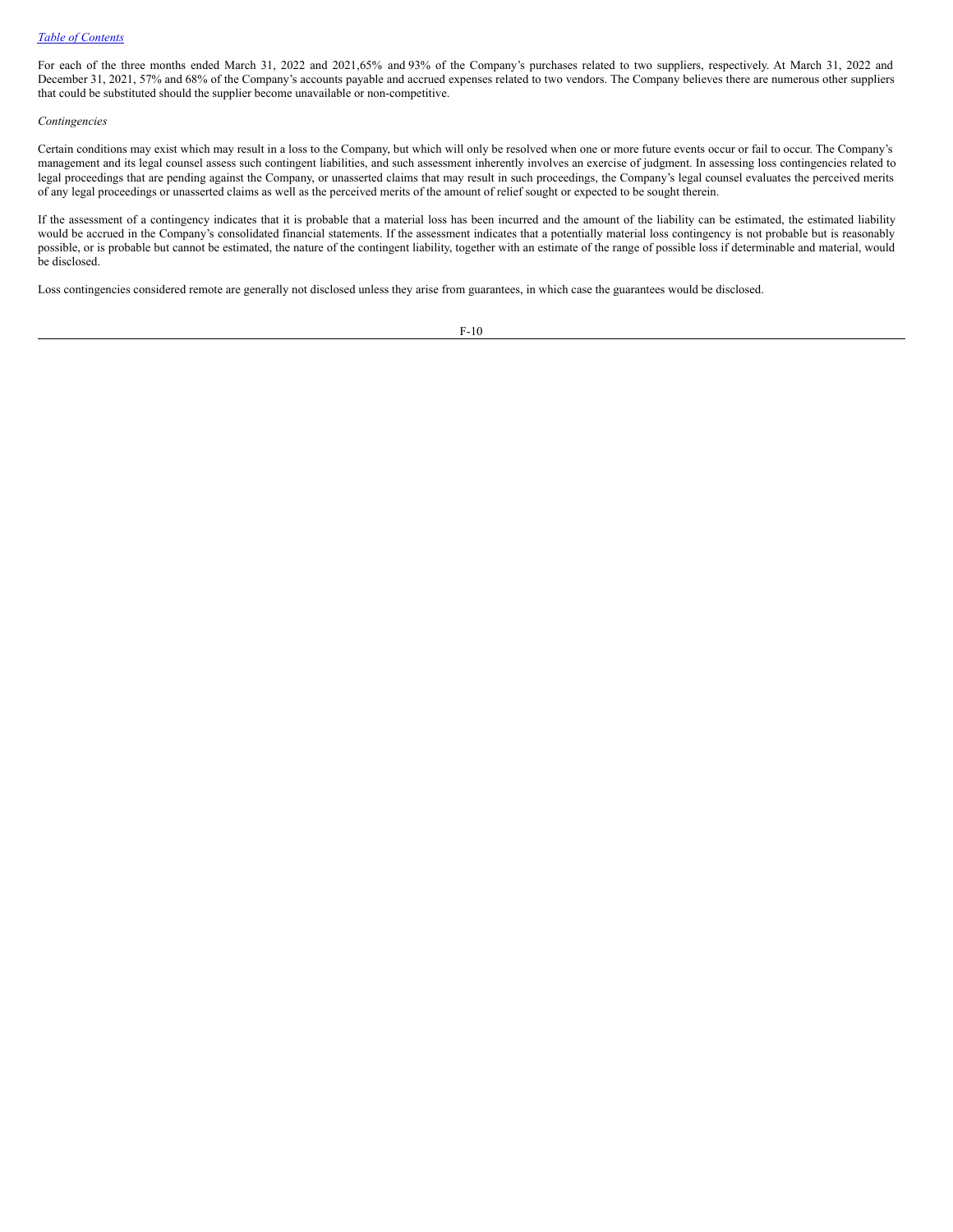### *Recently Issued Accounting Standards*

Management does not believe that any recently issued, but not yet effective accounting pronouncements, when adopted, will have a material effect on the accompanying consolidated financial statements.

### *Note 3 – Going Concern and Financial Condition*

Under ASC 205-40, *Presentation of Financial Statements—Going Concern*, the Company has the responsibility to evaluate whether conditions and/or events raise substantial doubt about its ability to meet its future financial obligations as they become due within one year after the date that the financial statements are issued. As required by ASC 205-40, this evaluation shall initially not take into consideration the potential mitigating effects of plans that have not been fully implemented as of the date the financial statements are issued. Management has assessed the Company's ability to continue as a going concern in accordance with the requirement of ASC 205-40.

The accompanying condensed consolidated financial statements as of March 31, 2022 have been prepared assuming the Company will continue as a going concern. As reflected in the condensed consolidated financial statements, the Company had approximately \$377,000 in cash at March 31, 2022, and cash used in operating activities of \$1.0 million for the three months ended March 31, 2022. Further, the Company had a working capital deficit of \$12.4 million, an accumulated deficit of \$68.3 million at March 31, 2022, and had a net loss in the amount of approximately \$1,148,000 for the three months ended March 31, 2022. In addition, all existing secured and unsecured debt held by its principal lender in the principal amount of \$13.4 million matures on August 25, 2022, other than the profit share liability, which is within four months from the issuance of these condensed consolidated financial statements.

These factors raise substantial doubt about the Company's ability to continue as a going concern for the next twelve months from the issuance of these condensed consolidated financial statements. The Company has taken steps to alleviate the doubt raised by the application of ASC 205-40. During 2021, the Company eliminated \$4,440,000 of convertible notes through conversions to shares of common stock and repaid \$10,000 of convertible notes, leaving no convertible notes outstanding as of March 31, 2022. In addition, in June 2021, the Company announced that it had entered into a Debt Repayment and Exchange Agreement with its principal lender which, subject to various closing conditions, including but not limited to the completion of an offering of equity securities resulting in net proceeds of at least \$12.0 million by June 30, 2022, will repay all existing secured and unsecured debt obligations held by such lender. Although the Company anticipates continued significant revenues in its business operations, no assurances can be given that the Company can obtain sufficient working capital through its business operations or that it will be able to raise the funds necessary to complete the transaction contemplated by the Debt Repayment Agreement by June 30, 2022, or at all, in order to sustain ongoing operations.

The accompanying condensed consolidated financial statements do not include adjustments to reflect the possible future effects on the recoverability and classification of assets or the amounts and classifications of liabilities that may result from the possible inability of the Company to continue as a going concern.

#### *Note 4 - Inventory*

Inventory was comprised of the following at March 31, 2022 and December 31, 2021:

|                      |   | March 31,<br>2022 | December 31,<br>2021 |           |
|----------------------|---|-------------------|----------------------|-----------|
| <b>Raw Materials</b> | w | 439,034           |                      | 637,084   |
| Spare Parts          |   | 67.789            |                      | 86,118    |
| Finished goods       |   | 418.243           |                      | 352,199   |
|                      |   | 925,066           |                      | 1,075,401 |

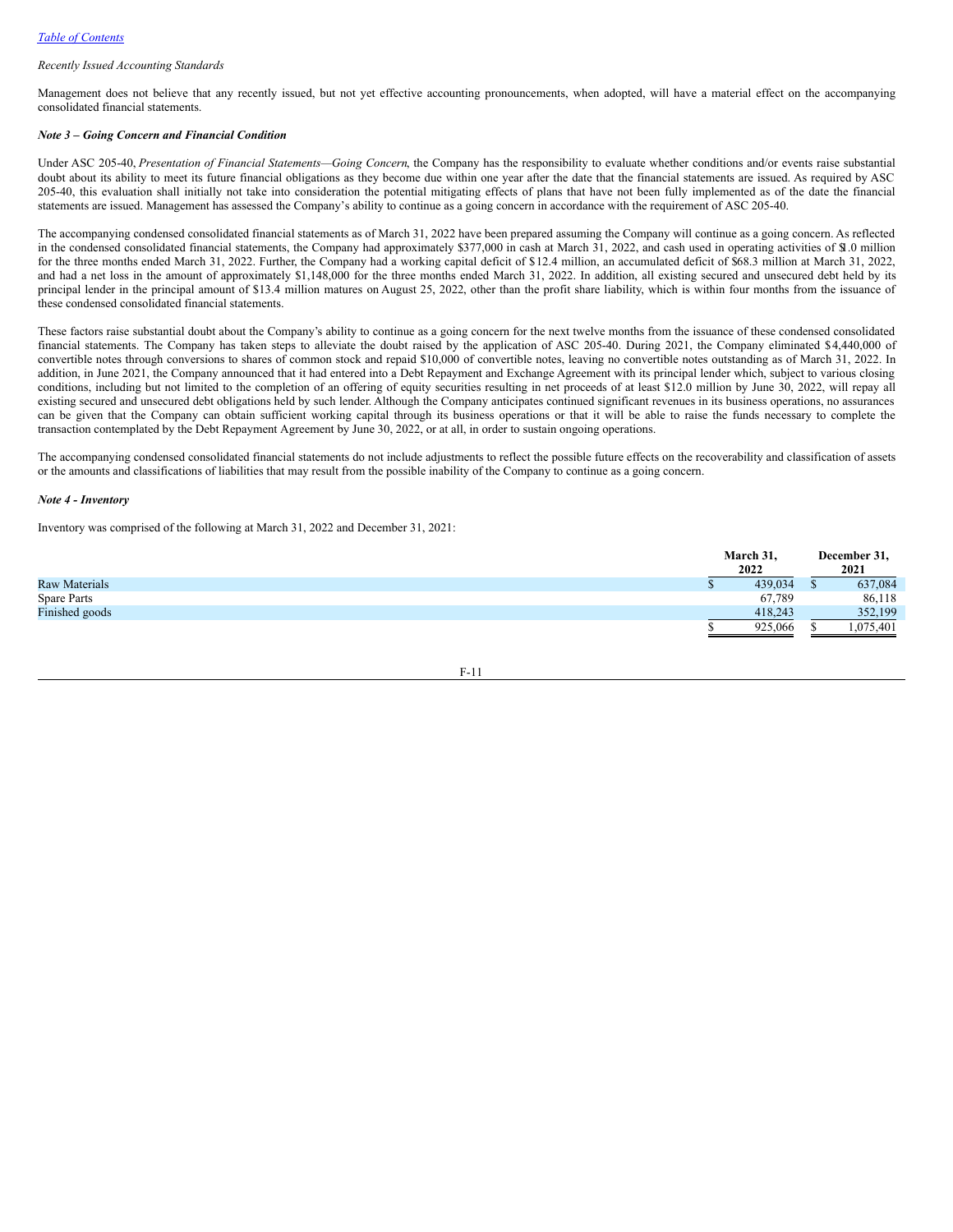### *Note 5 - Property and Equipment, Net*

Property and equipment at March 31, 2022 and December 31, 2021 are as follows:

|                                                   | March 31,<br>2022 | December 31,<br>2021 |
|---------------------------------------------------|-------------------|----------------------|
| Equipment $&$ installation                        | 1.976.634         | 1.976.634            |
| Trucking equipment                                | 834,375           | 834,375              |
| Office equipment, computer equipment and software | 20,295            | 20,295               |
| Total equipment                                   | 2,831,304         | 2,831,304            |
|                                                   |                   |                      |
| Less: accumulated depreciation                    | (2,818,211)       | (2,809,467)          |
| Construction in process                           | 1,807,707         | 1,807,707            |
| Property and equipment, net                       | 1.820.800         | 1,829,544            |

The Company uses the straight-line method of depreciation over estimated useful lives of 2 to 5 years During the three months ended March 31, 2022 and 2021 depreciation expense was \$8,744, and \$23,804, respectively.

### *Note 6 - Intellectual Property*

On January 15, 2009, the Company entered into an "Exclusive Patent and Know-How License Agreement Including Transfer of Ownership" with the Energy and Environmental Research Center Foundation, a non-profit entity. Under the terms of the Agreement, the Company has been granted an exclusive license by the Energy and Environmental Research Center Foundation for the technology to develop, make, have made, use, sell, offer to sell, lease, and import the technology in any coal-fired combustion systems (power plant) worldwide and to develop and perform the technology in any coal-fired power plant in the world.

On April 24, 2017, the Company closed on the acquisition of all patent rights from the Energy and Environmental Research Center Foundation including all patents and patents pending, domestic and foreign, relating to the foregoing technology. A total of 42 domestic and foreign patents and patent applications were included in the acquisition. In accordance with the terms of the License Agreement, the patent rights were acquired for the purchase price of (i) \$2,500,000 in cash, and (ii) 925,000 shares of common stock of which 628,998 shares were issued to the Energy and Environmental Research Center Foundation and 296,002 were issued to the inventors who had been designated by the Energy and Environmental Research Center Foundation. The shares issued were valued at \$518,000 (\$0.56per share), representing the value as of the closing date.

License and patent costs capitalized as of March 31, 2022 and December 31, 2021 are as follows:

|                                | March 31,   | December 31. |            |  |
|--------------------------------|-------------|--------------|------------|--|
|                                | 2022        |              | 2021       |  |
| Licenses and patents           | 3.068.995   |              | 3.068.995  |  |
| Less: Accumulated amortization | (1.005.948) |              | (954, 798) |  |
| Intellectual property, net     | 2.063.047   |              | 2.114.197  |  |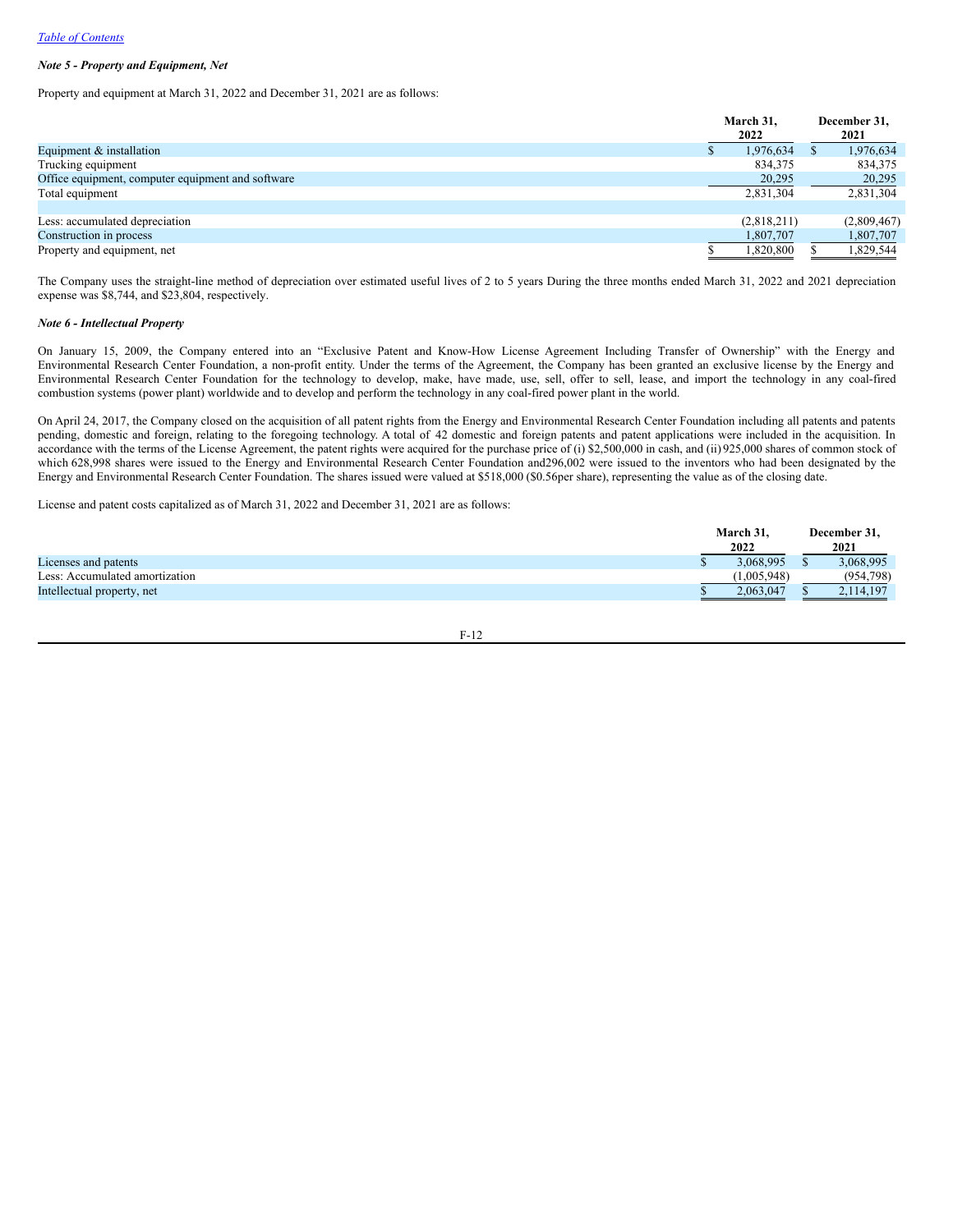### *Table of [Contents](#page-3-1)*

Amortization expense for the three months ended March 31, 2022 and 2021 was \$51,150 and \$51,150, respectively. Estimated annual amortization for each of the next five years is \$204,600.

# *Note 7 - Notes Payable*

On February 25, 2020, and pursuant to a Business Loan Agreement entered into with a banking institution, the Company's wholly owned subsidiary, MES, Inc. closed on a oneyear secured loan in the principal amount of \$200,000 bearing interest at 8.75% per annum. Principal and interest is to be paid in equal monthly installments until the loan is paid in full on February 26, 2021. The note is secured by substantially all of the assets of MES, Inc. In February 2021, the loan was repaid in full.

On April 14, 2020, the Company received loan proceeds in the amount of \$299,300 from First International Bank & Trust pursuant to the Paycheck Protection Program (the "PPP Loan") under the Coronavirus Aid, Relief and Economic Security Act (the "CARES Act"), which was enacted on March 27, 2020. The loan, which is in the form of a Note dated April 14, 2020, matures on April 14, 2022 and bears interest at a rate of 1.0% per annum, with one interest payment on April 14, 2021 and one principal and interest payment on maturity. The principal and accrued interest under the PPP Loan is forgivable after eight or twenty-four weeks if the Company uses the PPP Loan proceeds for eligible purposes, including payroll, benefits, rent and utilities, and otherwise complies with the PPP requirements. In order to obtain forgiveness of the PPP Loan, the Company must submit a request and provide satisfactory documentation regarding its compliance with applicable requirements. In January 2021, the PPP Loan was forgiven, and the Company recorded a gain on extinguishment of debt of \$299,300.

In February 2021, the Company received second draw loan proceeds in the amount of \$299,380 from First International Bank & Trust pursuant to the Paycheck Protection Program (the "Second PPP Loan") under the CARES Act. The Second PPP Loan is in the form of a Note dated February 2, 2021, matures on April 14, 2026 and bears interest at a rate of 1.0% per annum, with one interest payment on February 2, 2022, 47 monthly consecutive principal and interest payments of \$6,366.89 each, beginning March 2, 2022, and one final principal and interest payment of \$6,366.92 on February 2, 2026. The principal and accrued interest under the Second PPP Loan is forgivable after eight or twenty-four weeks if the Company uses the Second PPP Loan proceeds for eligible purposes, including payroll, benefits, rent and utilities, and otherwise complies with the PPP requirements. In October 2021, the Second PPP Loan was forgiven and the Company recorded a gain on extinguishment of debt of \$301,377.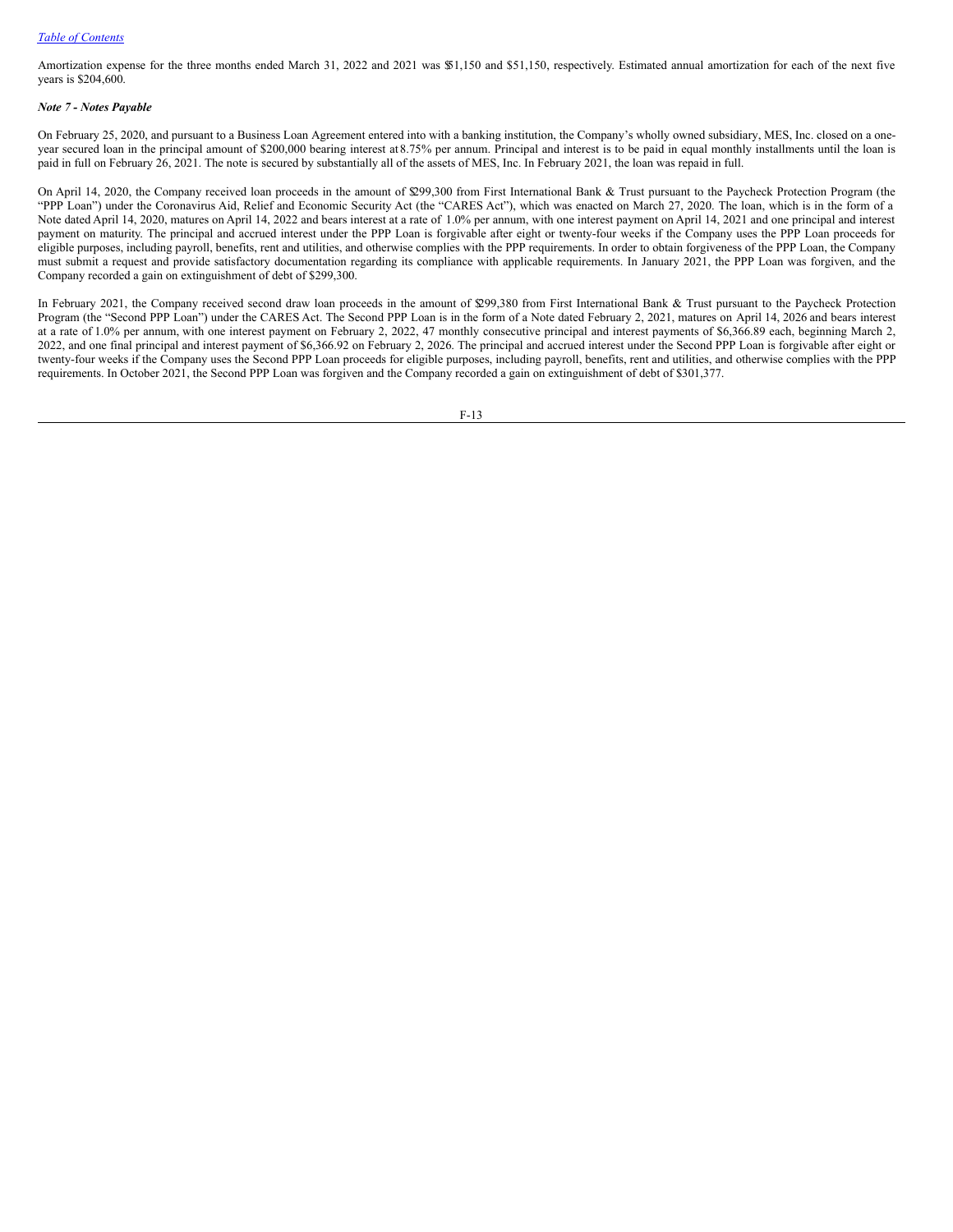### *Note 8 - Convertible Notes Payable*

From July 30, 2013 through December 24, 2013, the Company sold convertible notes and warrants to unaffiliated accredited investors totaling \$1,902,500. The notes bear interest at 10% per annum, are secured by the Company's assets, and are convertible into one share of common stock, par value \$0.001 per share, with the initial conversion ratio equal to \$0.50 per share. The notes had an initial term of three years, but the maturity of the notes was extended during 2014 to match the retirement of the New AC Midwest Secured Debt. From February 8, 2021 to February 15, 2021, the Company issued 1,880,000 shares of common stock to certain holders of such convertible promissory notes issued in 2013 for the conversion of the outstanding principal of such notes in the aggregate amount of \$940,000, based upon a conversion rate of \$0.50 per share. On April 9, 2021, the Company issued 60,000 shares of common stock to another certain holder of such notes issued in 2013 for the conversion of outstanding principal in the amount of \$30,000, based upon a conversion rate of \$0.50 per share. On August 18, 2021, the Company issued20,000 shares of common stock to another certain holder of such notes issued in 2013 for the conversion of outstanding principal in the amount of \$10,000, based upon a conversion rate of \$0.50 per share. On August 24, 2021, the Company prepaid the outstanding principal balance of another of such notes issued in 2013 in the principal amount of \$10,000. As of March 31, 2022 and December 31, 2021, total principal of \$0, was outstanding on these notes.

On June 15, 2018, the Company issued 2018 Unsecured Convertible Notes (the "2018 Unsecured Notes") totaling \$560,000 and warrants to certain holders of the 2013 Notes in exchange for their secured 2013 Notes. The 2018 Unsecured Notes have a term of five years, bear interest at 12% per annum, and are convertible into one share of common stock, par value \$0.001 per share, with the initial conversion ratio equal to \$0.50 per share. For each dollar exchanged, the investor received a warrant to purchase one share of common stock of the Company at an exercise price of \$0.70 per share. The 2018 Unsecured Notes may be converted at any time and from time to time in whole or in part prior to the maturity date thereof. From August 31, 2018 through October 30, 2018, the Company issued additional 2018 Unsecured Notes totaling \$300,000 and warrants to unaffiliated investors. Pursuant to the terms of the 2018 Unsecured Notes, if at any time after six months from the issuance of the 2018 Notes, the closing price of the Company's common stock exceeds \$1.00 per share for 10 consecutive trading days, the Company shall have the right to force convert all of the outstanding principal of such Notes. Pursuant to notice dated February 17, 2021, the Company notified all such holders that as a result closing price of the Company's common stock having exceeded \$1.00 per share for 10 consecutive trading days, the Company was electing to force convert all such outstanding principal. Between February 26, 2021 and March 8, 2021, the Company issued 690,000 shares of common stock to certain holders of the 2018 Unsecured Notes for conversion of the outstanding principal of such Notes in the aggregate amount of \$345,000, and on March 17, 2021, the Company issued1,030,000 shares of common stock to the remaining holders of the 2018 Unsecured Notes for the conversion of the remaining outstanding principal in the aggregate amount of \$515,000, all based upon a conversion rate of \$0.50 per share. As of March 31, 2022 and December 31, 2021, total principal of \$0, was outstanding on the 2018 Unsecured Notes.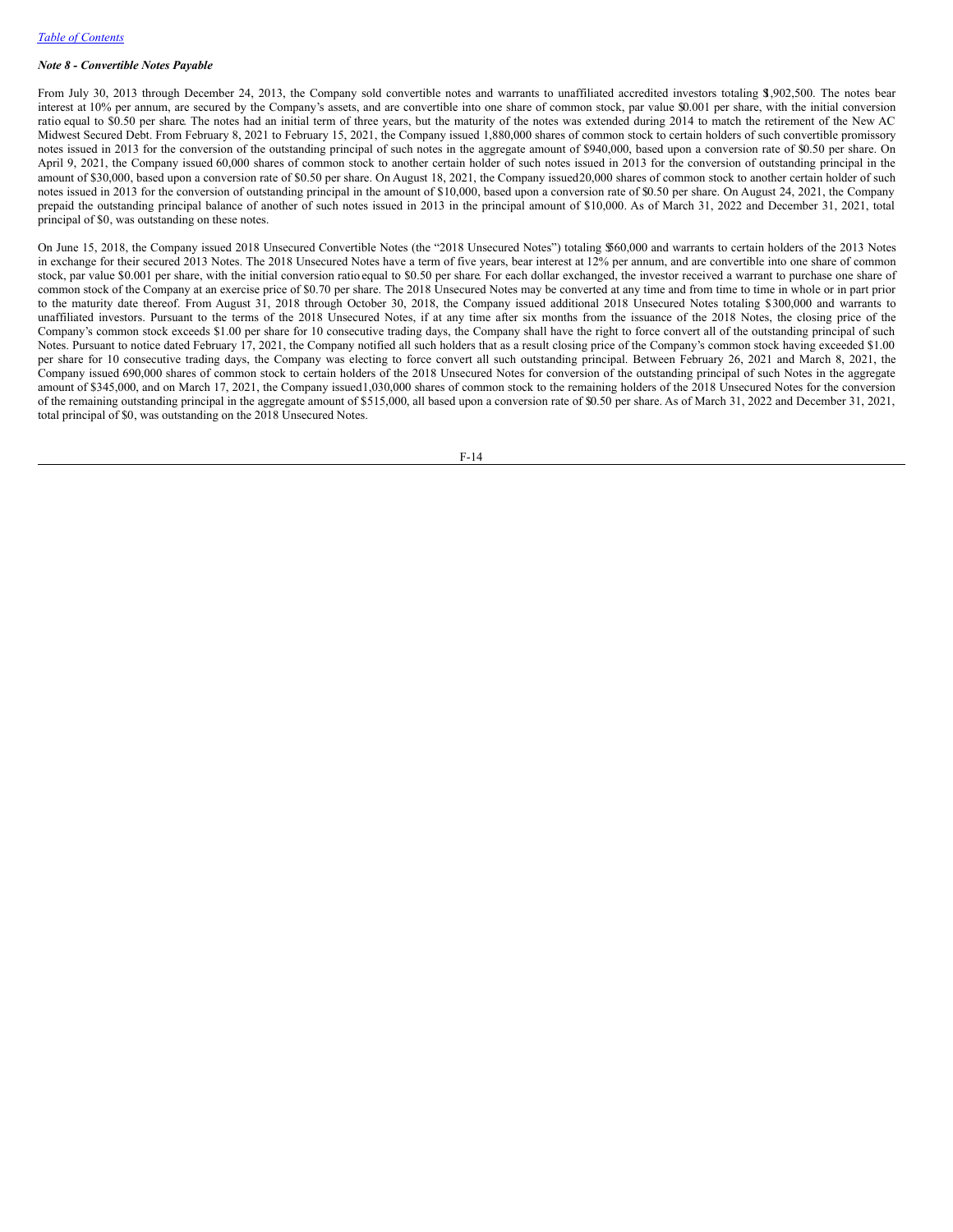From June 18, 2019 through October 23, 2019, the Company sold 2019 Unsecured Convertible Notes (the "2019 Unsecured Notes") totaling \$2,600,000 and warrants to unaffiliated accredited investors. The 2019 Unsecured Notes bear interest at 12% per annum, and are convertible into one share of common stock, par value \$0.001 per share, with the initial conversion ratio equal to \$0.50 per share. The 2019 Unsecured Notes have a term of five years. On February 26, 2021, the Company issued100,000 shares of common stock to a certain holder of the 2019 Unsecured Notes for the conversion of outstanding principal in the amount of \$50,000, based upon a conversion rate of \$0.50 per share. Pursuant to a letter dated June 14, 2021, the Company offered each of the holders of the 2019 Unsecured Notes the opportunity to voluntarily convert the outstanding principal into shares of common stock at conversion ratio of \$0.50 per share and, if converted prior to June 30, 2021, still be paid interest through September 30, 2021. With such offer, all accrued and unpaid interest, and additional interest through September 30, 2021, would be paid in shares of common stock at a rate of \$1.00 per share, in lieu of payment in cash. As a result thereof, and between June 17, 2021 and June 23, 2021, (i) the outstanding principal totaling \$2,550,000 was voluntarily converted by the holders thereof into an aggregate of 5,100,000 shares of common stock of the Company at a conversion price of \$0.50 per share, and (ii) all accrued and unpaid interest thereon, together with additional interest through September 30, 2021, which together totaled \$229,500, was converted into an aggregate of229,500 shares of common stock of the Company. The Company recognized a conversion inducement cost of \$98,515 related to the conversion. As of March 31, 2022 and December 31, 2021, total principal of \$0, was outstanding on the 2019 Unsecured Notes. There is no further liability related to the profit share due to the voluntary conversion of all of the 2019 Unsecured Notes.

### *Note 9 - Related Party*

#### *Secured Note Payable*

On November 29, 2016, pursuant to a new restated financing agreement entered with AC Midwest Energy, LLC ("AC Midwest") on November 1, 2016, the Company closed on a new secured note with AC Midwest (the "AC Midwest Secured Note") in the original principal amount of \$9,646,686, which was to mature on December 15, 2018. AC Midwest is wholly-owned by a stockholder of the Company. The AC Midwest Secured Note is guaranteed by MES, is non-convertible and bears interest at a rate of 15.0% per annum, payable quarterly in arrears on or before the last day of each fiscal quarter. Interest expense for the years ended December 31, 2021 and 2020 was \$41,319 and \$41,432 respectively. On February 25, 2019, per Amendment No. 3 to the Amended and Restated Financing Agreement, AC Midwest agreed to waive compliance with a certain financial covenant of the Restated Financing Agreement and strike this covenant in its entirety as of the effective date of the amendment. Also, pursuant to Amendment No. 3, the parties agreed that the maturity date for the remaining principal balance due under the AC Midwest Secured Note would be extended from December 15, 2018 to August 25, 2022. The amendment was accounted for as an extinguishment in accordance with ASC 470-50 with no gain or loss recorded. As of both March 31, 2022 and December 31, 2021, total principal of \$271,686 was outstanding on this note.

### *Unsecured Note Payable*

The Company has the following unsecured note payable - related party outstanding as of March 31, 2022 and December 31, 2021:

|                                                | March 31,<br>2022        | December 31,<br>2021 |
|------------------------------------------------|--------------------------|----------------------|
| Unsecured note payable                         | 13,154,931               | 13,154,931           |
|                                                |                          |                      |
| Less discounts and debt issuance costs         | (796, 204)               | (1,283,677)          |
|                                                |                          |                      |
| Total unsecured note payable                   | 12,358,727               | 11,871,254           |
|                                                |                          |                      |
| Less current portion                           | (12,358,727)             | (11,871,254)         |
|                                                |                          |                      |
| Unsecured note payable, net of current portion | $\overline{\phantom{0}}$ |                      |
|                                                |                          |                      |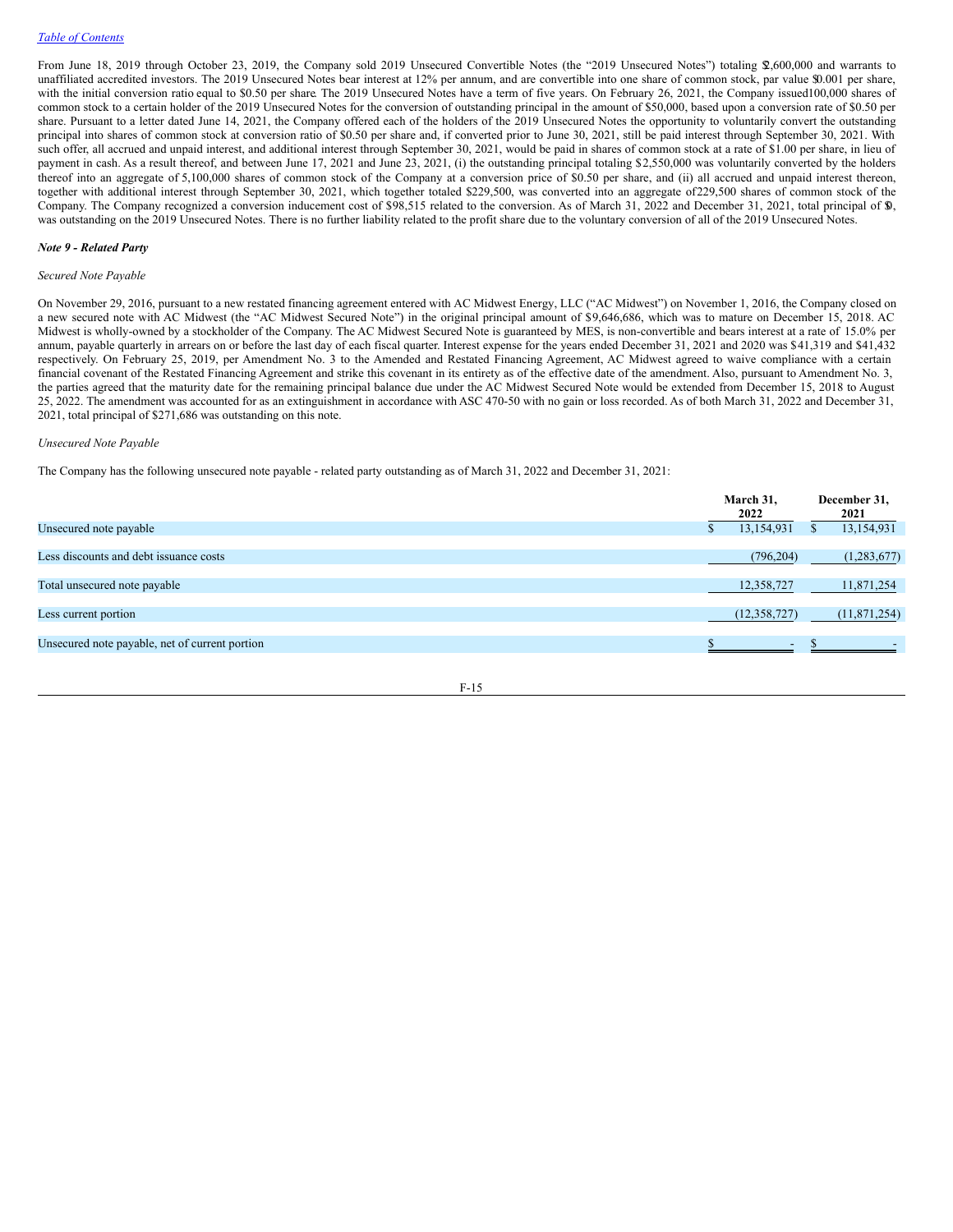On November 29, 2016, pursuant to a new restated financing agreement entered with AC Midwest on November 1, 2016, the Company closed on an unsecured note with AC Midwest (the "AC Midwest Subordinated Note") in the principal amount of \$13,000,000, which was to mature on December 15, 2020. On February 25, 2019, the Company, entered into an Unsecured Note Financing Agreement (the "Unsecured Note Financing Agreement") with AC Midwest, pursuant to which AC Midwest issued an unsecured note in the principal amount of \$13,154,931 (the "New AC Midwest Unsecured Note"), which represented the outstanding principal and accrued and unpaid interest at closing.

In accordance with ASC 470-60-15-5, since the present value of the cash flows under the new debt instrument was at least ten percent different from the present value of the remaining cash flows under the terms of the original debt instrument, the Company accounted for the amendment to note as a debt extinguishment. Accordingly, the Company wrote off the remaining debt discount on the original debentures of \$1,070,819. Since the amendment was with a related party defined in ASC 470-50-40-2 the Company recorded a Capital contribution of \$3,412,204 on this exchange which is primarily related to the difference in fair value of the note on the date of the exchange. The Company determined that the rate of interest on the AC Midwest Subordinated Note was a below market rate of interest and determined that a discount of \$6,916,687 should be recorded. This discount is based on an applicable market rate for unsecured debt for the Company of 21% and will be amortized as interested expense over the life of the loan. Amortized discount recorded as interest expense for the three months ended March 31, 2022 and 2021 was approximately \$457,401 and \$487,472, respectively. As of March 31, 2022, the unamortized balance of the discount was \$747,067 and unamortized balance of the debt issuance costs was \$49,117 at March 31, 2022.

The New AC Midwest Unsecured Note, which has been issued in exchange for the AC Midwest Subordinated Note which has now been cancelled, will mature onAugust 25, 2022 (the "Maturity Date"). It bears a zero cash interest rate.

AC Midwest shall be entitled to a profit participation preference equal to 1.0 times the original principal amount (the "Profit Share"). If the original principal amount had been paid in full on or prior to August 25, 2020, AC Midwest would have been entitled to a profit participation preference equal to 0.5 times the original principal amount.

The Profit Share is "non-recourse" and shall only be derived from and computed on the basis of, and paid from, Net Litigation Proceeds from claims relating to the Company's intellectual property, Net Revenue Share and Adjusted Free Cash Flow (as such terms are defined in the Unsecured Note Financing Agreement).

#### *The Profit Share*

In connection with the New AC Midwest Unsecured Note the Company shall pay the principal outstanding, as well as the Profit Share,in an amount equal to 60.0% of Net Litigation Proceeds until such time as any litigation funder has been paid in full and, thereafter, in an amount equal to 75.0% of such Net Litigation Proceeds until the Unsecured Note and Profit Share have been paid in full. In addition, and within 30 days following the end of each fiscal quarter, the Company shall pay the principal outstanding and Profit Share in an aggregate amount equal to the Net Revenue Share (which means 60.0% of Net Licensing Revenue (as defined) from licensing the Company's intellectual property) plus Adjusted Free Cash Flow until the Unsecured Note and Profit Share have been paid in full, provided, however, that such payments shall exclude the first \$ 3,500,000 of Net Licensing Revenue and Adjusted Free Cash Flow achieved commencing with the fiscal quarter ending March 31, 2019. Any remaining principal balance due on the Unsecured Note shall be due and payable in full on the Maturity Date. The Profit Share, however, if not paid in full on or before the Maturity Date, shall remain subject to Unsecured Note Financing Agreement until full and final payment.

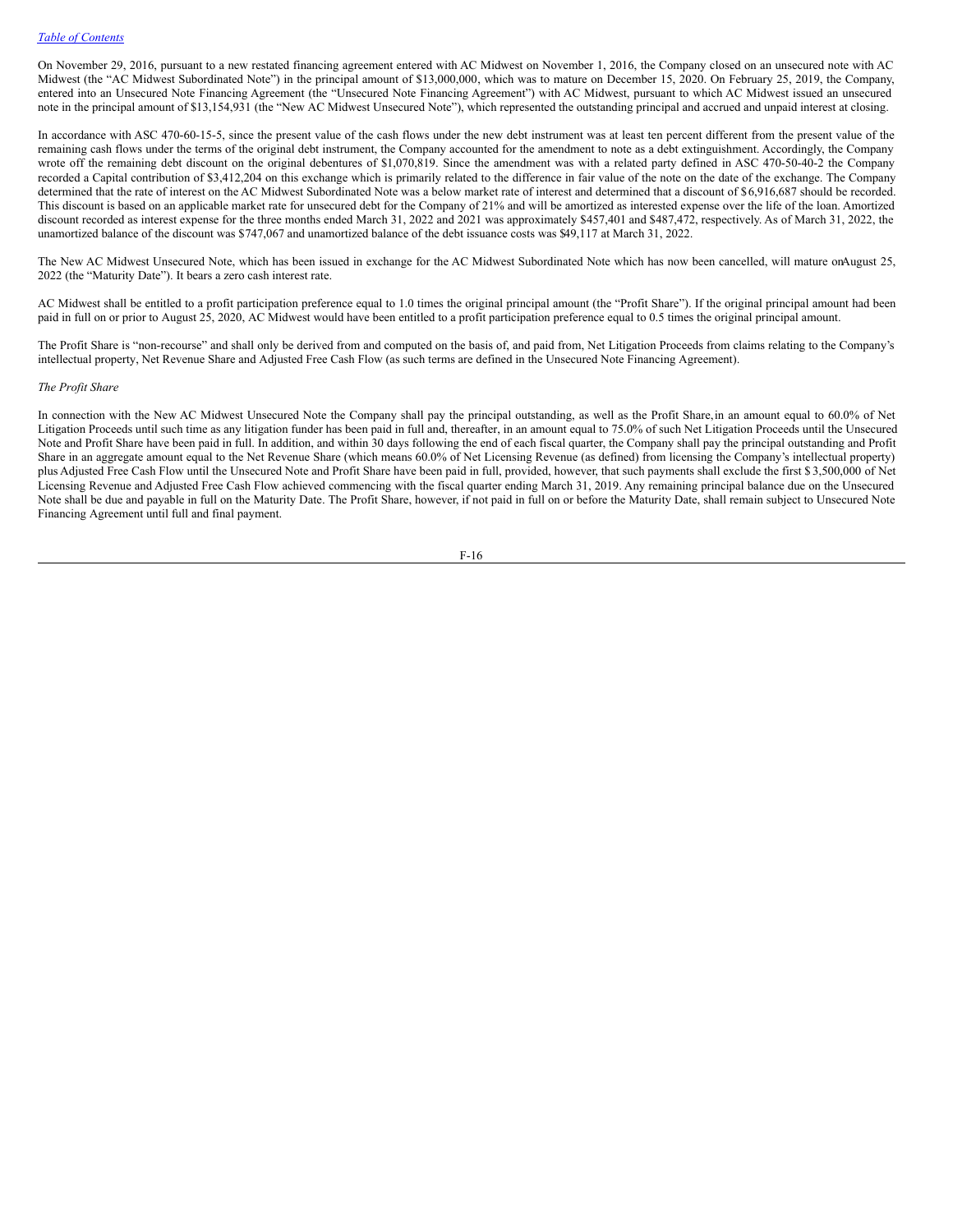The Company is utilizing the methodology behind the ASC 815, *Derivatives and Hedging* and ASC 480, *Distinguishing Liabilities from Equity* to determine how to account for the profit-sharing portion of the note payable. Although the transaction is not indexed to MEEC's common stock the profit sharing has the characteristics of a freestanding financial instrument because the profit sharing is not callable by the lender, it will be paid out past the maturity of the Unsecured Note Payable and, the fair value will fluctuate over time based on payment predictions. The Profit Share was determined to have a fair value of \$1,954,383 upon grant. The discounted cash flow model assumptions used at March 31, 2022 to calculate the Profit Share liability included: estimated term of sixteen years with between \$100,000 to \$350,000 paid quarterly starting in February 2024, and an annual market interest rate of 21%. The profit share liability will be marked to market every quarter utilizing management's estimates.

The following are the changes in the profit share liabilities during the three months ended March 31, 2022 and 2021.

| Profit Share as of January 1, 2022           | 2,836,743 |
|----------------------------------------------|-----------|
| Addition                                     |           |
| Loss on change in fair value of profit share | 148,961   |
| Profit Share as of March 31, 2022            | 2,985,704 |
|                                              |           |
| Profit Share as of January 1, 2021           | 2,305,308 |
| Addition                                     |           |
| Loss on change in fair value of profit share | 121,054   |
| Profit Share as of March 31, 2021            | 2,426,362 |
|                                              |           |

#### *Debt Repayment and Exchange Agreement*

On June 1, 2021, the Company, along with MES, entered into a Debt Repayment and Exchange Agreement with AC Midwest, which will repay all existing secured and unsecured debt obligations presently held by AC Midwest (the "Debt Repayment Agreement").

Pursuant to the Debt Repayment Agreement, the Company shall at closing repay the principal balance outstanding on the AC Midwest Secured Note in cash, together with any other amounts due and owing under such note, and repay the outstanding debt under the New AC Midwest Unsecured Note by paying and issuing a combination of cash and shares of common stock which AC Midwest has agreed to accept in full and complete repayment of the obligations thereunder.

At closing, and with regard to the New AC Midwest Unsecured Note, the Company shall pay AC Midwest \$6,577,465.30 in cash representing 50.0% of the aggregate outstanding principal balance of such note, and issue shares of common stock to AC Midwest in exchange for the remaining 50.0% of the aggregate outstanding principal balance at an exchange price equal to 100% of the offering price of common stock in the Qualifying Offering (as defined below). With regard to the Profit Share, at closing the Company shall pay AC Midwest \$2,305,308.00 in cash representing the Profit Share Valuation, and issue shares of common stock for \$4,026,567.76 representing the Adjusted Profit Share Valuation (as such terms are defined in the Debt Repayment Agreement) at the same exchange price indicated above. The Company has agreed to provide certain registration rights with respect to the shares issued thereunder.

The closing is subject to various conditions including but not limited to the completion of an offering of equity securities resulting in net proceeds of at least \$2.0 million by December 31, 2021, which has been extended to June 30, 2022 (the "Qualifying Offering"). In the event that the closing does not occur by June 30, 2022, either party may terminate the Debt Repayment Agreement and the existing notes with AC Midwest will continue in their current forms.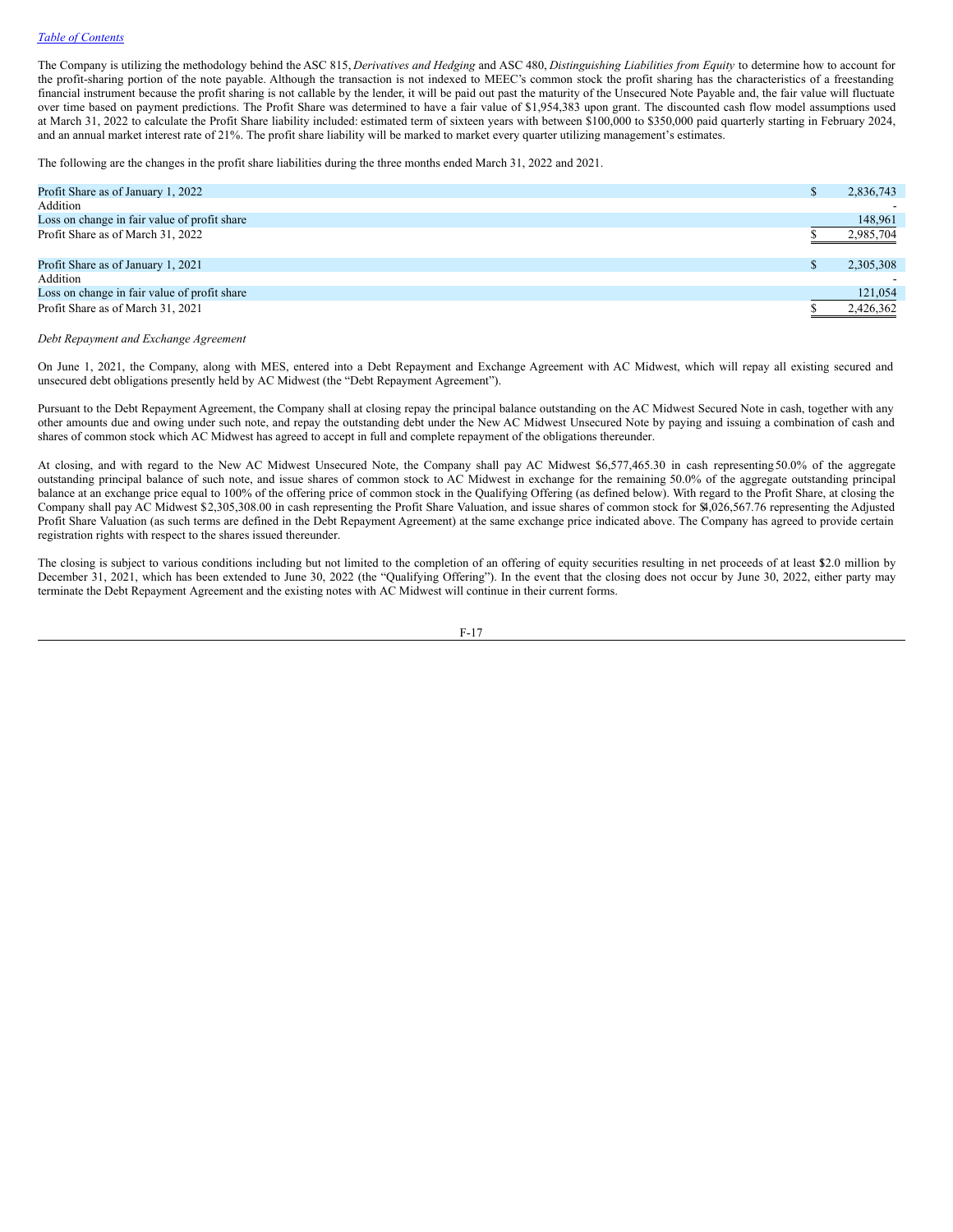### *Related Party Transactions*

Kaye Cooper Kay & Rosenberg, LLP provides certain legal services to the Company and was paid \$75,304 and \$62,500 in the three months ended March 31, 2022 and 2021, respectively for legal services rendered and disbursement incurred. David M. Kaye, a Director and Secretary of the Company, is a partner of the law firm. At March 31, 2022 and December 31, 2021, \$206,250 and \$206,554, respectively, was owed to the firm for services rendered.

As of December 31, 2021 the Company has a \$70,500 note receivable from and a \$25,000 investment in ME2C Sponsor, LLC, which is included in prepaid expenses and other assets. ME2C Sponsor, LLC is wholly owned by the Company.

#### *Note 10 - Operating Leases*

In 2016, the Company entered into a six-year agreement to lease trailers used in the delivery of its products. Monthly payments currently total \$32,820.

On January 27, 2015, the Company entered into a lease for office space in Lewis Center, Ohio, commencingFebruary 1, 2015 which lease as amended expired in February 2020. The lease provides for the option to extend the lease for up to five additional years. Monthly rent is \$1,575 through February 2020. The Company did not renew this lease.

On July 1, 2015, the Company entered into a five-year lease for warehouse space in Corsicana, Texas. Rent is \$3,750 monthly throughout the term of the lease. The Company is also responsible for the pro rata share of the projected monthly expenses for the property taxes. The current pro rata share is \$882. The lease was extended on June 1, 2019 for five years. The Company recorded a right of use asset and an operating lease liability of \$145,267. This amount represents the difference between the value from the remaining lease and the extended lease.

On September 1, 2019, the Company entered into a one-year lease for office space in Grand Forks, North Dakota. Monthly rent is \$590 a month through August 2020. The lease was not renewed and the Company vacated the space.

Future remaining minimum lease payments under these non-cancelable leases are as follows:

#### **For the twelve months ended March 31,**

| 2023                                               | 252,842    |
|----------------------------------------------------|------------|
| 2024                                               | 45,000     |
| Total                                              | 297,842    |
| Less discount                                      | (8,299)    |
| Total lease liabilities                            | 289,543    |
| Less current portion                               | (245, 607) |
| Operating lease obligation, net of current portion | 43.936     |

The weighted average remaining lease term for operating leases is0.75 year and the weighted average discount rate used in calculating the operating lease asset and liability is 5.0%. For the three months ended March 31, 2022, payments on lease obligations were \$56,890 and amortization on the right of use assets was \$104,697.

For the three months ended March 31, 2022, the Company's lease cost consists of the following components, each of which is included in costs and expenses within the Company's consolidated statements of operations:

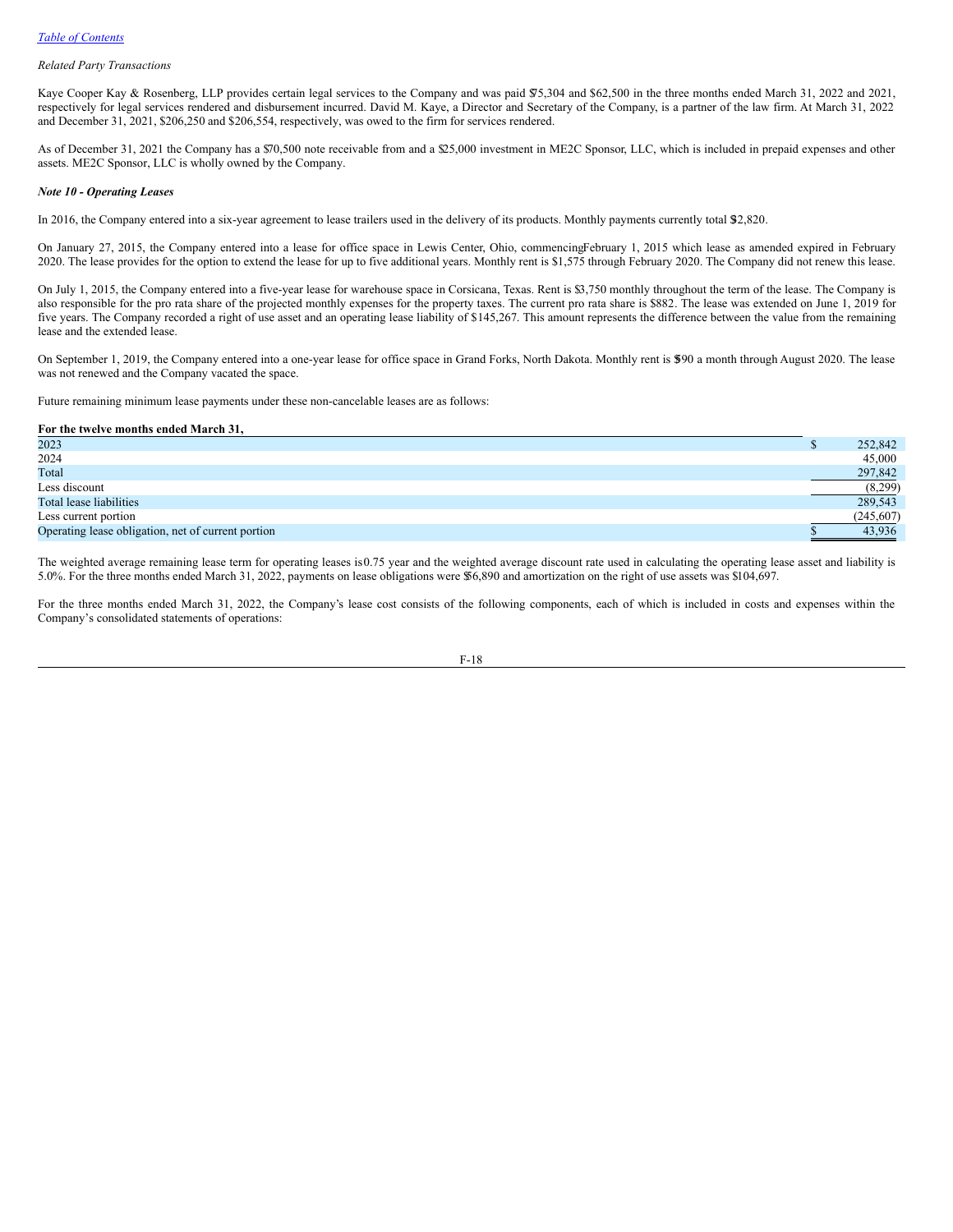|                        | For the Three<br><b>Months Ended</b><br>March 31,<br>2022 |         | <b>Three</b><br><b>Months</b><br>Ended<br>March 31,<br>2021 |         |
|------------------------|-----------------------------------------------------------|---------|-------------------------------------------------------------|---------|
| Operating lease cost   |                                                           | 106,410 |                                                             | 99,567  |
| Short term lease costs |                                                           |         |                                                             | 1,770   |
| Total lease costs      |                                                           | 106,410 |                                                             | 101,337 |

**For the**

#### *Note 11 - Commitments and Contingencies*

#### *Fixed Price Contract*

The Company's multi-year contracts with its commercial customers contain fixed prices for product.These contracts expire between 2022 and 2025 and expose the Company to the potential risks associated with rising material costs during that same period. Revenue reported during interim periods were recorded based on the facts and circumstances at the time and any differences noted when the final revenue is determined is considered to be a change in estimate for the period.

#### *Legal proceedings*

On July 17, 2019, the Company initiated patent litigation against certain defendants in the U.S. District Court for the District of Delaware for infringement of United States Patent Nos. 10,343,114 (the "'114 Patent") and 8,168,147 (the "'147 Patent") owned by the Company. These patents relate to the Company's two-part Sorbent Enhancement Additive (SEA<sup>®</sup>) process for mercury removal from coal-fired power plants. Named as defendants in the lawsuit are (i) Vistra Energy Corp., AEP Generation Resources Inc., NRG Energy, Inc., Talen Energy Corporation, and certain of their respective affiliated entities, all of which are owners and/or operators of coal-fired power plants in the United States, and (ii) Arthur J. Gallagher & Co., DTE REF Holdings, LLC, CERT Coal Holdings LLC, Chem-Mod LLC, and certain of their respective affiliated entities, and additional named and unnamed defendants, all of which operate or are involved in operations of coal facilities in the United States. In the lawsuit, the Company alleges that each of the defendants has willfully infringed the Company's '114 Patent and '147 Patent and seeks a permanent injunction from further acts of infringement and monetary damages.

During 2020, each of the four major utility defendants in the above action filed petitions for Inter Partes Review with the United States Patent and Trademark Office, seeking to invalidate certain claims to the patents which are subject to the litigation.

Between July 2020 and January 2021, we entered into agreements with each of the four major utility defendants in such action which included certain monetary arrangements and pursuant to which we have dismissed all claims brought against each of them and their affiliates, and such parties have withdrawn from petitions for Inter Partes Review with the United States Patent and Trademark Office. Such agreements entered into with such parties provide each of them and their affiliates with a non-exclusive license to certain Company patents (related to the Company's two-part Sorbent Enhancement Additive (SEA®) process) for use in connection with such parties' coal-fired power plants.

The above described proceedings are continuing with respect to the other parties involved. On May 20, 2021, a U.S. District Court Magistrate Judge issued a report and recommendation that the above action should be permitted to proceed against 16 refined coal defendants named in the action directly involved in the refined coal program and operations, and be dismissed against 12 other defendants, primarily affiliated entities of the refined coal operators. Such report was issued in connection with certain motions to dismiss filed by the refined coal defendants. In September 2021, the Company received approval from the District Judge of the U.S. District Court in Delaware of the adoption of this report and recommendation of the Magistrate Judge to allow the Company to proceed with litigation claims against certain refined coal entities.

As a result of an application made by the Company to the Court in March 2022 to add additional parties to the action (all affiliated entities of the already named defendants), there are now 24 refined coal defendants named in the action. In connection with such application, the District Court Magistrate Judge ruled in April 2022 that certain parties could be added but denied the application with respect to certain others. A jury trial date has been scheduled for September 2023.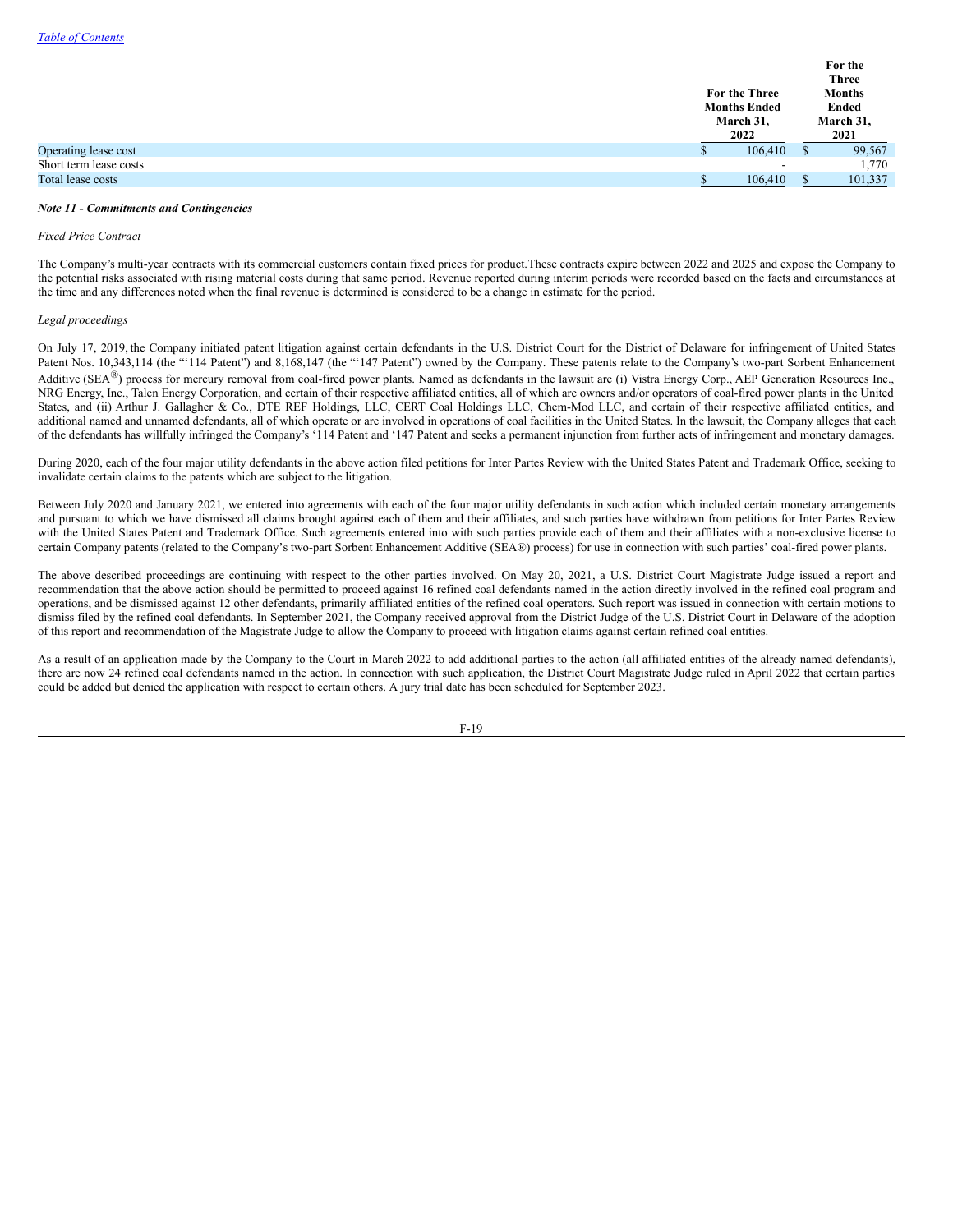### *Table of [Contents](#page-3-1)*

Except for the foregoing disclosures, the Company is not presently aware of any other material pending legal proceedings to which the Company is a party or of which any of its property is the subject.

Litigation, including patent litigation, is inherently subject to uncertainties. As such, there can be no assurance that the Company will be successful in litigating and/or settling any of these claims.

### *Note 12 - Stock Based Compensation*

### *Stock Based Compensation*

Stock based compensation consists of the amortization of common stock, stock options and warrants issued to employees, directors and consultants. For the three months ended March 31, 2022 and 2021, stock based compensation expense amounted to \$181,747 and \$31,910, respectively. Such expense is classified in selling, general and administrative expenses.

#### *Common Stock*

On March 23, 2021, and pursuant to a consulting agreement dated November 1, 2020, as amended on March 19, 2021, with a nonaffiliated third party, the Company issued 500,000 shares of common stock to such party as part of its compensation thereunder. These shares of common stock were valued at \$615,000 in accordance with FASB ASC Topic 718. The fair value of the shares is being amortized to selling, general and administrative expenses within the Company's consolidated statements of operations over ten months. Pursuant to an amendment dated March 15, 2022 and effective as of December 31, 2021, the nonaffiliated party agreed to forfeit all of such shares which shares were cancelled effective as of December 31, 2021. As such, the previously recorded expense of \$615,000 was reversed in December 2021.

On March 30, 2021, and pursuant to a business development agreement dated March 30, 2021 with a nonaffiliated third party, the Company issued25,000 shares of common stock to such party for its compensation thereunder. These shares of common stock were valued at \$29,250 in accordance with FASB ASC Topic 718. The fair value of the shares is being amortized to selling, general and administrative expenses within the Company's consolidated statements of operations over three months.

On December 1, 2021, and pursuant to a consulting agreement dated December 1, 2021 with a nonaffiliated third party, the Company issued250,000 shares of common stock to such party as part of its compensation thereunder. These shares of common stock were valued at \$171,250 in accordance with FASB ASC Topic 718. The fair value of the shares is being amortized to selling, general and administrative expenses within the Company's consolidated statements of operations over 12 months.

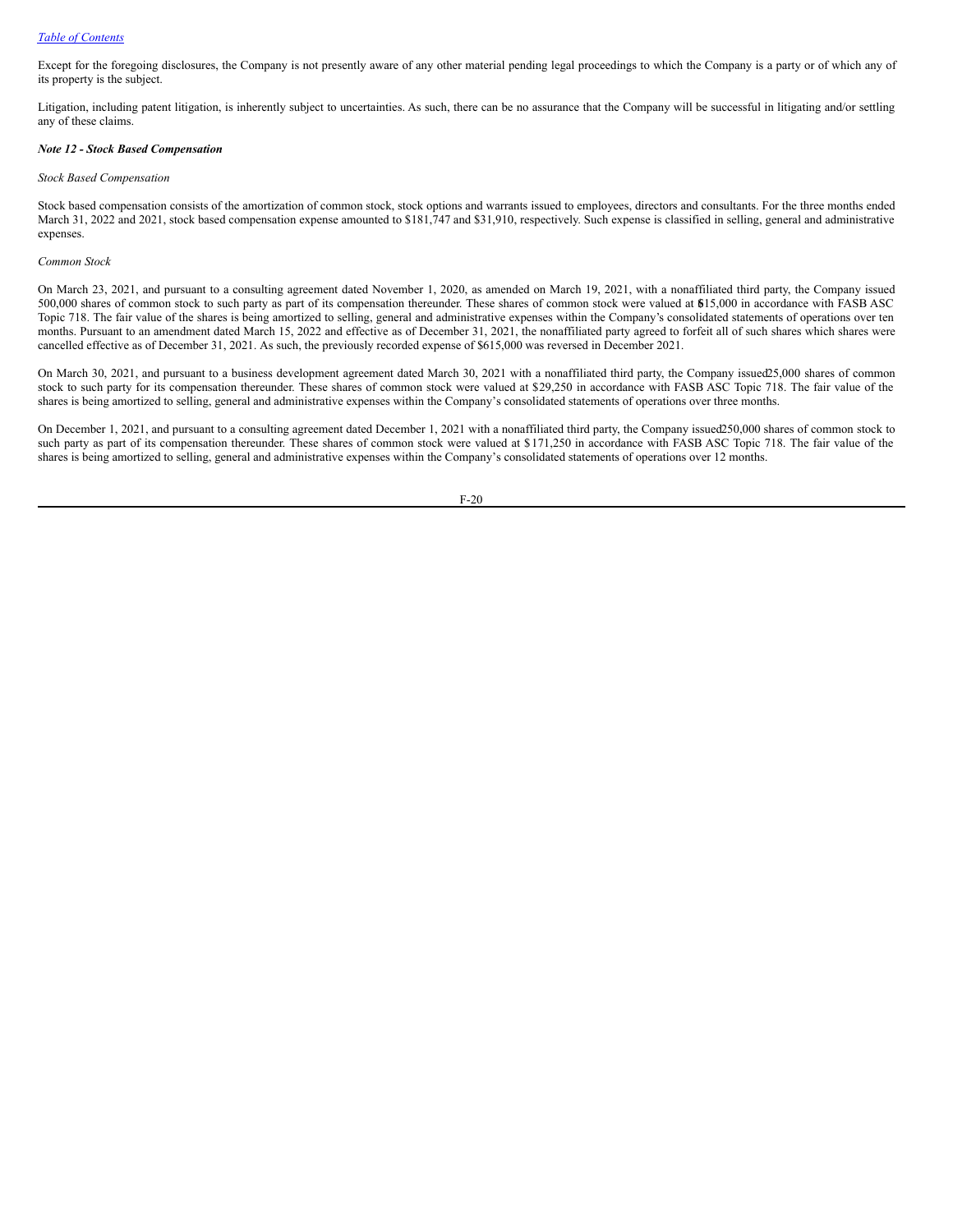### *Stock Options*

The Company accounts for stock-based compensation awards in accordance with the provisions of ASC 718, which addresses the accounting for employee stock options which requires that the cost of all employee stock options, as well as other equity-based compensation arrangements, be reflected in the condensed consolidated financial statements over the vesting period based on the estimated fair value of the awards.

On January 24, 2022, the Company extended the expiration dates of certain previously granted nonqualified stock options (which were due to expire in February 2022) which were granted to five individuals to acquire an aggregate of 700,000 shares of the Company's common stock under the Company's 2014 Equity Plan and the 2017 Equity Plan. Such extended options are exercisable at prices ranging from \$1.15 to \$1.20 per share representing the original fair market value of the common stock on the dates of grant as determined under the applicable Equity Plan. The options are fully vested and exercisable and will now expire five years from their original expiration dates. Based on a Black-Scholes valuation model, these options were valued at \$138,623, in accordance with FASB ASC Topic 718, which was expensed on the amendment date in selling, general and administrative expenses within the Company's condensed consolidated statements of operations.

On February 2, 2022, the Company issued 5,181 shares of common stock to a certain option holder upon the cashless exercise of options to purchase an aggregate of 9,750 shares of common stock at exercise prices ranging from \$0.20 to \$0.33 per share based upon a market price of \$0.54 per share as determined under the terms of the options.

A summary of stock option activity is presented below:

|                         | Number of<br><b>Shares</b> |               | Weighted<br>Average<br><b>Exercise</b><br>Price | Weighted<br>Average<br>Remaining<br>Contractual<br>Life (years) |              | Aggregate<br><b>Intrinsic</b><br>Value |
|-------------------------|----------------------------|---------------|-------------------------------------------------|-----------------------------------------------------------------|--------------|----------------------------------------|
| December 31, 2021       | 18,318,326                 |               | 0.53                                            | 2.89                                                            | \$           | 2,961,965                              |
| Grants                  | $\overline{\phantom{0}}$   |               |                                                 | $\Delta \sim 10$                                                | <sup>S</sup> |                                        |
| Expirations             | (150,000)                  | S             | 1.15                                            |                                                                 |              |                                        |
| Exercised               | (9,750)                    | ъ             | 0.25                                            |                                                                 |              |                                        |
| March 31, 2022          | 18,158,576                 |               | 0.53                                            | 2.86                                                            |              | 1,474,732                              |
| Options exercisable at: |                            |               |                                                 |                                                                 |              |                                        |
| March 31, 2022          | 18,158,576                 | <sup>\$</sup> | 0.53                                            | 2.86                                                            | -S           | 1,474,732                              |

The aggregate intrinsic value in the table above represents the total intrinsic value, based on the Company's closing stock price of \$0.43 as of March 31, 2022, which would have been received by the option holders had all option holders exercised their options as of that date.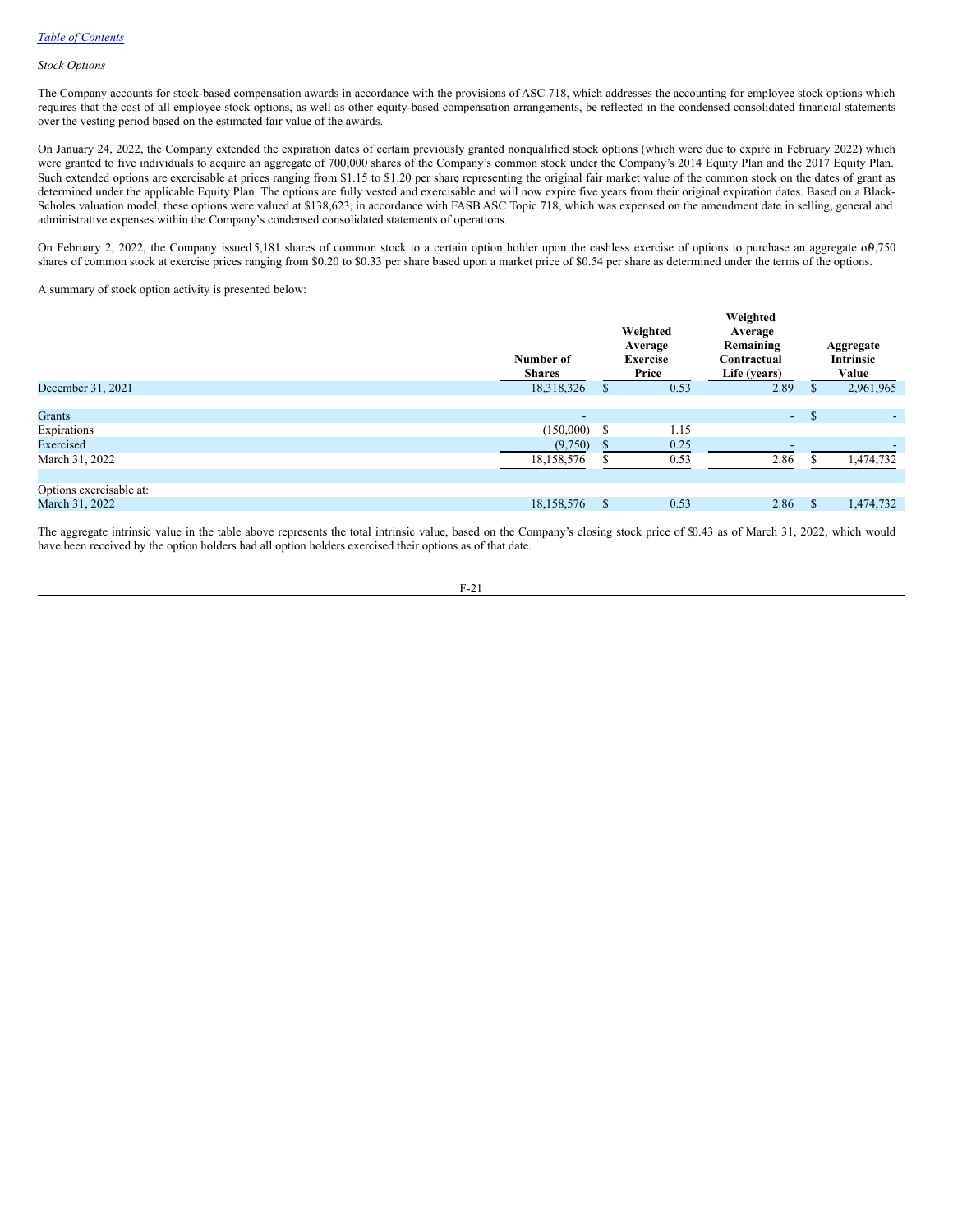### *Note 13 - Warrants*

Sold and issued warrants are subject to the provisions of FASB ASC 815-10, the Company utilized a Black-Scholes options pricing model to value the warrants sold and issued. This model requires the input of highly subjective assumptions such as the expected stock price volatility and the expected period until the warrants are exercised. When calculating the value of warrants issued, the Company uses a volatility factor, a risk-free interest rate and the life of the warrant for the exercise period.

From January 23, 2021 to February 16, 2021, the Company issued705,166 shares of common stock to certain warrant holders upon the cash exercise of warrants to purchase an aggregate of 705,166 shares of common stock at an exercise price of \$0.35 per share or \$246,808 in the aggregate.

On February 17, 2021, the Company issued 97,675 shares of common stock to a certain warrant holder upon the cashless exercise of a warrant to purchase150,000 shares of common stock at an exercise price of \$0.45 per share based upon a market value of \$1.29 per share as determined under the terms of the warrant.

On March 8, 2021, the Company issued an aggregate of97,015 shares of common stock to certain warrant holders upon the cashless exercise of warrants to purchase an aggregate of 175,000 shares of common stock at an exercise price of \$0.70 per share based upon market values from \$1.44 to \$1.63 per share as determined under the terms of the warrants.

The following is a summary of the Company's warrant activity:

|                          | Number of<br><b>Shares</b>                           | Weighted<br>Average<br><b>Exercise</b><br>Price | Weighted<br>Average<br>Remaining<br>Contractual<br>Life (years) |              | Aggregate<br>Intrinsic<br>Value |                          |
|--------------------------|------------------------------------------------------|-------------------------------------------------|-----------------------------------------------------------------|--------------|---------------------------------|--------------------------|
| December 31, 2021        | 4,285,000                                            | 0.63                                            | 2.47                                                            |              |                                 | $\overline{\phantom{0}}$ |
| Grants<br>Expirations    | $\overline{\phantom{a}}$<br>$\overline{\phantom{a}}$ | $\overline{\phantom{a}}$                        | $\overline{\phantom{a}}$                                        |              |                                 | $\overline{\phantom{0}}$ |
| Exercised                |                                                      | $\overline{\phantom{a}}$                        |                                                                 |              |                                 |                          |
| March 31, 2022           | 4,285,000                                            | 0.70                                            | 2.23                                                            |              |                                 |                          |
| Warrants exercisable at: |                                                      |                                                 |                                                                 |              |                                 |                          |
| March 31, 2022           | $4,285,000$ \$                                       | 0.70                                            | 2.23                                                            | $\mathbf{s}$ |                                 | $\overline{\phantom{0}}$ |
|                          |                                                      |                                                 |                                                                 |              |                                 |                          |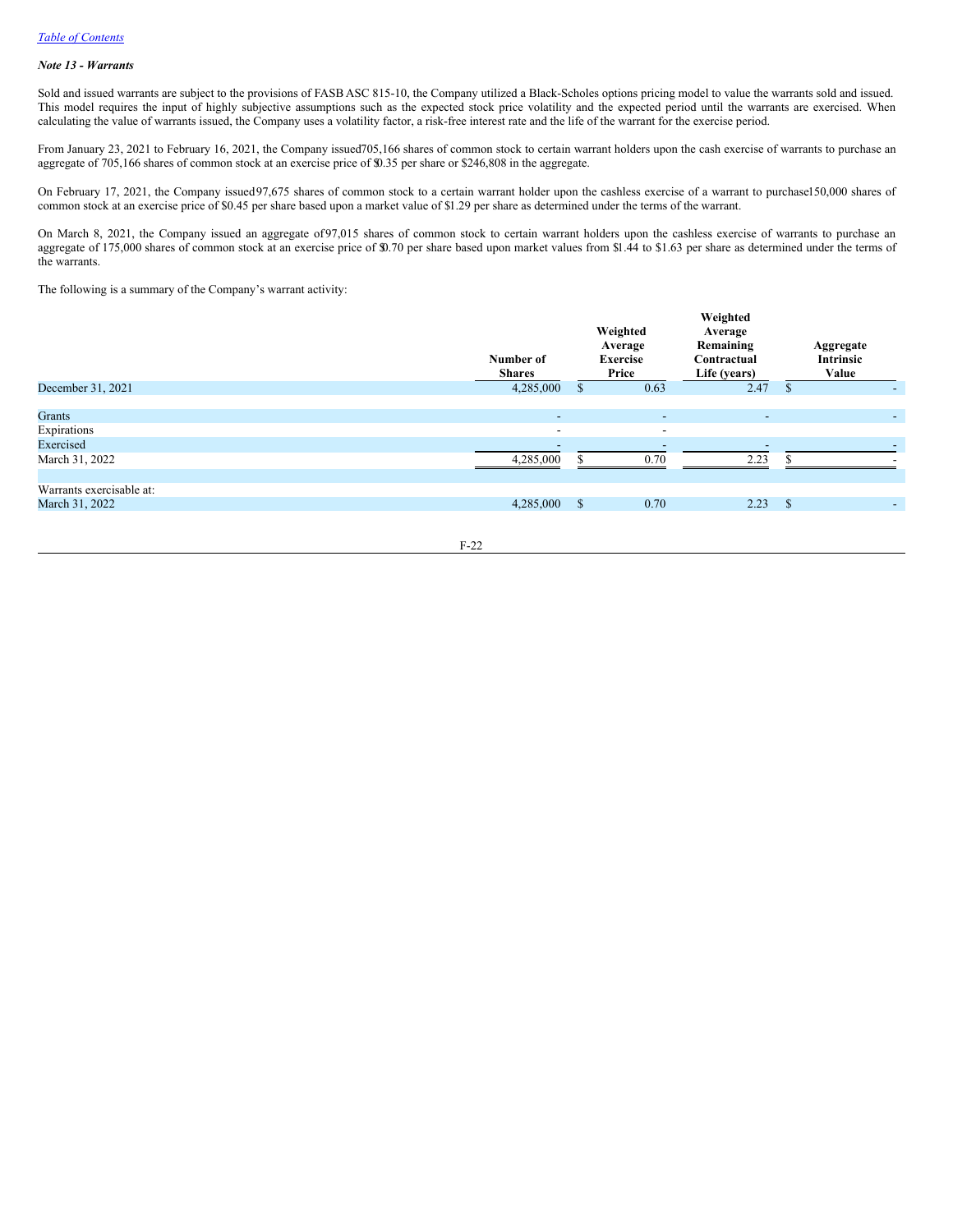The aggregate intrinsic value in the table above represents the total intrinsic value, based on the Company's closing stock price of \$0.43 as of March 31, 2022, which would have been received by the warrant holders had all warrant holders exercised their warrants as of that date.

The following table summarizes information about common stock warrants outstanding at March 31, 2022:

| <b>Outstanding and Exercisable</b> |                       |                           |                                                     |  |                         |  |  |
|------------------------------------|-----------------------|---------------------------|-----------------------------------------------------|--|-------------------------|--|--|
|                                    |                       |                           | <b>Weighted Average</b><br>Remaining<br>Contractual |  | <b>Weighted Average</b> |  |  |
|                                    | <b>Exercise Price</b> | <b>Number Outstanding</b> | Life (years)                                        |  | <b>Exercise Price</b>   |  |  |
|                                    | 0.70                  | 4,285,000                 | 2.23                                                |  | 0.70                    |  |  |
| ፍ                                  | 0.70                  | 4,285,000                 | 2.23                                                |  | 0.70                    |  |  |

### *Note 14 - Subsequent Events*

The Company has performed an evaluation of subsequent events through the date the condensed consolidated financial statements for the period ended March 31, 2022 were issued, and has determined that there have been no material subsequent events requiring disclosure.

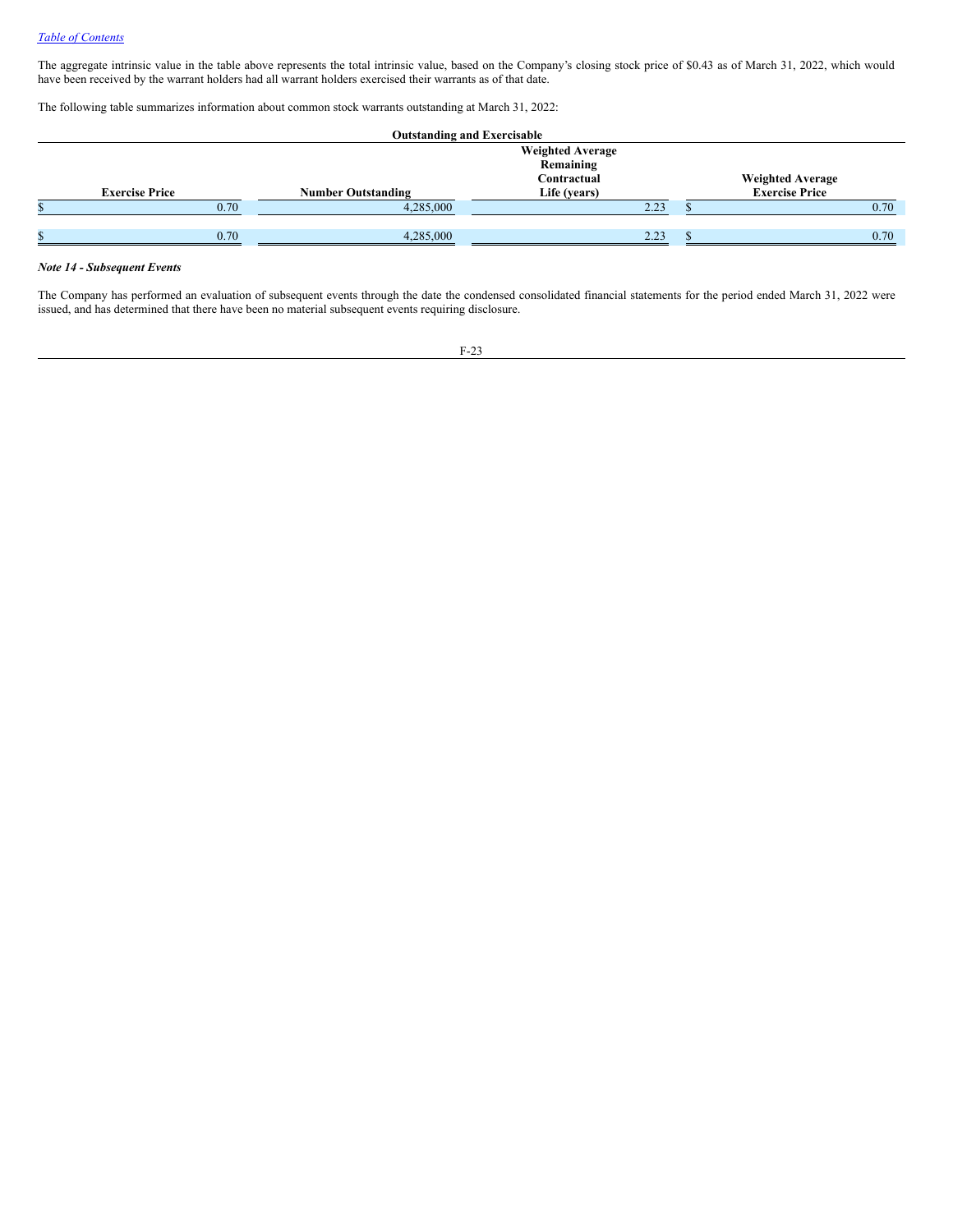### <span id="page-27-0"></span>**Item 2. Management's Discussion and Analysis of Financial Condition and Results of Operations.**

The following discussion should be read in conjunction with the unaudited condensed consolidated financial statements and the related notes that appear elsewhere within this report. Certain statements we make under this Item 2 constitute "forward-looking statements" under the Private Securities Litigation Reform Act of 1995. See "Forward-Looking Statements" in "Part I" preceding "Item 1 – Financial Statements." You should consider our forward-looking statements in light of the risks discussed under the heading "Risk Factors" in Item 1A of Part I of our Annual Report on Form 10-K for the year ended December 31, 2021, as well as our unaudited condensed consolidated financial statements, related notes and other financial information appearing elsewhere in this report and our other filings with the Securities and Exchange Commission.

#### **Overview**

Midwest Energy Emissions Corp. (the "Company", "we", "us" and "our") is an environmental services and technologies company developing and delivering patented and proprietary solutions to the global power industry. Our leading-edge services have been shown to achieve mercury emissions removal at a significantly lower cost and with less operational impact to coal-fired power plants than currently used methods, while maintaining and/or increasing power plant output and preserving the marketability of byproducts for beneficial use.

North America is currently the largest market for our technology. The U.S. EPA MATS (Mercury and Air Toxics Standards) rule requires that all coal and oil-fired power plants in the U.S., larger than 25MWs, must limit mercury in its emissions to below certain specified levels, according to the type of coal burned. Power plants were required to begin complying with MATS on April 16, 2015, unless they were granted a one-year extension to begin to comply. MATS, along with many state and provincial regulations, form the basis for mercury emission capture at coal fired plants across North America. Under the MATS regulation, Electric Generating Units ("EGUs") are required to remove about 90% of the mercury from their emissions. We believe that we continue to meet the requirements of the industry as a whole and our technologies have been shown to achieve mercury removal levels compliant with all state, provincial and federal regulations at a lower cost and with less plant impact than our competition.

As is typical in this market, we are paid by the EGU based on how much of our material is injected to achieve the needed level of mercury removal. Our current clients pay us as material is delivered to their facility. Clients will use our material whenever their EGUs operate, although EGUs are not always in operation. EGUs typically may not be in operation due to maintenance reasons or when the price of power in the market is less than their cost to produce power. Thus, our revenues from EGU clients will not typically be a consistent stream but will fluctuate, especially seasonally as the market demand for power fluctuates.

The MATS regulation has been subject to legal challenge since being enacted. In June 2015, the U.S. Supreme Court held that the EPA unreasonably failed to consider costs in determining whether it is "appropriate and necessary" to regulate hazardous air pollutants, including mercury, from power plants, but left the rule in place. On remand, following the Supreme Court's instructions to consider costs, the EPA in April 2016 issued a final supplemental finding reaffirming the MATS rule on the ground that it is supported by the cost analysis the Supreme Court required. That supplemental finding remains under review by the D.C. Circuit. In April 2017, the EPA asked the court to place that litigation in abeyance, stating that the Agency then under the Trump Administration was reviewing the supplemental finding to determine whether it should be reconsidered in whole or in part. The court granted the EPA's abeyance request which has remained in place. In April 2020, the EPA concluded that the 2016 supplemental finding was flawed in part due to its reliance on co-benefits to justify MATS and withdrew EPA's 2016 "appropriate-and-necessary" determination as erroneous, but left the 2011 MATS rule in place pursuant to D.C. Circuit case law holding that a source category may only be removed from the list of categories to be regulated through a rigorous delisting process that cannot currently be satisfied by the EPA. Upon taking office, the Biden Administration in January 2021 directed the EPA to review the previous Administration's actions on various environmental matters including the withdrawal of the "appropriate and necessary" determination, for conformity with Biden Administration environmental policy. In February 2021, the Biden Administration requested that the judicial review of the supplemental finding withdrawal be held in abeyance which was granted by the court and remains in place. On January 31, 2022, the EPA issued a proposal to revoke the reconsideration step made by the EPA in April 2020 and affirm that it is appropriate and necessary to regulate hazardous pollutants for coal and oil-fired EGUs.

Nevertheless, legal challenges may continue with respect to the MATS regulation which could extend uncertainty over the status of MATS for a number of years. Investors should note that any changes to the MATS rule could have a negative impact on our business.

| I |  |
|---|--|
| I |  |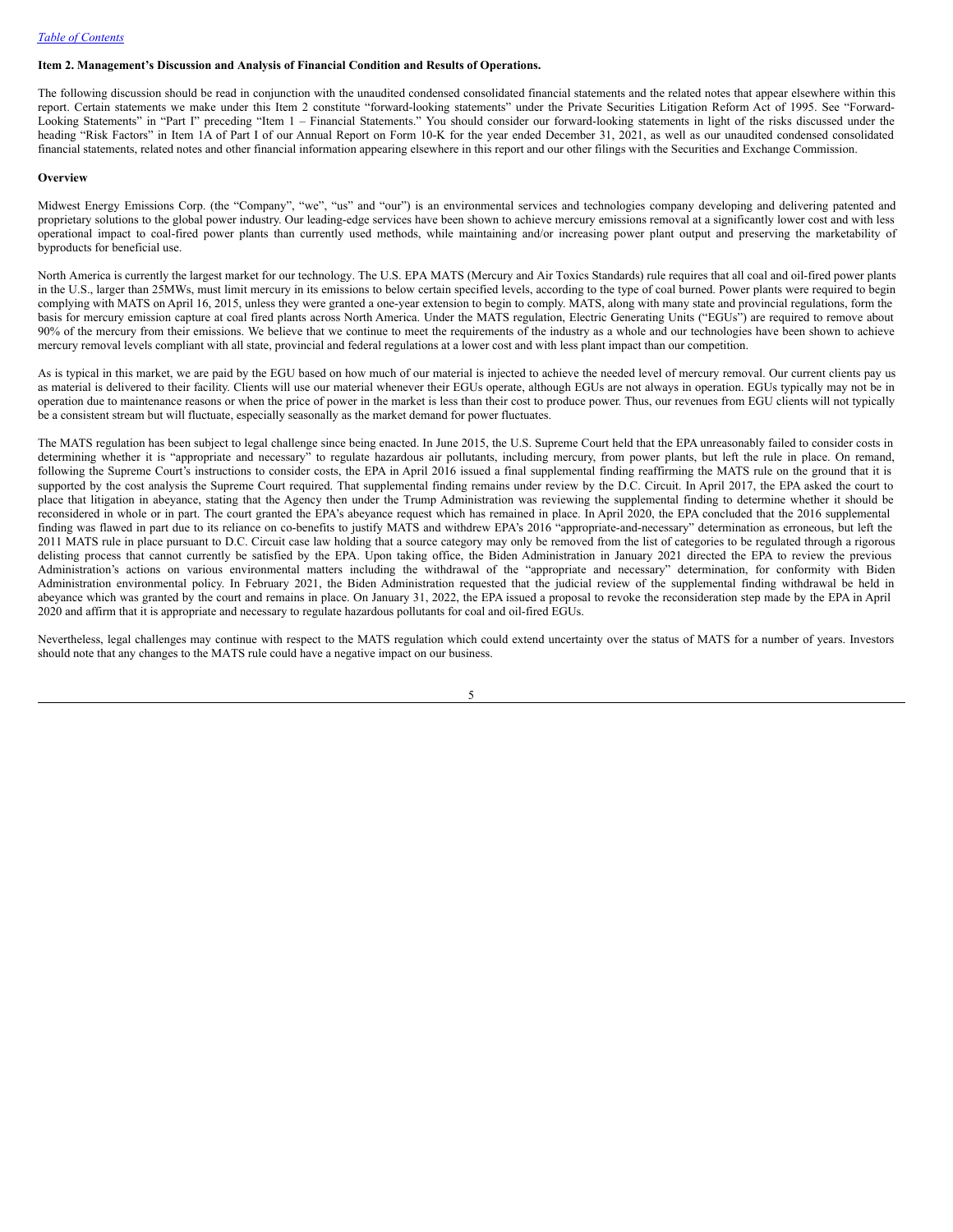We remain focused on positioning the Company for short and long-term growth, including focusing on execution at our customer sites and on continual operation improvement. We continue to make refinements to all of our key products, as we continue to focus on the customer and its operations. As part of our overall strategy, we have a number of initiatives which we believe will be able to drive our short and long-term growth.

We continue to seek new utility customers for our technology in order for them to meet the MATS requirements as well as maintaining our contractual arrangements with our current customers. We also seek license agreements with utilities while allowing them to use our SEA® technologies without our supply of products. During 2021 and early 2022, we have announced various supply contract extensions, new supply business and license agreements. We expect additional supply business and license agreements during the remainder of 2022 and thereafter, including converting certain licensees to supply customers.

In February 25, 2019, we were able to complete the restructuring of our unsecured and secured debt obligations held by AC Midwest Energy LLC extending the maturity dates of these debts until 2022 and eliminating quarterly principal payment requirements. This restructuring reflected the commitment of our financial partner in our efforts to attract new business, manage our present customers and monetize our patent portfolio. In June 2021, we announced that we had entered into a Debt Repayment and Exchange Agreement with AC Midwest which will repay all existing secured and unsecured debt obligations held by AC Midwest. Pursuant to such agreement, we will repay the existing \$0.3 million secured note outstanding in cash as well as the existing \$13.2 million principal amount outstanding under the unsecured note held by AC Midwest through a combination of cash and stock. AC Midwest is also entitled to a certain non-recourse profit share under the unsecured note which will be satisfied through a combination of cash and stock. The closing is subject to various conditions including but not limited to the completion of an offering of equity securities resulting in net proceeds of at least \$12.0 million by December 31, 2021, which has been extended to June 30, 2022.

From June through October 2019, we raised \$2,600,000 in a private placement offering of 12.0% unsecured convertible promissory notes and warrants sold and issued to certain accredited investors. In February 2021, \$50,000 of such principal was voluntarily converted into shares of common stock, and in June 2021, the remaining principal balance of \$2,550,000 was voluntarily converted by the holders thereof into shares of common stock of the Company.

In July 2019, we announced that we had initiated patent litigation against defendants in the U.S. District Court for the District of Delaware for infringement of certain patents which relate to our two-part Sorbent Enhancement Additive (SEA®) process for mercury removal from coal-fired power plants. Between July 2020 and January 2021, we entered into agreements with each of the four major utility defendants in the patent litigation commenced in 2019 which agreements included certain monetary arrangements and pursuant to which we have dismissed all claims brought against each of them and their affiliates, and such parties have withdrawn from petitions for Inter Partes Review with the U.S. Patent and Trademark Office. Such agreements entered into with such parties provide each of them and their affiliates with a non-exclusive license to certain Company patents (related to our two-part Sorbent Enhancement Additive (SEA®) process) for use in connection with such parties' coal-fired power plants. One of the agreements has facilitated an ongoing business relationship with that party. The above described proceedings are continuing with respect to the other parties involved. In May 2021, a U.S. District Court Magistrate Judge issued a report and recommendation that such litigation should be permitted to proceed against 16 refined coal defendants named in the action directly involved in the refined coal program and operations, and be dismissed against 12 other defendants, primarily affiliated entities of the refined coal operators. In September 2021, such report and recommendation was approved by the District Judge for the United States District Court for the District of Delaware which will allow us to proceed against certain refined coal entities named in the lawsuit. As a result of an application made by the Company to the Court in March 2022 to add additional parties to the action (all affiliated entities of the already named defendants), there are now 24 refined coal defendants named in the action. In connection with such application, the District Court Magistrate Judge ruled in April 2022 that certain parties could be added but denied the application with respect to certain others. A jury trial date has been scheduled for September 2023.

In October 2019, we entered into a license and development agreement with a nonrelated third-party entity located in Alabama pursuant to which the parties have agreed to work together to develop a plan to commercialize and market certain technology owned by such entity related to the removal of mercury from air and water emissions generated by coal burning power plants.

During the first quarter of 2021, we announced new technologies under development intended to improve the processing of rare earth elements (REEs) in North America. Such technologies are under development in conjunction with our collaboration with such Alabama third party entity and its affiliates. Such technologies focus on improving the cost of extracting rare earth minerals along with improving the environmental footprint of extracting those REEs from their solvent state. Such technologies are being evaluated and tested at Pennsylvania State University's College of Earth and Mineral Sciences. While there can be no assurance, we are hopeful that these technologies can be commercialized at a future date.

In addition to the \$2.6 million in convertible notes which were converted into shares of common stock in the first and second quarters as described above, during the first quarter of 2021, we eliminated \$1,830,000 of other convertible notes originally issued in 2013 and 2018 through conversions to shares of common stock. During the third quarter of 2021, we issued 20,000 shares of common stock to a certain holder of notes issued in 2013 for the conversion of outstanding principal in the amount of \$10,000 and prepaid the outstanding principal balance of another of such notes issued in 2013 in the principal amount of \$10,000. As a result, there are no convertible notes outstanding as of December 31, 2021, compared to \$4,450,000 in convertible notes outstanding as of December 31, 2020.

Although we face a host of challenges and risks, we are optimistic about our future and expect our business to grow substantially.

### **Effects of the COVID-19 Pandemic**

It should be noted that the coronavirus (COVID-19) pandemic has impacted various businesses throughout the world since early 2020, including travel restrictions and the extended shutdown of certain businesses in impacted geographic regions. During this time, we have continued to conduct our operations while responding to the pandemic with actions to mitigate adverse consequences to our employees, business, supply chain and customers. Nevertheless, the duration and scope of the COVID-19 pandemic continues to be uncertain. If the coronavirus situation does not improve during 2022 or should worsen, we may experience disruptions to our business including, but not limited to, the availability of raw materials, equipment, to our workforce, or to our business relationships with other third parties.

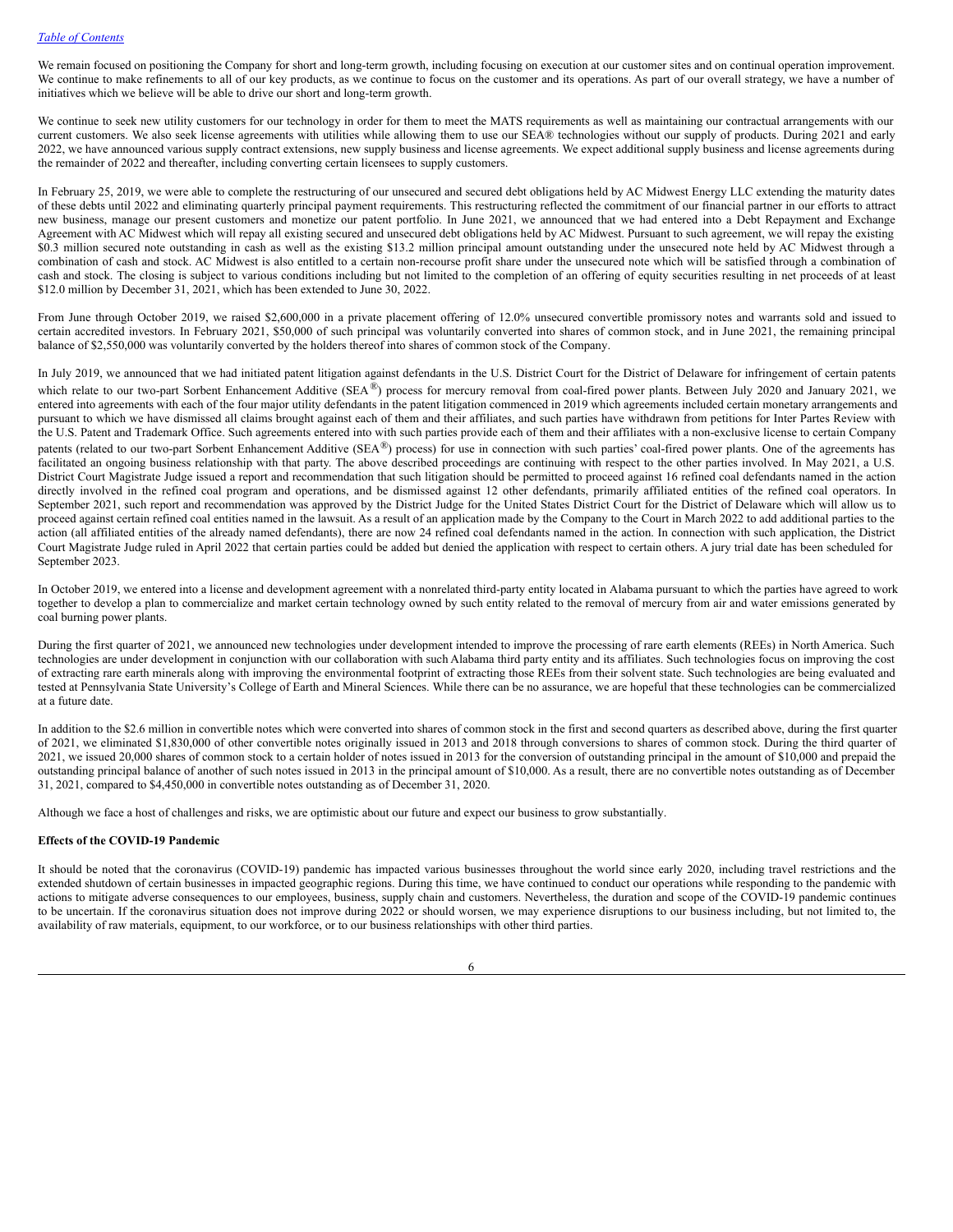### **Results of Operations**

#### **Revenues**

We generated revenues of approximately \$3,342,000 and \$3,027,000 for the three months ended March 31, 2022 and 2021, respectively. Such revenues were primarily derived from sorbent product sales which were approximately \$3,198,000 and \$2,031,000 for the three months ended March 31, 2022 and 2021, respectively. The increase in revenues from prior year period is primarily driven by increased sorbent product sales due to the increased supply demands in the coal-fired market as well as expansion of our customer base, offset by a decrease in licensing revenues which were approximately \$70,000 for the three months ended March 31, 2022 compared to approximately \$946,000 for the three months ended March 31, 2021.

### **Costs and Expenses**

Cost of sales were approximately \$2,342,000 and \$1,491,000 for the three months ended March 31, 2022 and 2021, respectively. This increase in cost of sales of approximately \$851,000 is primarily attributable to an approximate \$1,167,000 increase in sorbent product sales in the first quarter compared to the prior year period.

Selling, general and administrative expenses were approximately \$1,486,000 and \$1,453,000 for the three months ended March 31, 2022 and 2021, respectively.

Total costs and expenses were approximately \$4,476,000 and \$3,441,000 during the three months ended March 31, 2022 and 2021, respectively. The increase in total costs and expenses for the three months ended March 31, 2022 is primarily attributable to the increase in cost of sales. In addition, there was a gain on extinguishment of debt recognized in the three months ended March 31, 2021 in the approximate amount of \$299,000, for which there was not a comparable item recognized in the three months ended March 31, 2022.

Interest expense related to the financing of capital was approximately \$498,000 and \$676,000 for the three months ended March 31, 2022 and 2021, respectively. The breakdown of interest expense for the three months ended March 2022 and 2021 is as follows:

|                                                       |      | <b>Three Months Ended</b><br>March 31, |
|-------------------------------------------------------|------|----------------------------------------|
|                                                       | 2022 | 2021                                   |
|                                                       |      | (In thousands)                         |
| Interest expense on notes payable                     | 11   | 146                                    |
| Accelerated interest expense upon conversion of notes |      | 43                                     |
| Amortization of discount of notes payable             | 457  | 457                                    |
| Amortization of debt issuance costs                   | 30   | 30                                     |
|                                                       |      |                                        |
|                                                       | 498  | 676                                    |

#### 7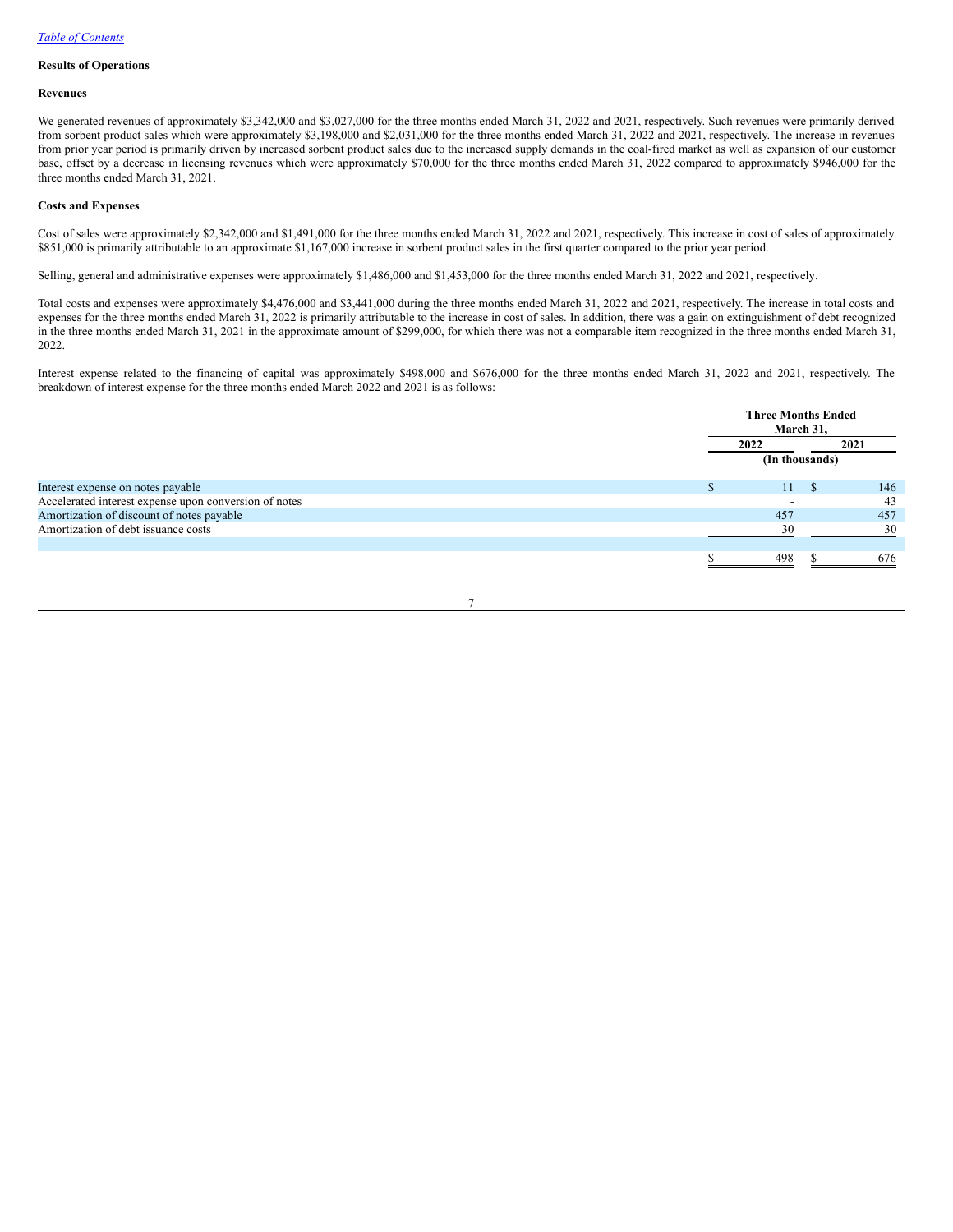Loss on change in fair value of profit share liability (relating to the restructured unsecured debt obligation held by AC Midwest Energy LLC) were approximately \$149,000 and \$121,000 for the three months ended March 31, 2022 and 2021, respectively. The change is primarily attributed to an increase in the fair value of the profit share liability. There were no significant changes to the underlying model during the three months ended March 31, 2022.

Gain on forgiveness of debt of \$299,300 relates to the loan proceeds we received in April 2020 pursuant to the Paycheck Protection Program ("PPP") under the CARES Act. Such loan was forgiven in January 2021 pursuant to the applicable PPP requirements.

#### **Net Loss**

For the three months ended March 31, 2022 and 2021, we had a net loss of approximately \$1,148,000 and \$418,000, respectively. Although revenues increased in the three months ended March 31, 2022 compared to the prior year period, such change in net loss was primarily due to the increase in cost of sales, together with the gain on extinguishment of debt which occurred in 2021 for which there was not a comparable item in the first three months of 2022, offset by a decrease in interest expense in the first quarter of 2022 compared to the prior year period.

#### **Liquidity and Capital Resources**

We had approximately \$377,000 in cash on our balance sheet at March 31, 2022 compared to approximately \$1,388,000 at December 31, 2021. Total current assets were approximately \$3,428,000 and total current liabilities were approximately \$15,827,000 at March 31, 2022, resulting in working capital deficit of approximately \$12,399,000. This compares to total current assets of approximately \$3,791,000 and total current liabilities of approximately \$15,483,000 at December 31, 2021, resulting in a working capital deficit of approximately \$11,692,000. Our accumulated deficit was approximately \$68.3 million at March 31, 2021 compared to \$67.1 million at December 31, 2021. Additionally, we had a net loss in the amount of approximately \$1,148,000 and cash used in operating activities of approximately \$1,009,000 for the three months ended March 31, 2022.

The accompanying consolidated financial statements as of March 31, 2022 have been prepared assuming we will continue as a going concern. As reflected in the condensed consolidated financial statements, we had approximately \$377,000 in cash at March 31, 2022, and cash used in operating activities of approximately \$1.0 million for the three months ended March 31, 2022. Further, we had a working capital deficit of \$12.4 million, an accumulated deficit of \$68.3 million at March 31, 2022, and had a net loss in the amount of approximately \$1,148,000 for the three months ended March 31, 2022. In addition, all existing secured and unsecured debt held by its principal lender in the principal amount of \$13.4 million matures on August 25, 2022, other than the profit share liability, which is within four months from the issuance of these condensed consolidated financial statements.

These factors raise substantial doubt about our ability to continue as a going concern for the next twelve months from the issuance of these condensed consolidated financial statements. We have taken steps to alleviate such doubt. During 2021, we eliminated \$4,440,000 of convertible notes through conversions to shares of common stock and repaid \$10,000 of convertible notes, leaving no convertible notes outstanding as of March 31, 2022. In addition, in June 2021, we announced that we had entered into a Debt Repayment and Exchange Agreement with our principal lender which, subject to various closing conditions, including but not limited to the completion of an offering of equity securities resulting in net proceeds of at least \$12.0 million by June 30, 2022, will repay all existing secured and unsecured debt obligations held by such lender. Although we anticipate continued significant revenues in our business operations, no assurances can be given that we can obtain sufficient working capital through our business operations or that we will be able to raise the funds necessary to complete the transaction contemplated under the Debt Repayment Agreement by June 30, 2022, or at all, in order to sustain ongoing operations.

The accompanying consolidated financial statements do not include adjustments to reflect the possible future effects on the recoverability and classification of assets or the amounts and classifications of liabilities that may result from the possible inability of us to continue as a going concern.

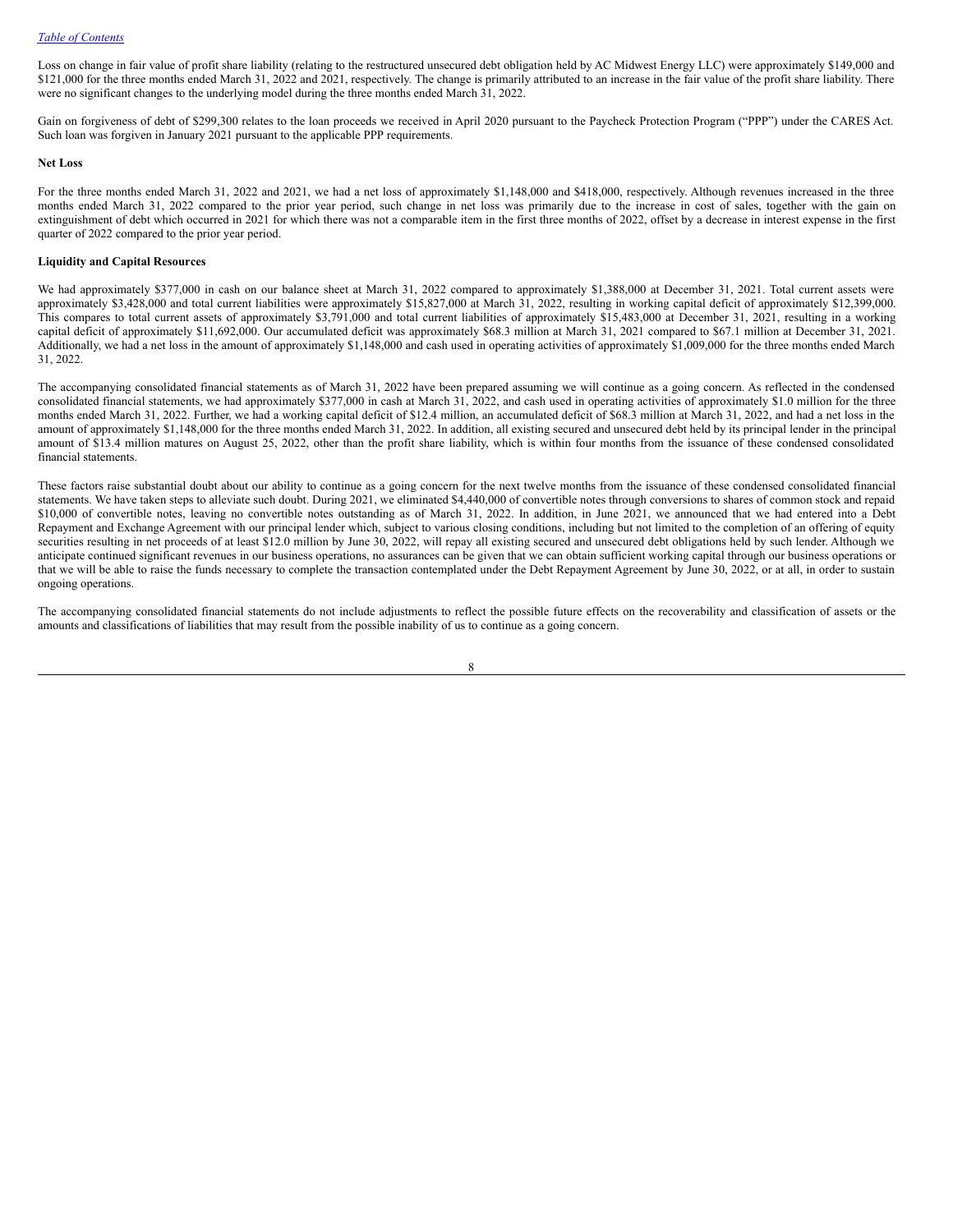### *Total Assets*

Total assets were approximately \$7,607,000 at March 31, 2022 versus approximately \$8,135,000 at December 31, 2021. The change in total assets is primarily attributable to a decrease in cash partially offset by an increase in accounts receivable.

### *Total Liabilities*

Total liabilities were approximately \$18,856,000 at March 31, 2022 versus approximately \$18,374,000 at December 31, 2021.

#### *Operating Activities*

Net cash used in operating activities consists of net loss, adjusted by certain non-cash items, and changes in operating assets and liabilities.

Net cash used in operating activities was approximately \$1,009,000 for the three months ended March 31, 2022 compared to net cash provided operating activities of approximately \$888,000 for the three months ended March 31, 2021. The decrease in cash provided by operating activities of approximately \$1,897,000 was primarily due to an approximate \$1,566,000 increase in net loss, an approximate \$1,110,000 change in accounts receivable, partially offset by a \$220,000 increase in share-based compensation and a \$299,000 change in gain on forgiveness of debt.

### *Investing Activities*

There was no net cash provided or used in investing activities for the three months ended March 31, 2022 and March 31, 2021.

### *Financing Activities*

Net cash used in financing activities was \$2,677 for the three months ended March 31, 2022 compared to net cash provided by financing activities of approximately \$503,000 for the three months ended March 31, 2021. During the three months ended March 31, 2021, we received \$299,000 from the issuance of a note pursuant to a Second PPP Loan we received under the CARES Act and \$247,000 from the exercise of warrants.

#### **Critical Accounting Policies and Estimates**

For detailed information regarding our critical accounting policies and estimates, see our financial statements and notes thereto included in this Report and in our Annual Report on Form 10-K for the year ended December 31, 2021. There have been no material changes to our critical accounting policies and estimates from those disclosed in our most recent Annual Report on Form 10-K.

### **Non-GAAP Financial Measures**

#### *Adjusted EBITDA*

To supplement our consolidated financial statements presented in accordance with GAAP and to provide investors with additional information regarding our financial results, we consider and are including herein Adjusted EBITDA, a Non-GAAP financial measure. We view Adjusted EBITDA as an operating performance measure and, as such, we believe that the GAAP financial measure most directly comparable to it is net income (loss). We define Adjusted EBITDA as net income adjusted for interest and financing fees, income taxes, depreciation, amortization, stock based compensation, and other non-cash income and expenses. We believe that Adjusted EBITDA provides us an important measure of operating performance because it allows management, investors, debtholders and others to evaluate and compare ongoing operating results from period to period by removing the impact of our asset base, any asset disposals or impairments, stock based compensation and other non-cash income and expense items associated with our reliance on issuing equity-linked debt securities to fund our working capital.

| ٧            |
|--------------|
| I<br>I       |
| ł<br>۰.<br>v |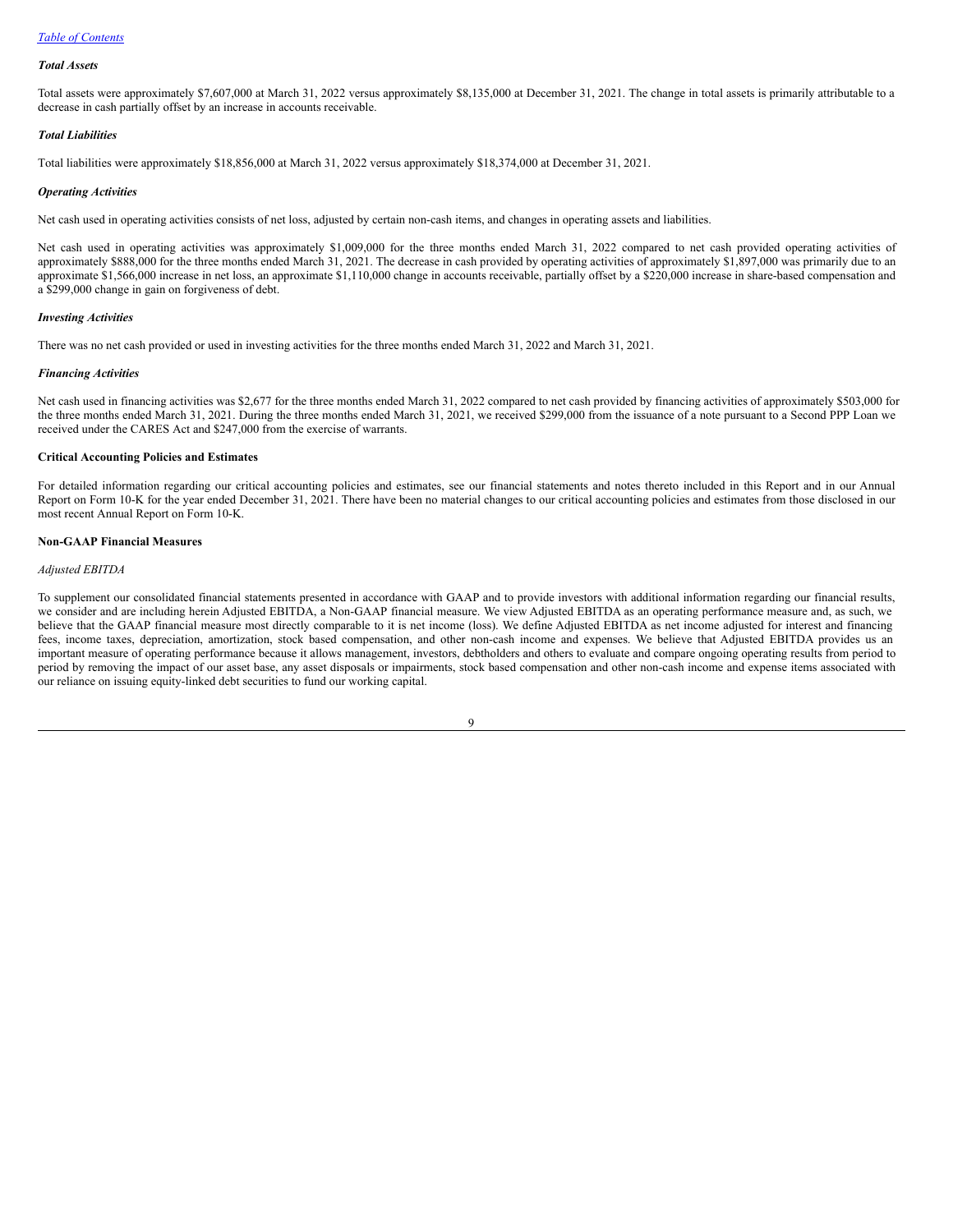### *Table of [Contents](#page-1-0)*

Our use of Adjusted EBITDA has limitations as an analytical tool, and this measure should not be considered in isolation or as a substitute for an analysis of our results as reported under GAAP, as the excluded items may have significant effects on our operating results and financial condition. Additionally, our measure of Adjusted EBITDA may differ from other companies' measure of Adjusted EBITDA. When evaluating our performance, Adjusted EBITDA should be considered with other financial performance measures, including various cash flow metrics, net income and other GAAP results. In the future, we may disclose different non-GAAP financial measures in order to help our investors and others more meaningfully evaluate and compare our future results of operations to our previously reported results of operations.

The following table shows our reconciliation of net loss to adjusted EBITDA for the three months ended March 31, 2022 and 2021, respectively:

|                                    |                    | <b>For the Three Months Ended</b> |  |
|------------------------------------|--------------------|-----------------------------------|--|
|                                    | March 31,<br>2022  | March 31,<br>2021                 |  |
|                                    |                    | (In thousands)                    |  |
| Net loss                           | $(1,148)$ \$<br>\$ | (418)                             |  |
| Non-GAAP adjustments:              |                    |                                   |  |
| Depreciation and amortization      | 60                 | 75                                |  |
| Interest and letter of credit fees | 498                | 676                               |  |
| Income taxes                       | 14                 |                                   |  |
| Gain on forgiveness of debt        |                    | (299)                             |  |
| Stock based compensation           | 182                | 32                                |  |
| Adjusted EBITDA                    | (394)<br>\$.       | 69                                |  |

### <span id="page-32-0"></span>**Item 3. Quantitative and Qualitative Disclosures about Market Risk.**

We are a smaller reporting company as defined by Rule 12b-2 of the Securities Exchange Act of 1934 and are not required to provide the information under this item.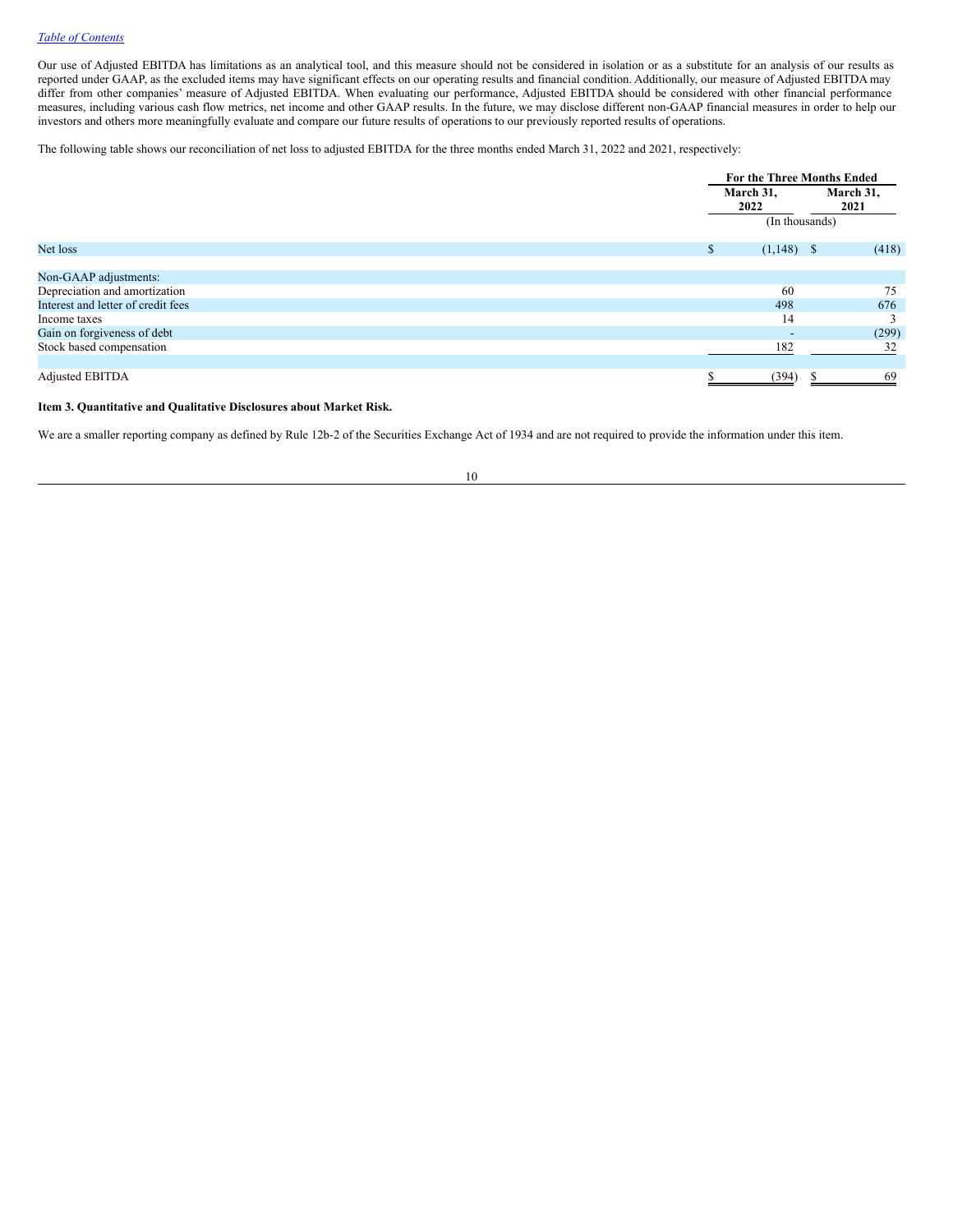### <span id="page-33-0"></span>**Item 4. Controls and Procedures.**

### *Evaluation of Disclosure Controls and Procedures*

Under the supervision and with the participation of our management, including our principal executive officer and principal financial officer, we have evaluated the effectiveness of our disclosure controls and procedures (as defined in Rule 13a-15(e) and Rule 15d-15(e) of the Exchange Act) as of the end of the period covered by this report. Disclosure controls and procedures are designed to ensure that information required to be disclosed in reports filed or submitted under the Exchange Act is recorded, processed, summarized and reported within the time periods specified in the Securities and Exchange Commission's rules and forms, and that such information is accumulated and communicated to management, including our principal executive officer and principal financial officer, to allow timely decisions regarding required disclosure. Based on that evaluation, our principal executive officer and principal financial officer concluded, as of the end of the period covered by this report, that the Company's disclosure controls and procedures were not effective as a result of material weaknesses in our internal control over financial reporting. The ineffectiveness of our disclosure controls and procedures was due to the following material weaknesses in our internal control over financial reporting, which are common to many small companies: (i) lack of a sufficient complement of personnel commensurate with the Company's reporting requirements; and (ii) insufficient written documentation or training of our internal control policies and procedures which provide staff with guidance or framework for accounting and disclosing financial transactions.

Despite the existence of the material weaknesses above, we believe that the consolidated financial statements contained in this Form 10-Q fairly present our financial position, results of operations and cash flows as of and for the periods presented in all material respects.

# *Changes in Internal Control over Financial Reporting*

Except as discussed below, there have been no changes in our internal control over financial reporting (as such term is defined in Rules 13a-15(f) and 15d-15 (f) under the Exchange Act) during the fiscal quarter covered by this report that have materially affected, or are reasonably likely to materially affect, our internal control over financial reporting except the updated business processes and internal controls made in support of the adoption of the new lease accounting standard.

Certain actions have been taken to address certain aspects of the material weaknesses disclosed above. As of January 1, 2020, we replaced our previous accounting software with a more efficient software package to manage our business activities and accounting needs. During the fourth quarter of 2019 we hired a new full-time Controller at our Corsicana, Texas location, closed our Lewis Center, Ohio office and moved our corporate headquarters to our Corsicana, Texas address which has allowed us to consolidate our manufacturing and distribution activities, bookkeeping and accounting at one location. As of October 21, 2020, our Controller was appointed and promoted to Chief Accounting Officer and Principal Accounting Officer of the Company, and as of June 1, 2021, was appointed and promoted to Chief Financial Officer and Principal Financial Officer. Also, in the fourth quarter of 2019, we hired a financial consulting firm to assist us in bookkeeping and preparing financial statements for our SEC filings, assist us in evaluating our internal controls over financial reporting and assist us in other related matters.

Although we believe that these efforts effectively strengthen our disclosure controls and procedures as well as our internal control over financial reporting, our management team intends to continue to actively plan for and implement additional control procedures to improve our overall control environment and expect these efforts to continue throughout 2022 and beyond. Due to the nature of the remediation process, the need to have sufficient resources (cash or otherwise) to devote to such efforts, and the need to allow adequate time after implementation to evaluate and test the effectiveness of the controls, no assurance can be given as to the timing of achievement of remediation.

11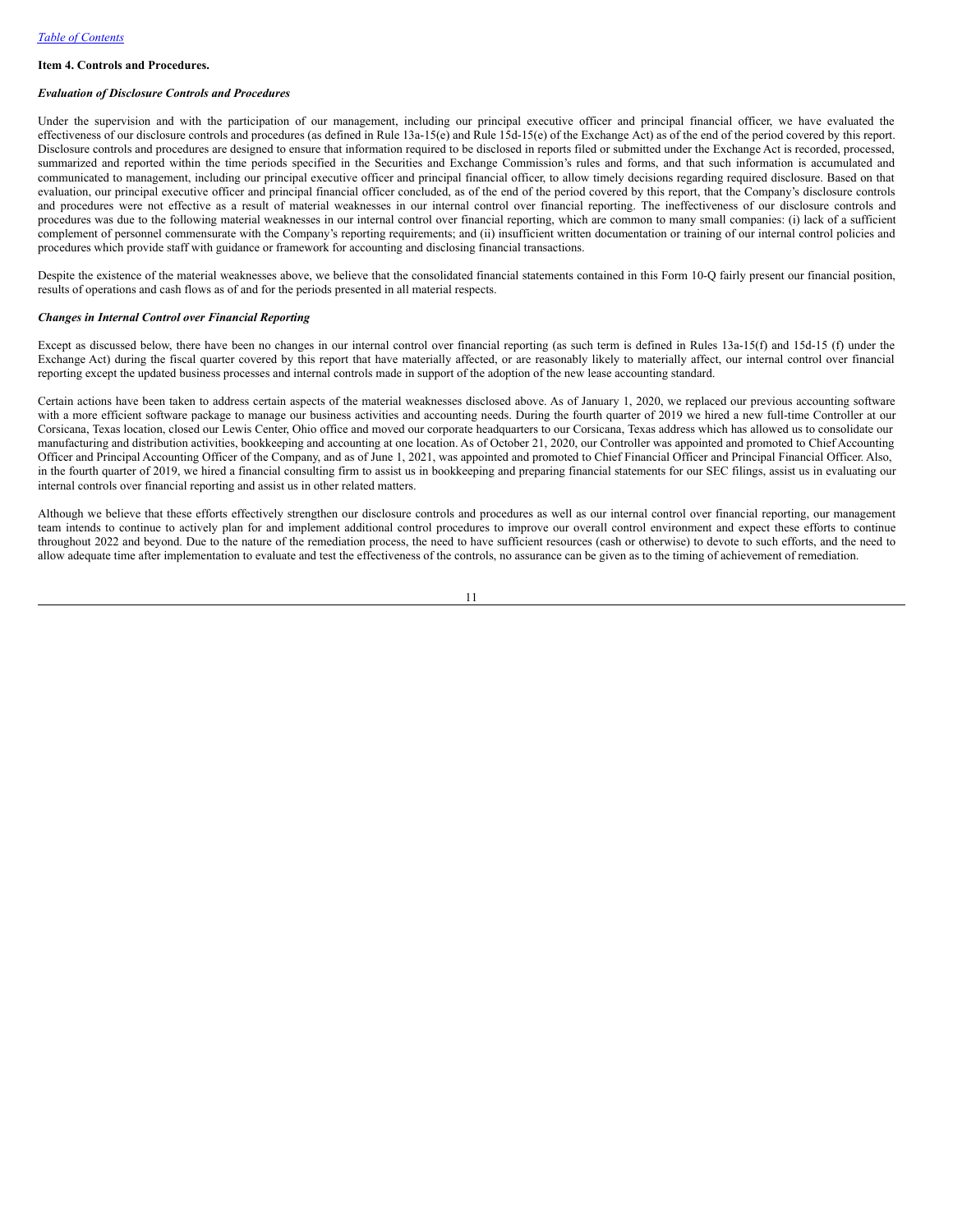### <span id="page-34-1"></span>**Item 1. Legal Proceedings.**

See Note 11 "Commitments and Contingencies" to our unaudited condensed consolidated financial statements included in Part I, Item 1 of this report for a summary of our legal proceedings, which is incorporated by reference herein.

### <span id="page-34-2"></span>**Item 1A. Risk Factors.**

We are a smaller reporting company as defined by Rule 12b-2 of the Securities Exchange Act of 1934 and are not required to provide the information under this item.

### <span id="page-34-3"></span>**Item 2. Unregistered Sales of Equity Securities and Use of Proceeds.**

On February 2, 2022, the Company issued 5,181 shares of common stock to a certain option holder upon the cashless exercise of options to purchase an aggregate of 9,750 shares of common stock at exercise prices ranging from \$0.20 to \$0.33 per share based upon a market price of \$0.54 per share as determined under the terms of the options.

The foregoing securities were issued in reliance upon the exemption from registration pursuant to Section 4(a)(2) of the Securities Act of 1933, as amended (the "1933 Act"), and where applicable, under Section 3(a)(9) of the 1933 Act.

<span id="page-34-0"></span>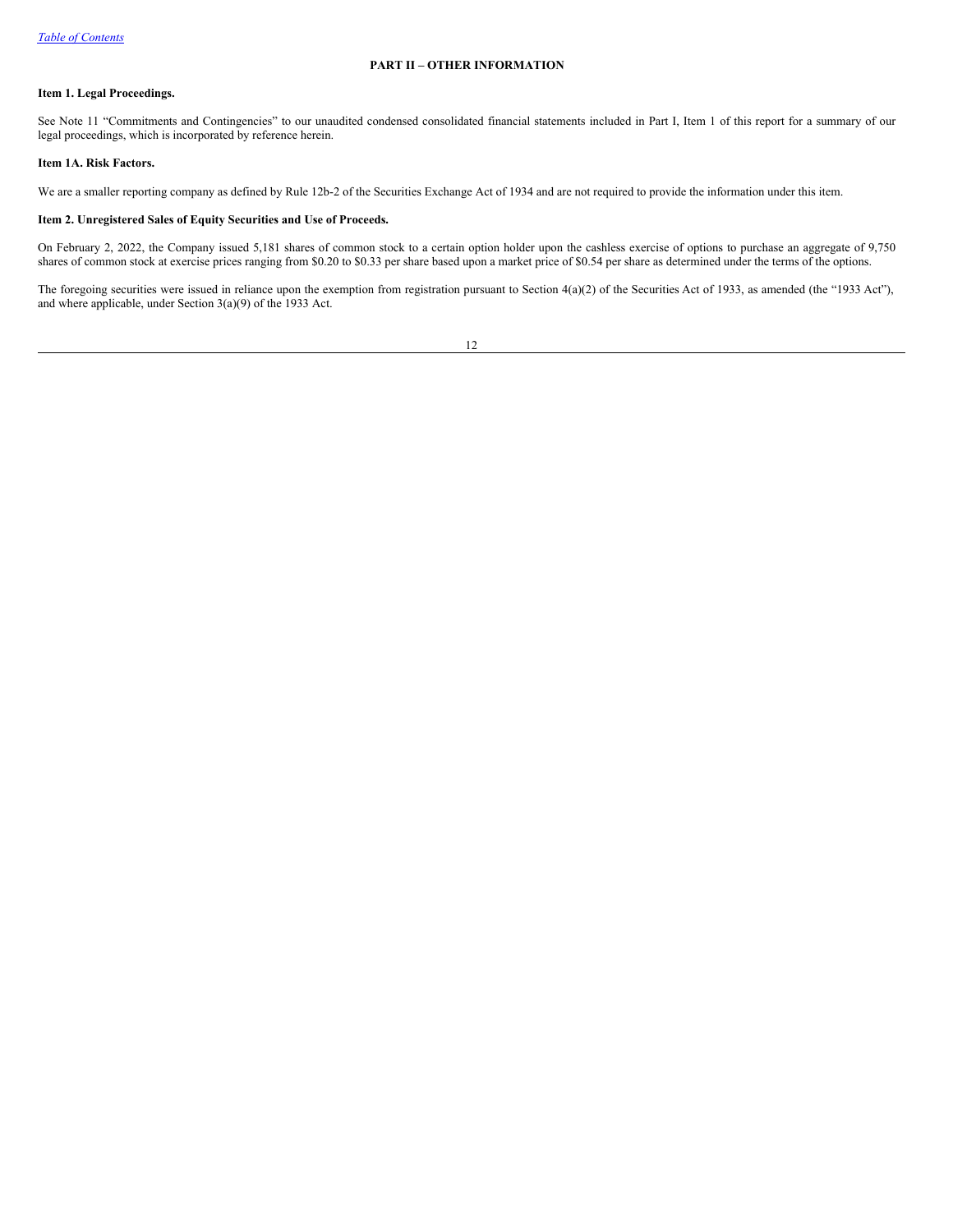# <span id="page-35-0"></span>**Item 3. Default Upon Senior Securities.**

Not applicable.

# <span id="page-35-1"></span>**Item 4. Mine Safety Disclosures.**

Not applicable.

# <span id="page-35-2"></span>**Item 5. Other Information.**

None.

# <span id="page-35-3"></span>**Item 6. Exhibits.**

| Exhibit<br>Number | <b>Description</b>                                                                                                                                           |  |
|-------------------|--------------------------------------------------------------------------------------------------------------------------------------------------------------|--|
|                   |                                                                                                                                                              |  |
| $31.1*$           | Certification by Principal Executive Officer, required by Rule 13a-14(a) or Rule 15d-14(a) of the Exchange Act                                               |  |
| $31.2*$           | Certification by Principal Financial Officer, required by Rule 13a-14(a) or Rule 15d-14(a) of the Exchange Act                                               |  |
| $32.1*$           | Certification by Principal Executive Officer, required by Rule 13a-14(b) or Rule 15d-14(b) of the Exchange Act and Section 1350 of Chapter 63 of Title 18 of |  |
|                   | the United States Code                                                                                                                                       |  |
| $32.2*$           | Certification by Principal Financial Officer, required by Rule 13a-14(b) or Rule 15d-14(b) of the Exchange Act and Section 1350 of Chapter 63 of Title 18 of |  |
|                   | the United States Code                                                                                                                                       |  |
| $101.$ INS*       | Inline XBRL Instance Document                                                                                                                                |  |
| $101.SCH*$        | Inline XBRL Taxonomy Extension Schema Document                                                                                                               |  |
| $101.CAL*$        | Inline XBRL Taxonomy Extension Calculation Linkbase Document                                                                                                 |  |
| $101.DEF*$        | Inline XBRL Taxonomy Extension Definition Linkbase Document                                                                                                  |  |
| $101.LAB*$        | Inline XBRL Taxonomy Extension Label Linkbase Document                                                                                                       |  |
| 101.PRE*          | Inline XBRL Taxonomy Extension Presentation Linkbase Document                                                                                                |  |
| $104*$            | Cover Page Interactive Data File (formatted as inline XBRL and contained in Exhibit 101)                                                                     |  |
|                   |                                                                                                                                                              |  |

\* Filed herewith.

# 13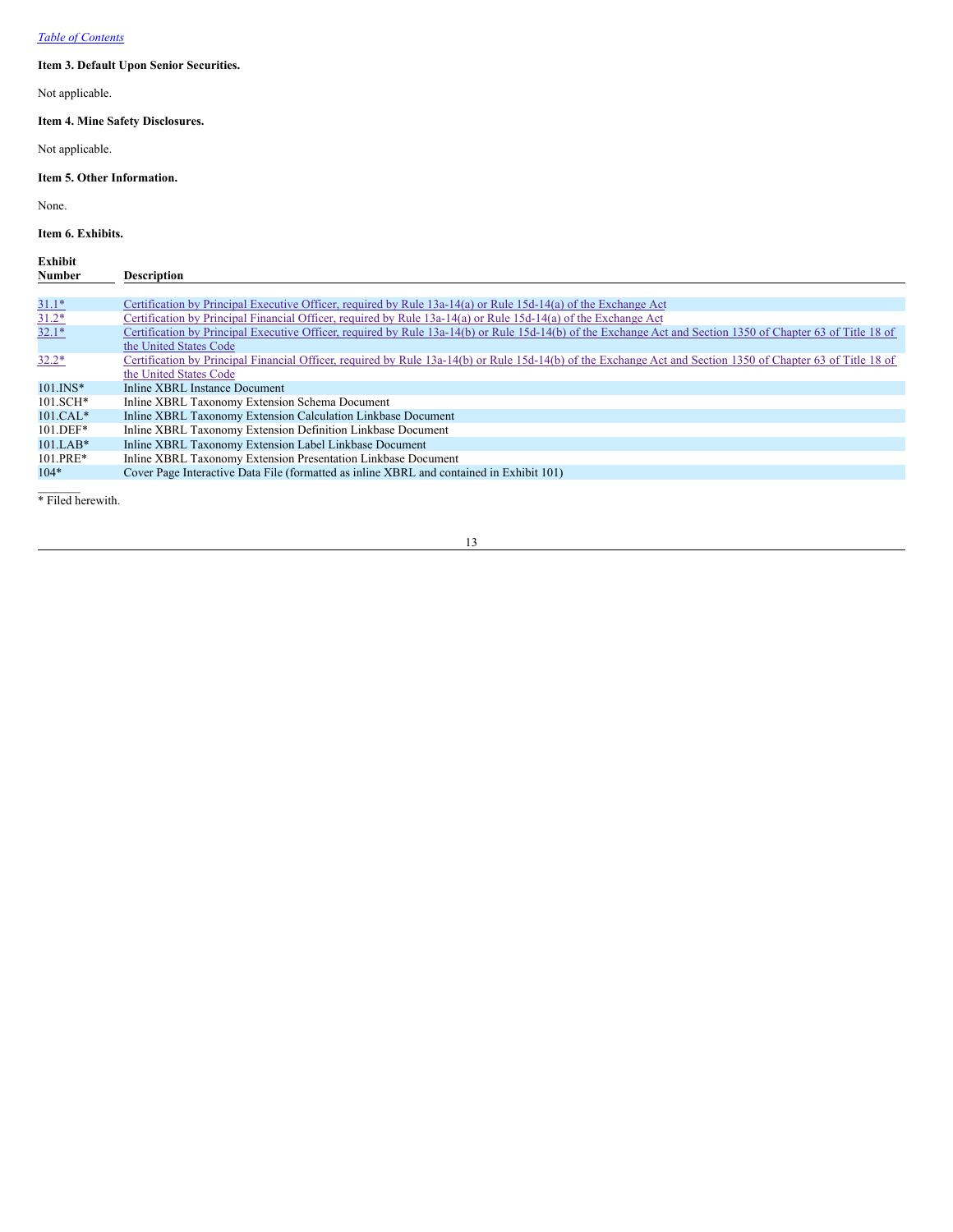### <span id="page-36-0"></span>**SIGNATURES**

Pursuant to the requirements of the Securities Exchange Act of 1934, the Registrant has duly caused this report to be signed on its behalf by the undersigned thereunto duly authorized.

|                     | <b>MIDWEST ENERGY EMISSIONS CORP.</b>                                                                                      |
|---------------------|----------------------------------------------------------------------------------------------------------------------------|
| Dated: May 18, 2022 | By: /s/ Richard MacPherson<br>Richard MacPherson<br>President and Chief Executive Officer<br>(Principal Executive Officer) |
| Dated: May 18, 2022 | By: /s/ Jami L. Satterthwaite<br>Jami L. Satterthwaite<br>Chief Financial Officer<br>(Principal Financial Officer)         |
|                     | 14                                                                                                                         |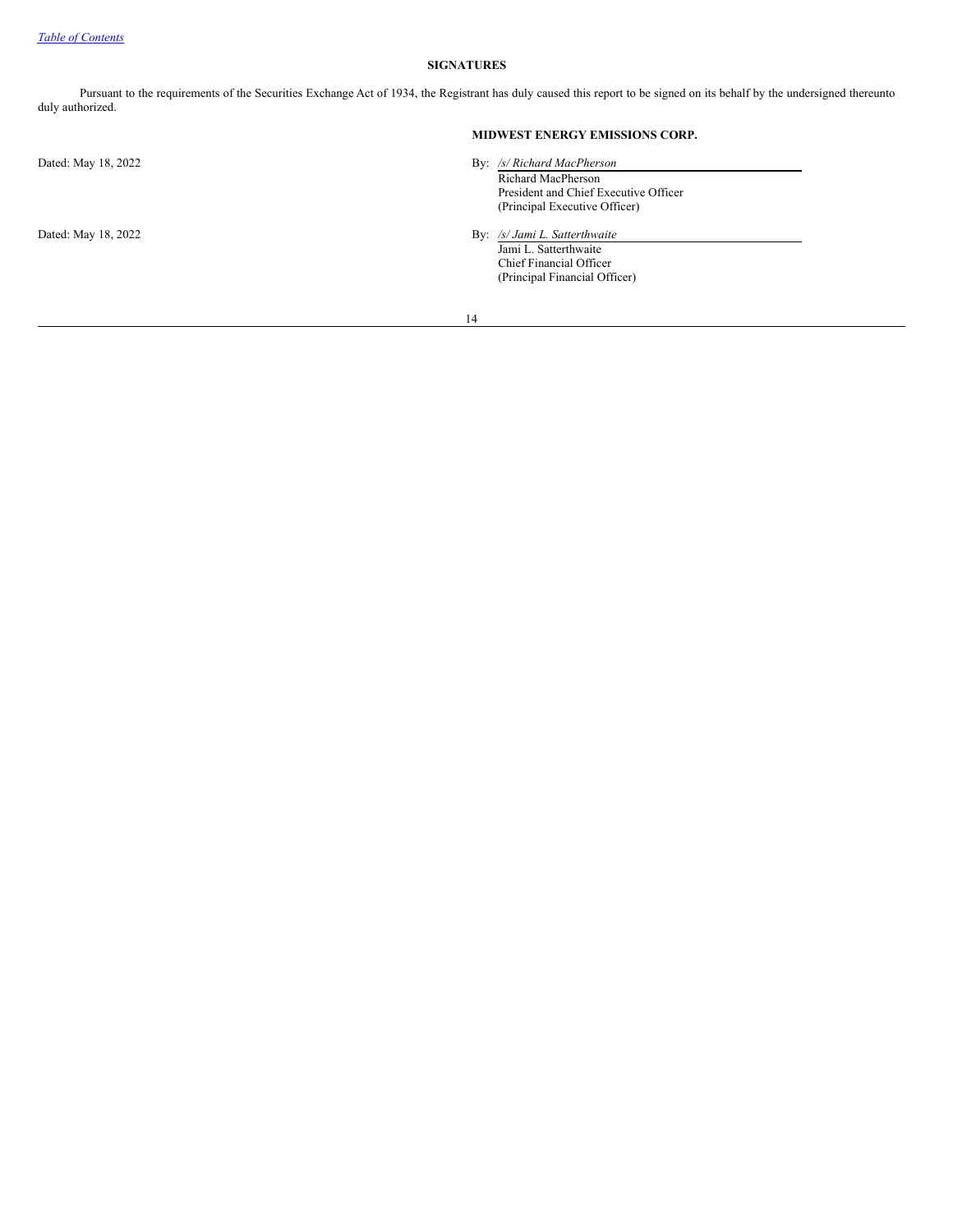#### **CERTIFICATION**

<span id="page-37-0"></span>I, Richard MacPherson, certify that:

- 1. I have reviewed this quarterly report on Form 10-Q of Midwest Energy Emissions Corp.;
- 2. Based on my knowledge, this report does not contain any untrue statements of a material fact or omit to state a material fact necessary to make the statements made, in light of the circumstances under which such statements were made, not misleading with respect to the period covered by this report;
- 3. Based on my knowledge, the financial statements, and other financial information included in this report, fairly present in all material respects the financial condition, results of operations and cash flows of the registrant as of, and for, the periods presented in this report;
- 4. The registrant's other certifying officer(s) and I are responsible for establishing and maintaining disclosure controls and procedures (as defined in Exchange Act Rules 13a-15(e) and 15d-15(e)) and internal control over financial reporting (as defined in Exchange Act Rules 13a-15(f) and 15d-15(f)) for the registrant and have:
	- (a) Designed such disclosure controls and procedures, or caused such disclosure controls and procedures to be designed under our supervision, to ensure that material information relating to the registrant, including its consolidated subsidiary, is made known to us by others within those entities, particularly during the period in which this report is being prepared;
	- (b) Designed such internal control over financial reporting, or caused such internal control over financial reporting to be designed under our supervision, to provide reasonable assurance regarding the reliability of financial reporting and the preparation of financial statements for external purposes in accordance with generally accepted accounting principles;
	- (c) Evaluated the effectiveness of the registrant's disclosure controls and procedures and presented in this report our conclusions about the effectiveness of the disclosure controls and procedures, as of the end of the period covered by this report based on such evaluation;
	- (d) Disclosed in this report any change in the registrant's internal control over financial reporting that occurred during the registrant's most recent fiscal quarter (the registrant's fourth fiscal quarter in the case of an annual report) that has materially affected, or is reasonable likely to materially affect, the registrant's internal control over financial reporting; and
- 5. The registrant's other certifying officer(s) and I have disclosed, based on our most recent evaluation of internal control over financial reporting, to the registrant's auditors and the audit committee of the registrant's board of directors (or persons performing the equivalent functions):
	- (a) All significant deficiencies and material weaknesses in the design or operation of internal control over financial reporting which are reasonably likely to adversely affect the registrant's ability to record, process, summarize and report financial information; and
	- (b) Any fraud, whether or not material, that involves management or other employees who have a significant role in the registrant's internal control over financial reporting.

Dated: May 18, 2022 By: */s/ Richard MacPherson*

Richard MacPherson, President and Chief Executive Officer (Principal Executive Officer)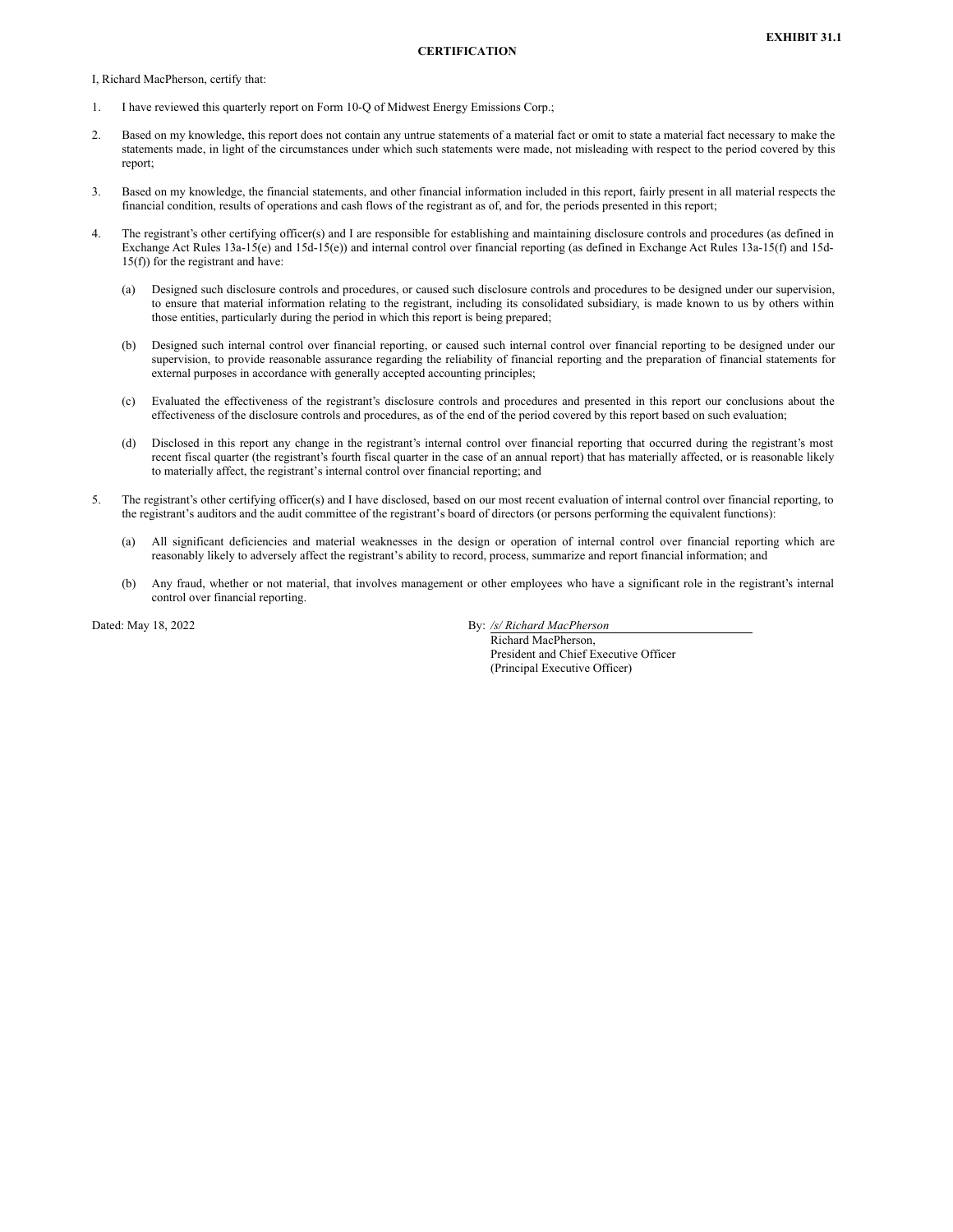<span id="page-38-0"></span>I, Jami L. Satterthwaite, certify that:

- 1. I have reviewed this quarterly report on Form 10-Q of Midwest Energy Emissions Corp.;
- 2. Based on my knowledge, this report does not contain any untrue statements of a material fact or omit to state a material fact necessary to make the statements made, in light of the circumstances under which such statements were made, not misleading with respect to the period covered by this report;
- 3. Based on my knowledge, the financial statements, and other financial information included in this report, fairly present in all material respects the financial condition, results of operations and cash flows of the registrant as of, and for, the periods presented in this report;
- 4. The registrant's other certifying officer(s) and I are responsible for establishing and maintaining disclosure controls and procedures (as defined in Exchange Act Rules 13a-15(e) and 15d-15(e)) and internal control over financial reporting (as defined in Exchange Act Rules 13a-15(f) and 15d-15(f)) for the registrant and have:
	- (a) Designed such disclosure controls and procedures, or caused such disclosure controls and procedures to be designed under our supervision, to ensure that material information relating to the registrant, including its consolidated subsidiary, is made known to us by others within those entities, particularly during the period in which this report is being prepared;
	- (b) Designed such internal control over financial reporting, or caused such internal control over financial reporting to be designed under our supervision, to provide reasonable assurance regarding the reliability of financial reporting and the preparation of financial statements for external purposes in accordance with generally accepted accounting principles;
	- (c) Evaluated the effectiveness of the registrant's disclosure controls and procedures and presented in this report our conclusions about the effectiveness of the disclosure controls and procedures, as of the end of the period covered by this report based on such evaluation;
	- (d) Disclosed in this report any change in the registrant's internal control over financial reporting that occurred during the registrant's most recent fiscal quarter (the registrant's fourth fiscal quarter in the case of an annual report) that has materially affected, or is reasonable likely to materially affect, the registrant's internal control over financial reporting; and
- 5. The registrant's other certifying officer(s) and I have disclosed, based on our most recent evaluation of internal control over financial reporting, to the registrant's auditors and the audit committee of the registrant's board of directors (or persons performing the equivalent functions):
	- (a) All significant deficiencies and material weaknesses in the design or operation of internal control over financial reporting which are reasonably likely to adversely affect the registrant's ability to record, process, summarize and report financial information; and
	- (b) Any fraud, whether or not material, that involves management or other employees who have a significant role in the registrant's internal control over financial reporting.

Dated: May 18, 2022 By: */s/ Jami L. Satterthwaite*

Jami L. Satterthwaite Chief Financial Officer (Principal Financial Officer)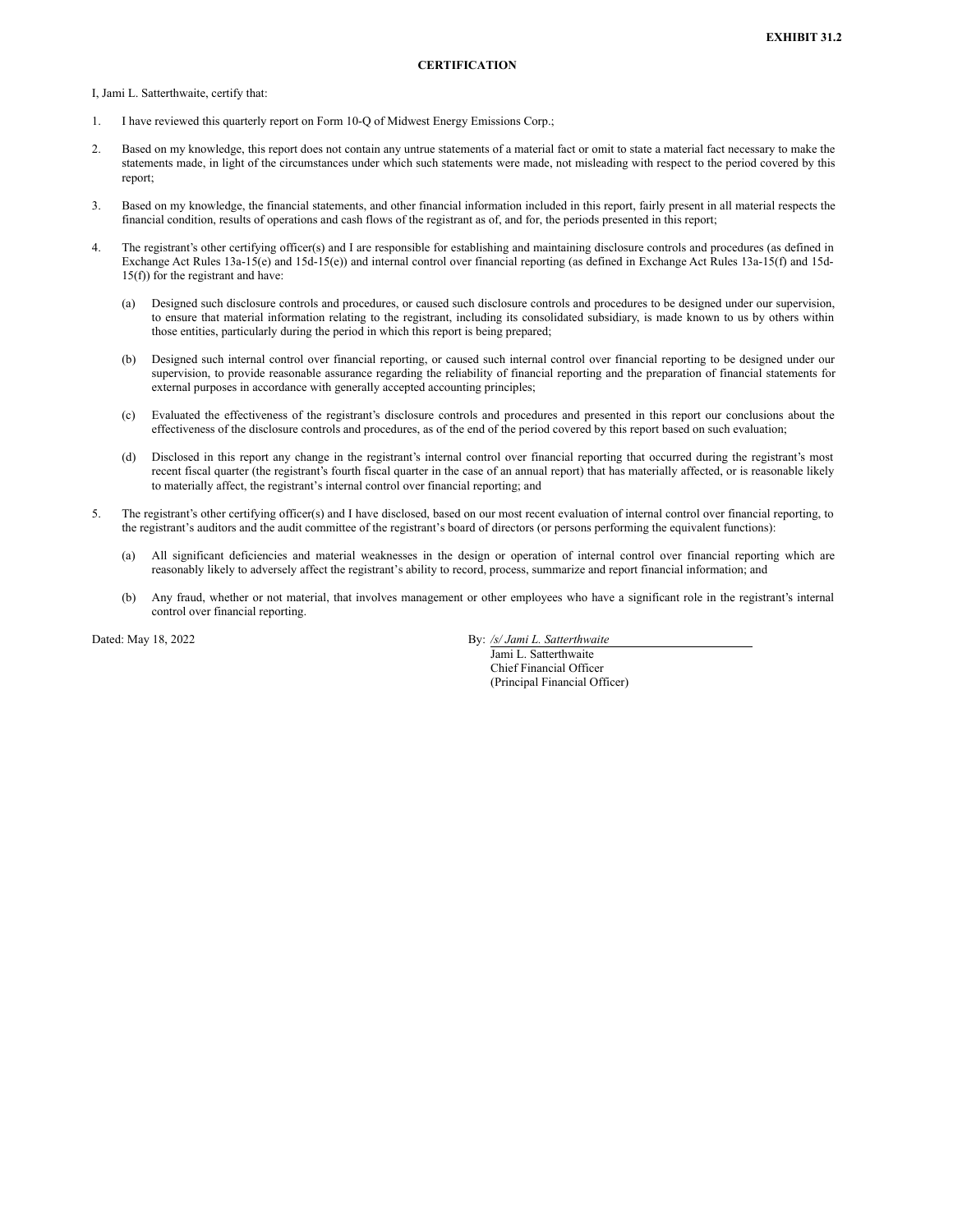### **CERTIFICATION PURSUANT TO 18 U.S.C. SECTION 1350, AS ADOPTED PURSUANT TO SECTION 906 OF THE SARBANES-OXLEY ACT OF 2002**

<span id="page-39-0"></span>In connection with the Quarterly Report of Midwest Energy Emissions Corp. (the "Company") on Form 10-Q for the period ended March 31, 2022, as filed with the Securities and Exchange Commission (the "Report"), the undersigned certifies, pursuant to 18 U.S.C. Section 1350, as adopted pursuant to Section 906 of the Sarbanes-Oxley Act of 2002, to the best of the undersigned's knowledge, that:

- (1) The Report fully complies with the requirements of Section 13(a) or 15(d) of the Securities Exchange Act of 1934; and
- (2) The information contained in the Report fairly presents, in all material respects, the financial condition and results of operations of the Company.

Dated: May 18, 2022 By: */s/ Richard MacPherson*

Richard MacPherson, President and Chief Executive Officer (Principal Executive Officer)